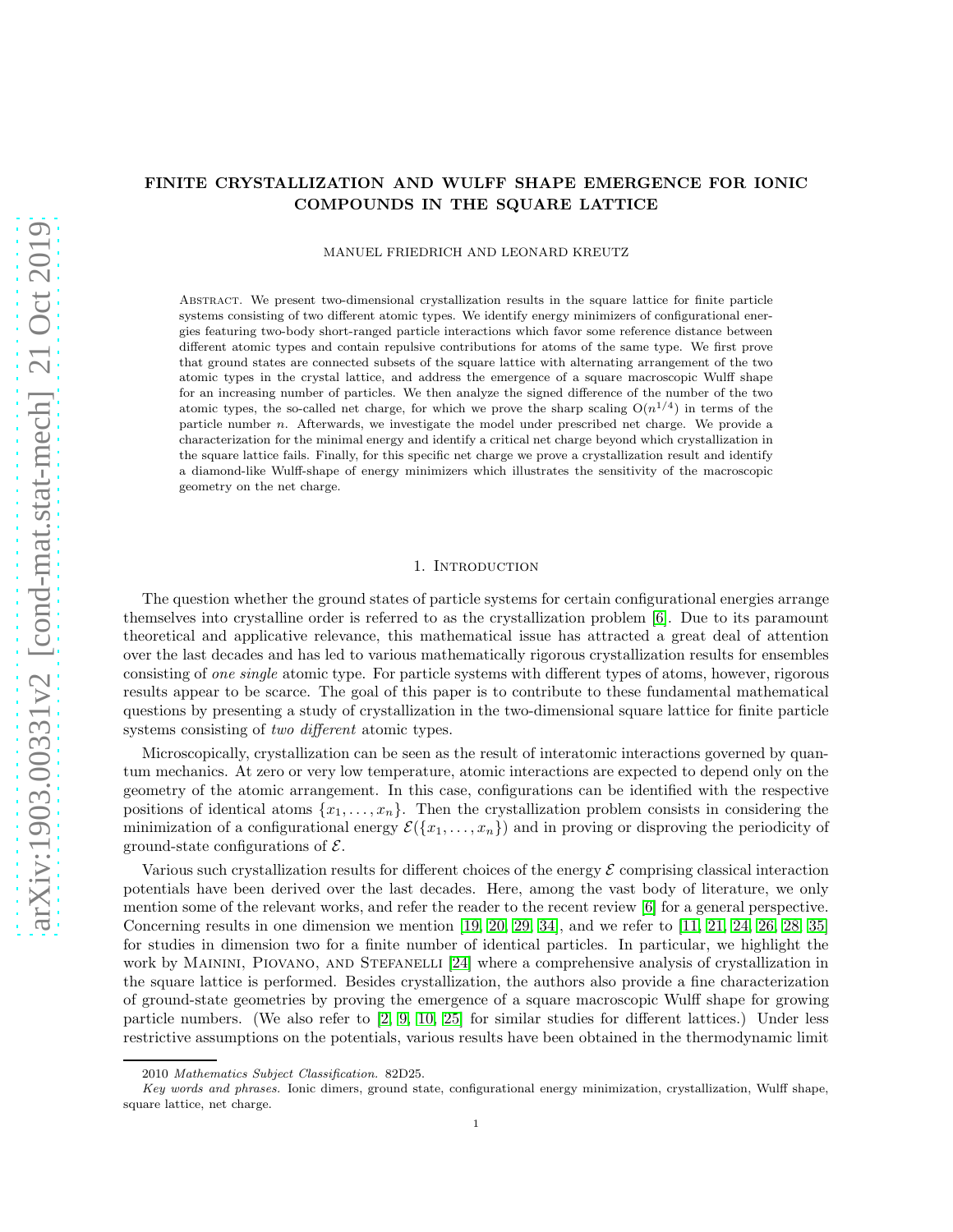[\[3,](#page-44-15) [12,](#page-44-16) [13,](#page-44-17) [33\]](#page-44-18), i.e., as the number of particles tends to infinity. In particular, we highlight the recent work by BÉTERMIN, DE LUCA, AND PETRACHE [\[3\]](#page-44-15) where, for a wide class of pair-interaction potentials, crystallization in the square lattice has been obtained. The crystallization problem in three dimension seems to be very difficult and only few rigorous results [\[15,](#page-44-19) [16,](#page-44-20) [22,](#page-44-21) [32\]](#page-44-22) are available.

For particle systems involving different types of atoms, simulations are abundant, but rigorous results seem to be limited to  $[4, 7, 17, 30]$  $[4, 7, 17, 30]$  $[4, 7, 17, 30]$  $[4, 7, 17, 30]$ . To the best of our knowledge, the recent work  $[17]$  by the authors represents a first rigorous mathematical crystallization result for two-dimensional *dimers*, i.e., molecular compounds consisting of two atomic types. This result is inspired by problems for systems of identical particles and follows the classical molecular-mechanical frame of configurational energy minimization: configurations of n particles are identified with their respective positions  $\{x_1, \ldots, x_n\} \subset \mathbb{R}^2$  and additionally with their types  $\{q_1, \ldots, q_n\} \in \{-1, 1\}^n$ . The goal is to determine minimizers of a corresponding interaction energy  $\mathcal{E}(\{(x_1, q_1), \ldots, (x_n, q_n)\})$  and to characterize their geometry.

More precisely, the energy  $\mathcal{E} = \mathcal{E}_a + \mathcal{E}_r$  is assumed to consist of two short-ranged two-body interaction potentials  $\mathcal{E}_a$  and  $\mathcal{E}_r$ , where  $\mathcal{E}_a$  represents the interactions between atoms of different type and  $\mathcal{E}_r$  encodes the energy contributions of atoms having the same type. The potential  $\mathcal{E}_a$  is attractive-repulsive and favors atoms sitting at some specific reference distance, whereas  $\mathcal{E}_r$  is a pure repulsive term. The main result of [\[17\]](#page-44-25) is that, for specific quantitative assumptions on the potentials, global minimizers of the configurational energy are essentially connected subsets of the regular hexagonal lattice with the two atomic types alternating. The first main goal of the present article is to show that weaker short-ranged repulsive terms favor crystallization in the square lattice, which illustrates the sensitivity of the groundstate geometry on the precise assumptions on the potentials.

Let us mention that the choice of the interaction potentials is motivated by the modelling of ions in ionic compounds. In fact, one can interpret the two interaction energies as a (very simplified) model for the bonding of ions capturing the essential features to describe the formation of ionic crystalline solids. The shape of  $\mathcal{E}_a$  is due to electrostatic forces between ions of opposite charge as well as a small additional force due to van der Waals interactions, resulting in a long ranged attraction. The short ranged repulsive force can be explained by the Pauli exclusion principle when a pair of ions comes close enough such that their outer electron shells overlap. The balance between these forces leads to a potential energy landscape with a minimum energy when the nuclei are separated by a specific equilibrium distance. On the other hand, the repulsive energy  $\mathcal{E}_r$  between ions of same charge models a simplified Coulomb repulsive force. We will often refer to the atomic types  $\{q_1, \ldots, q_n\} \in \{-1, 1\}^n$  as positive or negative *charges*. In this context, it is interesting to consider the *net charge*  $\sum_{i=1}^{n} q_i$ , i.e., the (signed) difference of the number of the two atomic types.

In [\[17\]](#page-44-25), the *free net charge problem* has been addressed, i.e., the net charge is not preassigned but a fundamental part of the minimization problem. It has been shown that  $\sum_{i=1}^{n} q_i$  is 'almost neutral', with a deviation from zero of order  $O(n^{1/4})$ , where the scaling in terms of the particle number n is sharp. Similar problems of charge distributions and net charge on Bravais lattices have been recently studied in [\[5\]](#page-44-27). Besides extending the results of the free net charge problem to the present setting, the second main goal of this article is to complement the aforementioned analysis by studying the *prescribed net* charge problem, i.e., the net charge is a given constraint in the minimization problem. This corresponds to a model of a closed physical system containing a certain number of positively and negatively charged atoms.

We now give an overview of the main results of this article representing a comprehensive analysis of finite crystallization for dimers in the two-dimensional square lattice, see Section [2.3](#page-6-0) for details.

(1) We first address the free net charge problem. Under suitable assumptions on the attractive and the repulsive potentials, we characterize the ground-state energy and geometry of finite particle configurations of ions in dimension two. In particular, we prove that each global minimizer of the configurational energy is essentially a connected subset of the square lattice with alternating arrangement of the two atomic types in the crystal lattice. This characterization holds except for possibly one atom at the boundary of the configuration. Similar to [\[24\]](#page-44-7), we identify the emergence of a square macroscopic Wulff shape for growing particle numbers.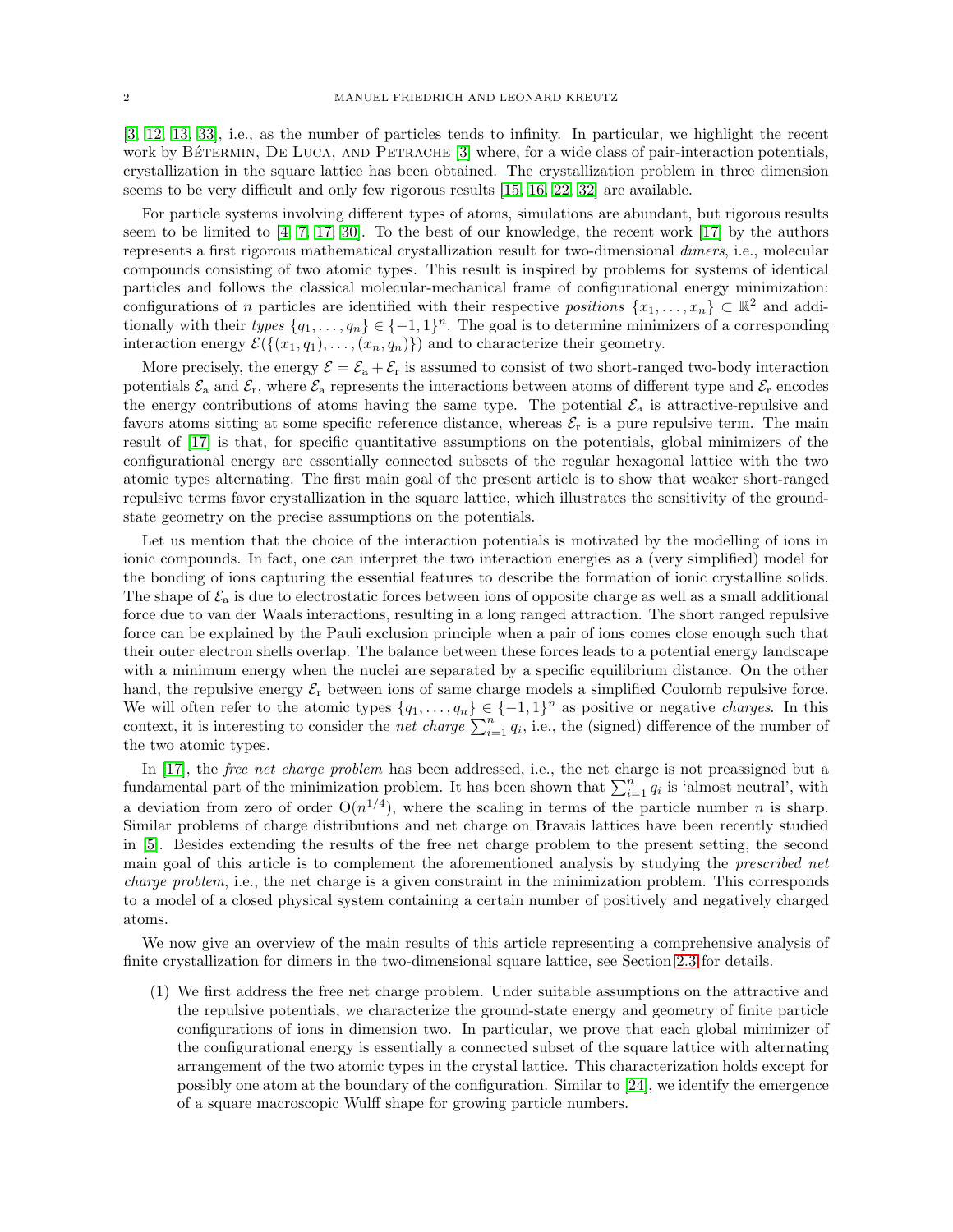- (2) We provide a fine asymptotic characterization for the net charge as the number of atoms n grows. More specifically, we show that the fluctuation of the net charge around zero can be at most of order  $O(n^{1/4})$ , i.e.,  $|\sum_{i=1}^n q_i| \le cn^{1/4}$  for some constant  $c > 0$  independent of n. By providing an explicit construction we further prove that this scaling is sharp.
- (3) We consider the prescribed net charge problem and provide a characterization of the minimal energy in dependence of the net charge. We identify a critical net charge, the so-called *saturation* net charge  $q_{\text{sat}}$ , which corresponds to the case that all atoms of the less frequent atomic type are bonded to exactly four other atoms. By way of example, see Fig. [5,](#page-8-0) we show that  $q_{\text{sat}}$  is critical in the sense that beyond this specific net charge we cannot expect that atoms arrange themselves in a regular lattice.
- (4) We investigate the geometry of energy minimizers for prescribed net charge  $q<sub>sat</sub>$  and show that also in this case optimal configurations are (essentially) subsets of the square lattice. Our interest in this specific case is twofold: (i) this problem together with the free net charge problem (which by (2) essentially corresponds to the problem with prescribed net charge zero) constitute the extreme cases for which crystallization results can be shown. (ii) for  $q_{\text{sat}}$ , we identify a macroscopic diamond-like Wulff-shape, which illustrates the dependence of the macroscopic geometry on the prescribed net charge.

Our general proof strategy for the free net charge problem follows the induction method on bond-graph layers developed in [\[21,](#page-44-6) [24,](#page-44-7) [26,](#page-44-8) [28\]](#page-44-9). Let us mention that our problem is particularly related to [\[24\]](#page-44-7), where crystallization for identical particles in the square lattice has been investigated under three-body angular potentials. Actually, the ground-state energy in the present context coincides with the one obtained there. A crucial point in the induction step is the derivation of a boundary energy estimate. The presence of repulsive instead of angular terms calls for a novel definition of the boundary energy, complementing the approach in [\[24\]](#page-44-7) from a technical point of view, see Remark [5.2.](#page-15-0)

To prove the emergence of a square Wulff shape and the sharp scaling  $O(n^{1/4})$  for the net charge, we use the fact that in ground states the two atomic types are alternately arranged in the square lattice. This allows us to apply the  $n^{3/4}$ -law in [\[24\]](#page-44-7) which states that ground states differ from a square shape by at most  $O(n^{3/4})$  atoms, or equivalently, by at most  $O(n^{1/4})$  in Hausdorff distance.

Concerning the proof of the results for the prescribed net charge problem, in principle we follow the same induction method on bond-graph layers as for the free net charge problem. The actual realization, however, is much more delicate. In fact, as a preliminary step for a crystallization result in the square lattice, a fine characterization of the saturation net charge  $q_{\text{sat}}$  is needed. Then, it turns out that the geometry of optimal configurations under prescribed net charge  $q_{\text{sat}}$  is quite flexible: by way of explicit constructions (see, e.g., Fig. [6](#page-8-1) and Fig. [9\)](#page-11-0), we observe that optimal configurations are possibly not connected or regions at the boundary are not contained in the square lattice. Fine geometric arguments are necessary to ensure that these degenerate parts consist of a controlled number of atoms only. For the identification of the global diamond-like Wulff-shape, we identify the charge of configurations with the  $\infty$ -perimeter of specific interpolations, and then, following an idea inspired by [\[8\]](#page-44-28), we apply the quantitative isoperimetric inequality to obtain a bound on the deviations from a diamond.

The article is organized as follows. In Section [2](#page-3-0) we introduce the precise mathematical setting and present the main results about the free and prescribed net charge problem. In Section [3](#page-9-0) we construct explicitly some configurations in order to provide sharp upper bounds for the ground-state energy and the net charge. Moreover, we establish an upper bound for the saturation net charge  $q_{\text{sat}}$ . These explicit constructions already give the right intuition for the microscopic and macroscopic geometry of optimal configurations. In Section [4](#page-12-0) we discuss elementary geometric properties of energy minimizers. In Section [5](#page-15-1) we give the lower bound for the ground-state energy and provide a fine characterization of the geometry of ground states. Here, we also prove the  $n^{1/4}$ -law for the net charge of ground states. Finally, Section [6](#page-22-0) is devoted to the prescribed net charge problem. We first provide a lower bound for  $q_{\text{sat}}$  matching the upper bound derived in Section [3.](#page-9-0) Afterwards, we characterize the geometry of  $q_{\text{sat}}$ -optimal configurations.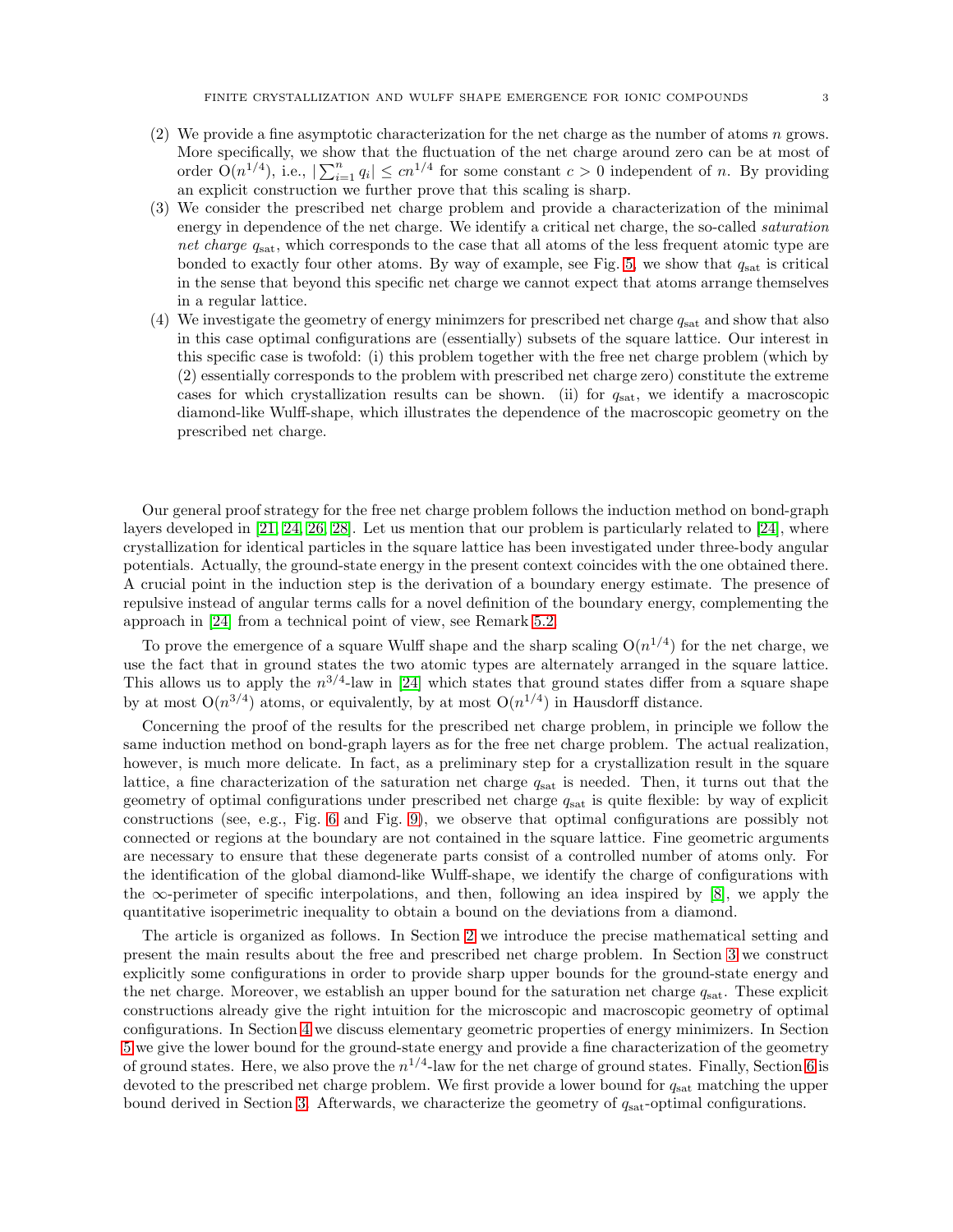#### <span id="page-3-0"></span>4 MANUEL FRIEDRICH AND LEONARD KREUTZ

### 2. Setting and main results

In this section we first introduce our model and give some basic definitions. Afterwards, we present our main results.

2.1. Configurations and interaction energy. We consider particle systems in two dimensions consisting of two different atomic types. We model their interaction by classical potentials in the frame of Molecular Mechanics [\[1,](#page-44-29) [18,](#page-44-30) [23\]](#page-44-31). Let  $n \in \mathbb{N}$ . We indicate the *configuration* of n particles by

$$
C_n = \{(x_1, q_1), \ldots, (x_n, q_n)\} \subset (\mathbb{R}^2 \times \{-1, 1\})^n,
$$

identified with the respective *atomic positions*  $X_n = (x_1, \ldots, x_n) \in \mathbb{R}^{2n}$  together with their types  $Q_n =$  $(q_1, \ldots, q_n) \in \{-1, 1\}^n$ . By referring to a model for ionic dimers, we will often call  $Q_n$  the *charges* of the atoms,  $q = 1$  representing *cations* and  $q = -1$  representing *anions*. Our choice of the empirical potentials (see below) is indeed inspired by ions in ionic compounds, which are primarily held together by their electrostatic forces between the net negative charge of the anions and the net positive charge of the cations [\[27\]](#page-44-32).



<span id="page-3-2"></span><span id="page-3-1"></span>FIGURE 1. The potentials  $V_a$  and  $V_r$ .

By following the setting in [\[17\]](#page-44-25), we define the energy  $\mathcal{E} : (\mathbb{R}^2 \times \{-1,1\})^n \to \mathbb{R}$  of a given configuration  $\{(x_1, q_1), \ldots, (x_n, q_n)\} \in (\mathbb{R}^2 \times \{-1, 1\})^n$  by

$$
\mathcal{E}(C_n) = \frac{1}{2} \sum_{\substack{i \neq j \\ q_i = q_j}} V_r(|x_i - x_j|) + \frac{1}{2} \sum_{\substack{i \neq j \\ q_i \neq q_j}} V_a(|x_i - x_j|), \tag{2.1}
$$

where  $V_r, V_a : [0, +\infty) \to \overline{\mathbb{R}}$  are a repulsive potential and an attractive-repulsive potential, respectively. The factor  $1/2$  accounts for the fact that every contribution is counted twice in the sum. The two potentials are pictured schematically in Fig. [1.](#page-3-1) Let  $r_0 \in [1, (2 \sin(\frac{\pi}{7}))^{-1})$  and note that  $r_0 < \sqrt{2}$ . The attractive-repulsive potential  $V_a$  satisfies

- $[i]$   $V_a(r) = +\infty$  for all  $r < 1$ ,
- [ii]  $V_a(r) = -1$  if and only if  $r = 1$  and  $V_a(r) > -1$  otherwise,
- [iii]  $V_a(r) \leq 0$  for all  $r \geq 1$  with equality for all  $r > r_0$ .

The distance  $r = 1$  represents the (unique) equilibrium distance of two atoms with opposite charge. The choice of V<sup>a</sup> reflects a balance between a long-ranged Coulomb attraction and the short-ranged Pauli repulsion acting when a pair of ions comes too close to each other. Assumption [iii] restricts the interaction range and guarantees that the bond graph is planar, see Section [2.2.](#page-4-0)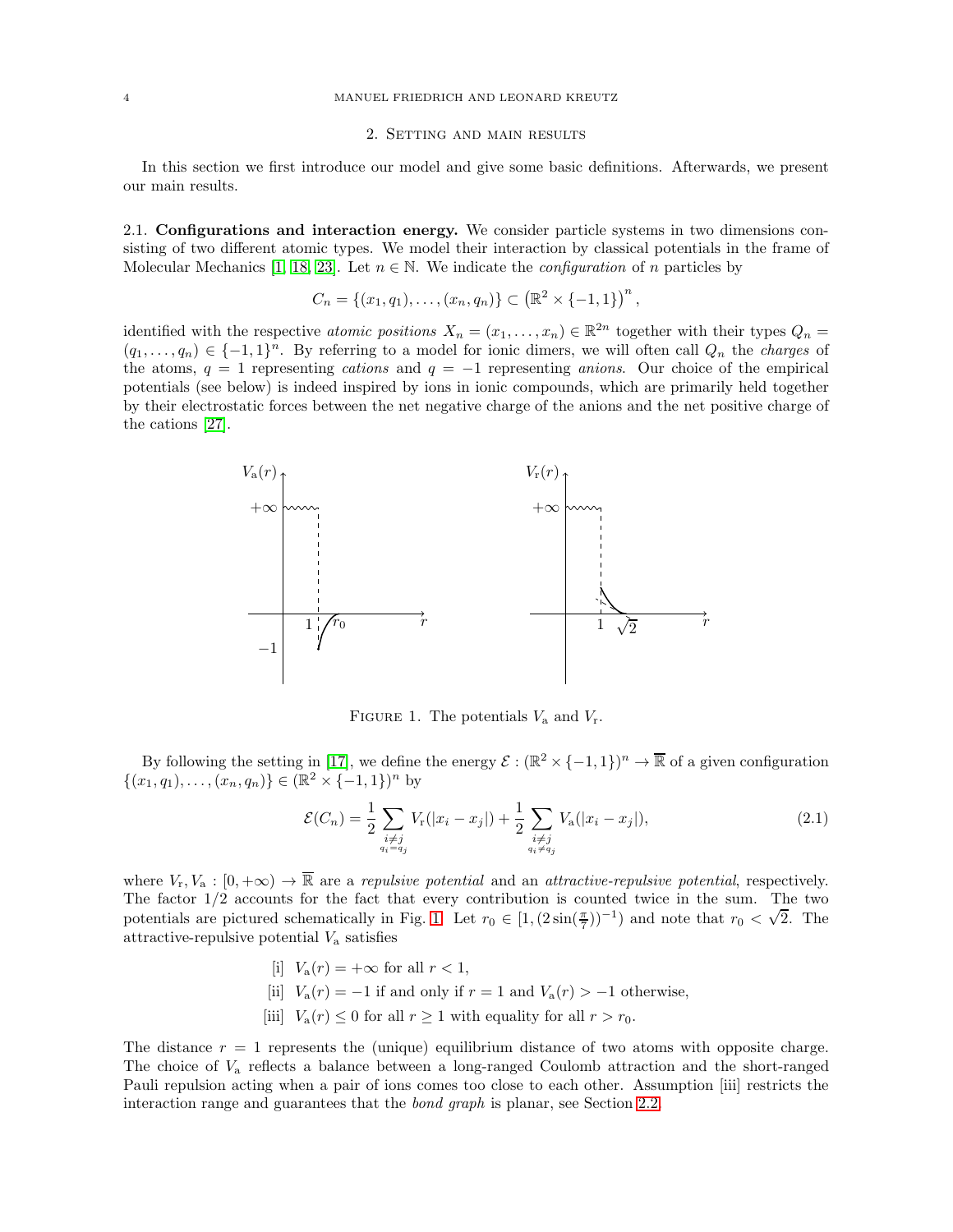The repulsive potential  $V_r$  satisfies

- [iv]  $V_r(r) = +\infty$  for all  $r < 1$  and  $0 \leq V_r(r) < +\infty$  for all  $r \geq 1$ ,
- [v]  $V_r$  is non-increasing and convex for  $r \geq 1$ ,
- [vi]  $V_{\rm r} \left(2r_0 \sin\left(\frac{\pi}{5}\right)\right) > 6,$
- [vii]  $V_r(r) = 0$  if and only if  $r \ge \sqrt{2}$ .

The natural assumption [v] is satisfied for example for repulsive Coulomb interactions. We emphasize that some quantitative requirements of the form [vi] and [vii] are necessary to obtain a crystallization result in the square lattice. Other quantitative assumptions on the repulsive potential will favor, e.g., that the atoms arrange themselves in a hexagonal lattice, see [\[17\]](#page-44-25).

Finally, we require the following *slope conditions* 

$$
\text{[viii]} \quad V'_{r,-}(\sqrt{2}) < -\frac{16}{\sqrt{2}\pi}, \qquad \frac{1}{r-1}(V_a(r) - V_a(1)) > -\frac{1}{2}V'_{r,+}(1) \quad \text{for all } r \in (1, r_0],
$$

where the functions  $V'_{r,-}$ ,  $V'_{r,+}$  denote the left and right derivative, respectively. (They exist due to the convexity of  $V_r$ .) These conditions are reminiscent of the soft-interaction assumption by RADIN [\[28\]](#page-44-9) and the slope condition for an angular potential by MAININI, PIOVANO, AND STEFANELLI [\[24\]](#page-44-7). Assumption [viii] is only needed in Lemma [5.3](#page-16-0) where the energy contribution of atoms at the boundary of the configuration is estimated. For a more detailed discussion on the assumptions on  $V_a$  and  $V_r$  we refer the reader to [\[17,](#page-44-25) Section 2.1].

<span id="page-4-0"></span>2.2. Basic notions. In this subsection we collect some basic notions. Consider a configuration  $C_n \in$  $(\mathbb{R}^2 \times \{-1,1\})^n$  with finite energy consisting of the positions  $X_n = (x_1, \ldots, x_n) \in \mathbb{R}^{2n}$  and the charges  $Q_n = (q_1, \ldots, q_n) \in \{-1, 1\}^n$ .

**Neighborhood, bonds, angles:** For each  $x_i \in \mathbb{R}^2$ ,  $i \in \{1, ..., n\}$ , we define the *neighborhood* by

$$
\mathcal{N}(x_i) = (X_n \setminus \{x_i\}) \cap \{x \in \mathbb{R}^2 : \ |x - x_i| \le r_0\},\tag{2.2}
$$

where  $r_0$  is defined in [iii]. If  $x_j \in \mathcal{N}(x_i)$ , we say that  $x_i$  and  $x_j$  are bonded. We will say that  $x_i$  is k-bonded if  $\#\mathcal{N}(x_i) = k$ . Given  $x_j, x_k \in \mathcal{N}(x_i)$ , we define the *bond-angle* between  $x_j, x_i, x_k$  as the angle between the two vectors  $x_k - x_i$  and  $x_j - x_i$ . (We choose anti-clockwise orientation for definiteness.) In general, we say that it is an angle at  $x_i$ .

**Bond graph:** The set of atomic positions  $X_n \subset \mathbb{R}^{2n}$  together with the set of bonds  $\{\{x_i, x_j\} : x_j \in \mathbb{R}^{2n}\}$  $\mathcal{N}(x_i)$  forms a graph which we call the *bond graph*. Since for configurations with finite energy there holds  $\det(x_i, X_n \setminus \{x_i\}) \geq 1$  and  $x_j \in \mathcal{N}(x_i)$  only if  $|x_i - x_j| \leq r_0 < \sqrt{2}$ , their bond graph is a planar. Indeed, given a quadrangle with all sides and one diagonal in [1,  $r_0$ ], the second diagonal is at least  $\sqrt{2} > r_0$ . If no ambiguity arises, the number of bonds in the bond graph will be denoted by  $b$ , i.e.,

<span id="page-4-2"></span>
$$
b = \#\{\{x_i, x_j\} : x_j \in \mathcal{N}(x_i)\}.
$$

We say a configuration is *connected* if each two atoms are joinable through a simple path in the bond graph. In a similar fashion, we speak of connected components of a configuration. Any simple cycle of the bond graph is a polygon.

**Acyclic bonds:** A bond is called *acyclic* if it is not contained in any simple cycle of the bond graph. Among acyclic bonds we distinguish between flags and bridges. We say that an acyclic bond is a bridge if it is contained in some simple path connecting two vertices which are included in two distinct cycles. All other acyclic bonds are called flags, see Fig. [2.](#page-5-0)

Defects: By elementary polygons we denote polygons which do not contain any non-acyclic bonds in its interior region. An elementary polygon in the bond graph which is not a square is called a defect. We introduce the excess of edges  $\eta(C_n)$  by

<span id="page-4-1"></span>
$$
\eta(C_n) = \sum_{j \ge 4} (j - 4) f_j,\tag{2.3}
$$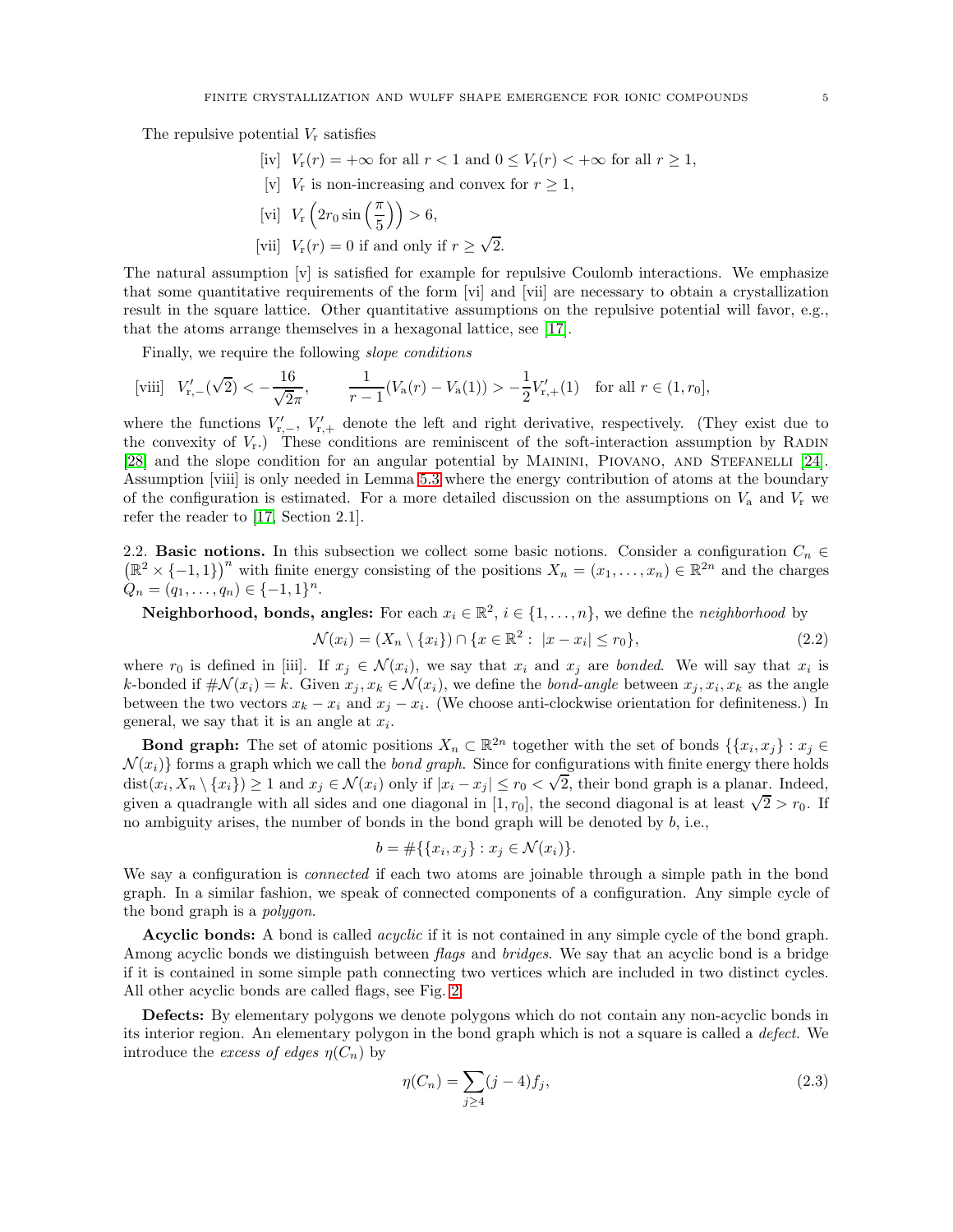

<span id="page-5-0"></span>FIGURE 2. Examples of flags (bold) and a bridge (dashed).

where  $f_j$  denotes the number of elementary polygons with j vertices in the bond graph. The excess of edges is a tool to quantify the number of defects in the bond graph. Note that the summation in [\(2.3\)](#page-4-1) runs over  $j \geq 4$ . This is due to the fact that we use this definition only for configurations whose bond graph contains only k-gons with  $k \geq 4$ , cf. Lemma [4.2](#page-13-0) below. If it is clear from the context, we omit the dependence on  $C_n$  and write  $\eta = \eta(C_n)$ .

In the following, we frequently refer to  $C_n$  instead of  $X_n$  when speaking about its bond graph, acyclic bonds, or connectedness properties.

Charges: We say that a configuration satisfying

$$
\mathcal{N}(x_i) \cap \{x_j \in X_n : q_j = q_i\} = \emptyset \text{ for all } i \in \{1, \dots, n\}
$$
\n
$$
(2.4)
$$

has alternating charge distribution. A configuration is called repulsion-free if  $|x_i - x_j| \geq \sqrt{2}$  for all  $x_i \neq x_j$ with  $q_i = q_j$ . The net charge of a configuration is defined as the (signed) difference of the number of the two atomic types, i.e.,

<span id="page-5-6"></span><span id="page-5-5"></span><span id="page-5-2"></span>
$$
\mathcal{Q}(C_n) := \sum_{i=1}^n q_i.
$$
\n
$$
(2.5)
$$

We note that all possible net charges are given by  $\mathcal{Q}_{net}(n) := (2\mathbb{Z} + n \bmod 2) \cap [-n, n]$ . If  $\mathcal{Q}(C_n) > 0$ , we say that the atoms with charge +1 represent the majority phase and the atoms with charge  $-1$  the minority phase. We use a corresponding denomination if  $\mathcal{Q}(C_n) < 0$ . We denote by

$$
X_n^+ := \{ x_i \in X_n : q_i = +1 \}, \qquad X_n^- := \{ x_i \in X_n : q_i = -1 \}
$$
\n
$$
(2.6)
$$

the positively and negatively charged phase, respectively.

**Ground states:** For  $q_{\text{net}} \in \mathcal{Q}_{\text{net}}(n)$  we define

$$
\mathcal{E}_{\min}^n(q_{\text{net}}) := \min \left\{ \mathcal{E}(C_n) : C_n \subset (\mathbb{R}^2 \times \{-1, 1\})^n, \ \mathcal{Q}(C_n) = q_{\text{net}} \right\}. \tag{2.7}
$$

A configuration  $C_n$  with  $\mathcal{Q}(C_n) = q_{\text{net}}$  and  $\mathcal{E}(C_n) = \mathcal{E}_{\text{min}}^n(q_{\text{net}})$  is called a  $q_{\text{net}}$ -optimal configuration. We will often simply call  $C_n$  an *optimal configuration*. Moreover, we call  $C_n$  a ground state if  $\mathcal{E}(C_n)$  =  $\min_{q_{\text{net}} \in \mathcal{Q}_{\text{net}}(n)} \mathcal{E}_{\text{min}}^n(q_{\text{net}})$ . In other words,  $C_n$  is a ground state if and only if

<span id="page-5-4"></span><span id="page-5-3"></span><span id="page-5-1"></span>
$$
\mathcal{E}(C_n) \leq \mathcal{E}(C'_n)
$$

for all  $C'_n \subset (\mathbb{R}^2 \times \{-1,1\})^n$ .

Subsets of the square lattice: We denote by  $\mathbb{Z}^2 \subset \mathbb{R}^2$  the *square lattice*. We define special subsets of the square lattice representing the Wulff-shapes of optimal configurations. For  $n \in \mathbb{N}$  we let

$$
S_n := \left\{ x \in \mathbb{Z}^2 : x_1, x_2 \ge 0, \ |x|_{\infty} \le \lfloor \sqrt{n} - 1 \rfloor \right\}
$$
 (2.8)

the *square* of sidelength  $\lfloor \sqrt{n} - 1 \rfloor$ , where by  $\lfloor t \rfloor$  we denote the integer part of  $t \in \mathbb{R}$ . By

$$
D_n := \left\{ x \in \mathbb{Z}^2 : |x|_1 \le \lfloor (-1 + \sqrt{2n - 1})/2 \rfloor \right\}
$$
\n(2.9)

we denote the *diamond* of radius  $\lfloor(-1+\sqrt{2n-1})/2\rfloor$ . S<sub>n</sub> and D<sub>n</sub> represent the largest squares and diamonds, respectively, whose number of atoms is less or equal to n. In Fig. [3](#page-6-1) some subsets of the square lattice are depicted.

Observe that these configurations can be chosen to have alternating charge distribution. By assumptions [ii], [iii], and [vii], the energy of such configurations  $C_n$  satisfies  $\mathcal{E}(C_n) = -b$  since all atoms of the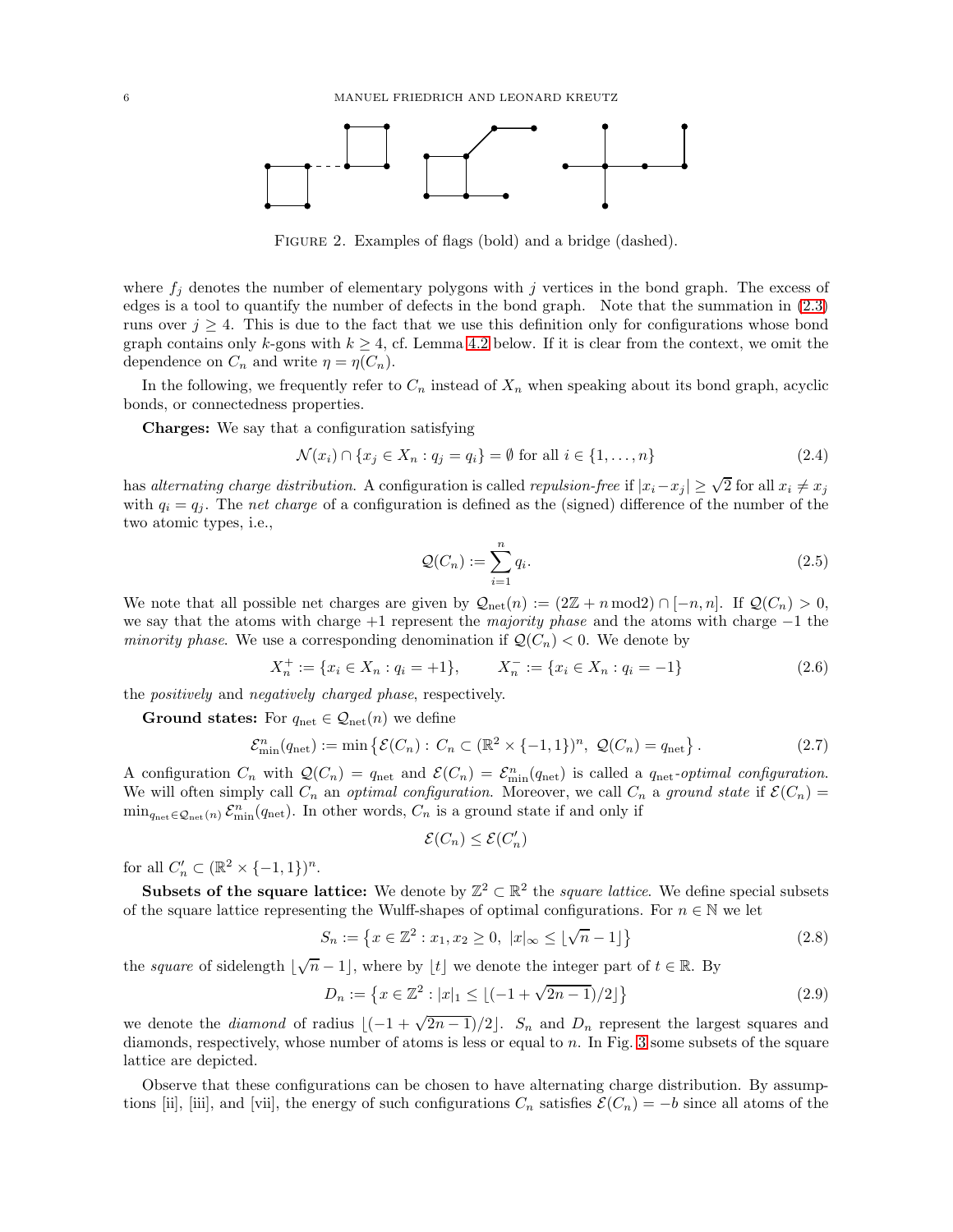

<span id="page-6-1"></span>Figure 3. Some configurations that are subset of the square lattice. The top configuration on the right is  $S_n$ ,  $25 \leq n \leq 35$ , whereas the bottom configuration on the right is  $D_n$ ,  $25 \leq n \leq 40$ . The configurations have alternating charge distribution where black indicates  $q = +1$  and white indicates  $q = -1$ .

same charge have at least distance  $\sqrt{2}$  and all atoms of  $X_n$  are bonded only to atoms of opposite charge with bonds of unit length.

**Equilibrated atoms:** We say that an atom  $x \in X_n$  is *equilibrated* if all bond-angles at x lie in  $\{\frac{\pi}{2}, \pi, \frac{3\pi}{2}\}\.$  By  $\mathcal{A}(X_n)$  we denote the atoms which are not equilibrated. Note that, if  $\mathcal{A}(X_n) = \emptyset$  and  $X_n$ is connected, then  $X_n$  is a subset of the square lattice  $\mathbb{Z}^2$ .

<span id="page-6-0"></span>2.3. Main results. In this subsection we state our main results. We will first address the free net charge problem, and characterize the energy and geometry of ground states. In particular, we will prove a rigorous planar crystallization result in the spirit of [\[17,](#page-44-25) [21,](#page-44-6) [24,](#page-44-7) [26,](#page-44-8) [28\]](#page-44-9) and the emergence of a square macroscopic Wulff shape (cf.  $[2, 9, 10, 24, 31]$  $[2, 9, 10, 24, 31]$  $[2, 9, 10, 24, 31]$  $[2, 9, 10, 24, 31]$  $[2, 9, 10, 24, 31]$ ). Then we will characterize the net charge of ground-state configurations.

Afterwards, we change the perspective and study  $q_{\text{net}}$ -optimal configurations under prescribed net charge  $q_{\text{net}}$ . We give an estimate for the minimal energy  $\mathcal{E}_{\text{min}}^n(q_{\text{net}})$  and identify a specific net charge, the saturation net charge  $q_{\text{sat}}^n$ , which corresponds to the smallest net charge where all atoms of the minority phase are 4-bonded. Finally, we prove the emergence of a diamond-like Wulff-shape for  $q_{\text{sat}}^n$ -optimal configurations which reflects the sensitivity of the Wulff-shape on the prescribed net charge.

**Free net charge:** Our first result characterizes the energy of ground states. For  $n \in \mathbb{N}$ , we introduce the function

<span id="page-6-5"></span><span id="page-6-4"></span>
$$
\beta(n) := 2n - 2\sqrt{n}.\tag{2.10}
$$

<span id="page-6-2"></span>**Theorem 2.1** (Ground-state energy). Let  $n \in \mathbb{N}$ . Ground states are connected and have alternating charge distribution. They do not contain any bridges. There holds

$$
\mathcal{E}(X_n) = -b = -\lfloor \beta(n) \rfloor. \tag{2.11}
$$

<span id="page-6-6"></span>**Remark 2.2.** In view of assumptions [ii] and [vii], we have that  $\mathcal{E}(C_n) \geq -b$  with equality if and only if the configuration is repulsion-free and all bonds have unit length. In particular, Theorem [2.1](#page-6-2) implies that ground states satisfy both properties.

The next result states that ground states are essentially subsets of the square lattice and that a square Wulff-shape emerges as  $n \to \infty$ . Without further notice, all following statements regarding the geometry of ground states hold up to isometry. Recall the definition of a square of sidelength  $\lfloor \sqrt{n} - 1 \rfloor$  in [\(2.8\)](#page-5-1).

<span id="page-6-3"></span>**Theorem 2.3** (Characterization of ground states). Let  $n \in \mathbb{N}$  and let  $C_n$  be a ground state.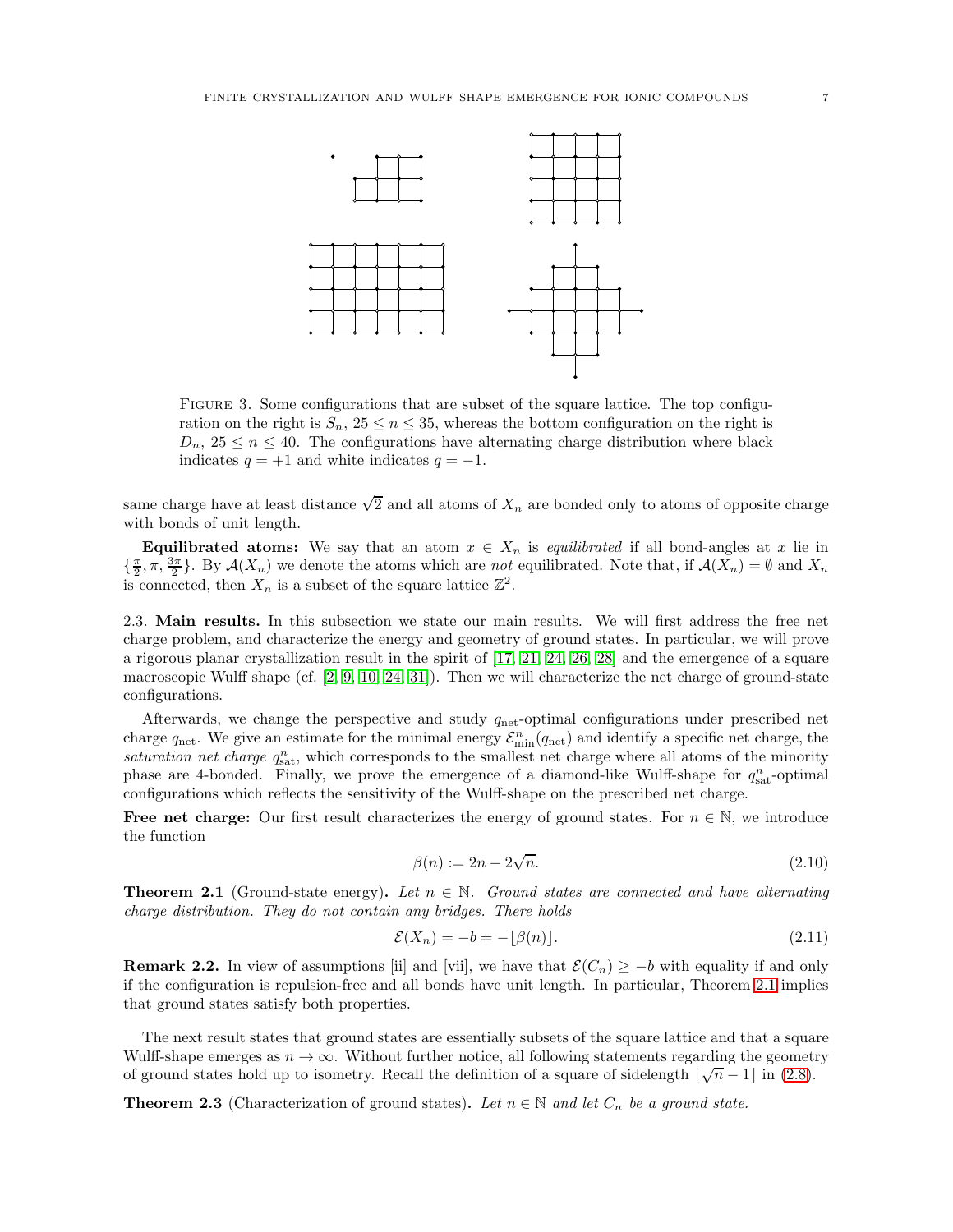

<span id="page-7-0"></span>FIGURE 4. A ground state for  $n = 17$  that is not a subset of the square lattice.

- (a) (Crystallization) Except for possibly one atom,  $C_n$  is a subset of the square lattice.
- (b) (Wulff-shape) For a universal constant  $c > 0$  independent of n, there holds

$$
\min_{a \in \mathbb{R}^2} \# \big( X_n \triangle (a + S_n) \big) \le c n^{3/4},
$$

where  $\triangle$  denotes the symmetric difference of sets.

We point out that, if a ground state contains a flag, it is possibly not a subset of the square lattice, see Fig. [4.](#page-7-0) Our next result addresses the net charge [\(2.5\)](#page-5-2) of ground-state configurations.

<span id="page-7-1"></span>**Theorem 2.4** (Net charge of ground states). The following properties for the net charge hold:

- (a) (Net charge control) There exists a universal constant  $c > 0$  such that for all  $n \in \mathbb{N}$  and all ground states  $C_n$  the net charge satisfies  $|\mathcal{Q}(C_n)| \leq c n^{1/4}$ .
- (b) (Sharpness of the  $n^{1/4}$ -scaling) There exists an increasing sequence of integers  $(n_j)_j$  and ground states  $(C_{n_j})_j$  such that

<span id="page-7-6"></span>
$$
\liminf_{j \to +\infty} n_j^{-1/4} |\mathcal{Q}(C_{n_j})| > 0.
$$

The sharp scaling  $n^{1/4}$  for the upper bound of the net charge has also been identified in a related model where ground states are subsets of the hexagonal lattice, see [\[17,](#page-44-25) Theorem 2.5]. The three theorems are proved in Section [5.](#page-15-1) Explicit constructions for the upper bound of the ground-state energy and Theorem [2.4\(](#page-7-1)b) are given in Subsection [3.1](#page-9-1) and Subsection [3.2,](#page-9-2) respectively.

**Prescribed net charge:** We now change the perspective and suppose that the net charge  $q_{\text{net}}$  is prescribed. We first characterize the energy of  $q_{\text{net}}$ -optimal configurations  $\mathcal{E}_{\text{min}}^n(q_{\text{net}})$ , see [\(2.7\)](#page-5-3). To this end, we introduce the saturation net charge

$$
q_{\text{sat}}^{n} = \min \left\{ q_{\text{net}} : q_{\text{net}} \in \mathcal{Q}_{\text{net}}(n) \cap [0, n], \ \mathcal{E}_{\text{min}}^{n}(q_{\text{net}}) = -2n + 2q_{\text{net}} \right\}. \tag{2.12}
$$

The definition corresponds to the smallest net charge for which all atoms of the minority phase are 4 bonded. Configurations with the latter property will be called *saturated* in the following. The saturation net charge can be characterized as follows.

<span id="page-7-4"></span>**Proposition 2.5** (Characterization of  $q_{\text{sat}}^n$ ). There holds  $q_{\text{sat}}^n = \phi(n)$ , where  $\phi(0) = 0$ ,  $\phi(1) = 1$ , and

<span id="page-7-3"></span><span id="page-7-2"></span>
$$
\phi(n) := \begin{cases} 2\left\lfloor -\frac{1}{2} + \frac{1}{2}\sqrt{2n-5} \right\rfloor + 3 & \text{if } n \text{ odd}, n \ge 3, \\ 2\left\lfloor \frac{1}{2}\sqrt{2n-4} \right\rfloor + 2 & \text{if } n \text{ even}, n \ge 2. \end{cases}
$$
(2.13)

We refer to  $(6.8)$  for an equivalent characterization. The representation  $(2.13)$  shows the scaling  $q_{\text{sat}}^n \sim n^{1/2}$ , which corresponds to the scaling of the number of boundary atoms of optimal configurations.

By  $h^+ := \max(h, 0)$  we denote the positive part of a function h. The energy of  $q_{\text{net}}$ -optimal configurations can be characterized as follows.

<span id="page-7-5"></span>**Theorem 2.6** (Energy of 
$$
q_{\text{net}}
$$
-optimal configurations). For all  $n \in \mathbb{N}$  and all  $q_{\text{net}} \in Q_{\text{net}}(n)$  there holds  

$$
-2n + 2|q_{\text{net}}| \leq \mathcal{E}_{\min}^n(q_{\text{net}}) \leq -2n + 2|q_{\text{net}}| + 4(q_{\text{sat}}^n - |q_{\text{net}}|)^+.
$$
 (2.14)

We point out that the upper bound in [\(2.14\)](#page-7-3) is consistent with Theorem [2.1,](#page-6-2) i.e., with  $\mathcal{E}_{\min}^n(q_{\text{net}}) \ge$  $-[\beta(n)]$  for all  $q_{\text{net}}^n$ . To see this, it suffices to note that  $2q_{\text{sat}}^n \ge -[-2\sqrt{n}]$ . The result states that for  $|q_{\text{net}}| \ge q_{\text{sat}}^n$ , the minimal energy is exactly  $-2n + 2|q_{\text{net}}|$ . This corresponds to the case that optimal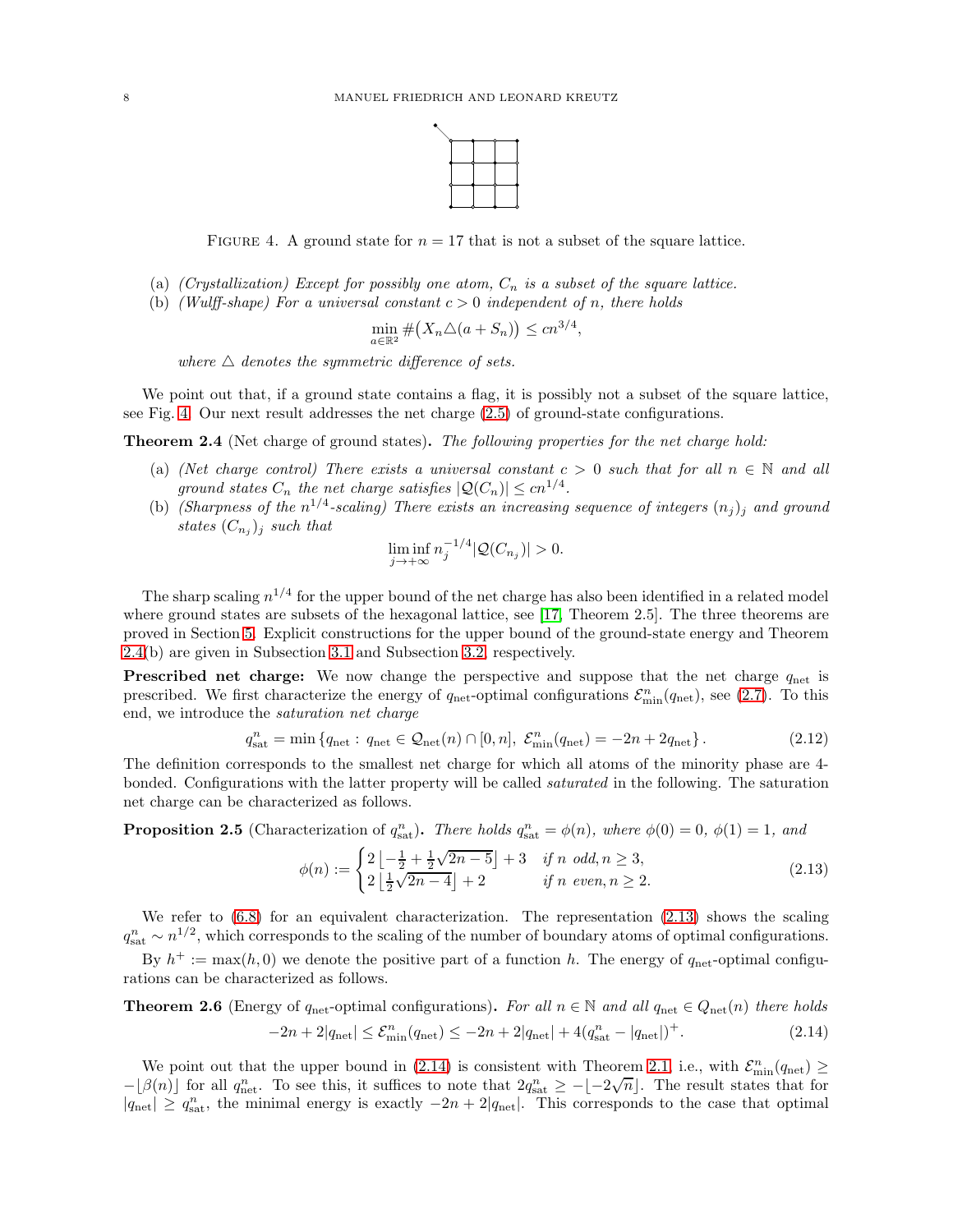configurations are saturated, i.e., each atom of the minority phase is 4-bonded. In this sense,  $q_{\text{sat}}^n$  can be understood as a critical net charge.



<span id="page-8-0"></span>FIGURE 5. One q<sub>net</sub>-optimal configuration for  $q_{\text{net}} > q_{\text{sat}}^n$ , where  $n = 58$ ,  $q_{\text{sat}}^n = 12$ ,  $q_{\text{net}} = 43 - 15 = 28.$ 

It turns out that  $q_{\text{sat}}^n$  is not only a critical net charge in terms of the minimal energy  $\mathcal{E}_{\text{min}}^n(q_{\text{net}})$ , but also from a geometrical viewpoint:  $q_{\text{sat}}^n$  is critical in the sense that beyond  $q_{\text{sat}}^n$  no crystallization can be expected, cf. Remark [2.7.](#page-8-2) Note, however, that  $q_{\text{sat}}^n$ -optimal configurations crystallize, cf. Theorem [2.8.](#page-8-3)

<span id="page-8-2"></span>**Remark 2.7** (Fragmentation for  $q_{\text{net}} > q_{\text{sat}}^n$ ). For  $q_{\text{net}} > q_{\text{sat}}^n$ ,  $q_{\text{net}}$ -optimal configurations may be completely degenerate, e.g., may consist of many connected components, see Fig. [5.](#page-8-0) Their characterizing property is that atoms of the minority phase are 4-bonded with bond angles  $\frac{\pi}{2}$ , cf. Lemma [4.3\(](#page-14-0)a)(i),(iv).

Recall the definition of diamonds in [\(2.9\)](#page-5-4).

<span id="page-8-3"></span>**Theorem 2.8** (Crystallization and Wulff-shape for  $q_{\text{sat}}^n$ -optimal configurations). Let  $n \in \mathbb{N}$  and let  $C_n$ be a  $q_{\text{sat}}^n$ -optimal configuration.

- (a) (Crystallization) There exists a universal constant  $n_0 \in \mathbb{N}$  independent of n such that  $C_n$  is a subset of the square lattice except for at most  $n_0$  atoms.
- (b) (Wulff-shape) For a universal constant  $c > 0$  independent of n, there holds

$$
\min_{a \in \mathbb{R}^2} \# \big( X_n \triangle (a + D_n) \big) \le c n^{3/4}.
$$



<span id="page-8-1"></span>FIGURE 6. A  $q_{\text{sat}}^n$ -optimal configuration for which four atoms are not subset of the square lattice. (Note that  $q_{\text{sat}}^n = 13$  for  $n = 65$ .)

Complete crystallization cannot be expected for certain values of n, as shown for example in Fig. [6.](#page-8-1) Comparing this result to the geometry of ground states identified in Theorem [2.3,](#page-6-3) we observe that the geometry of the Wulff-shape and therefore the global geometry of optimal configurations is very sensitive to the prescribed net charge. Proposition [2.5,](#page-7-4) Theorem [2.6,](#page-7-5) and Theorem [2.8](#page-8-3) are proved in Section [6.](#page-22-0) The upper bound for  $q_{\text{sat}}^n$  is constructed explicitly in Subsection [3.3.](#page-11-1)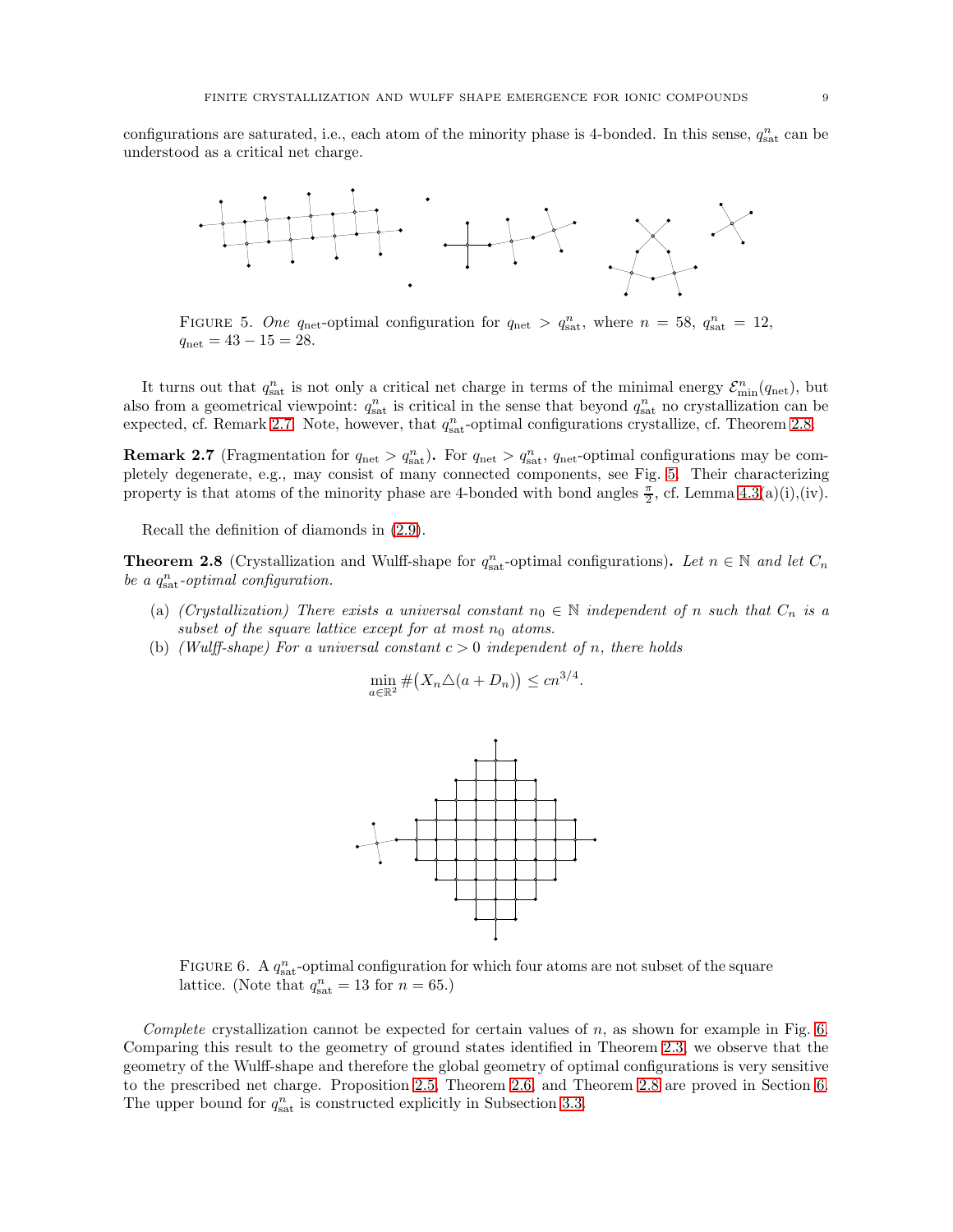### 3. Constructions of special subsets of the square lattice

<span id="page-9-0"></span>This section is devoted to explicit constructions of sub-configurations of the square lattice with alternating charge distribution. In Subsection [3.1](#page-9-1) we exhibit candidates for the ground-state energy which will already give the upper bound in  $(2.11)$ . In Subsection [3.2](#page-9-2) we construct ground-state configurations with net charge of order  $n^{1/4}$ , which will establish Theorem [2.4\(](#page-7-1)b). Finally, in Subsection [3.3](#page-11-1) we define configurations with net charge  $\phi(n)$ , see [\(2.13\)](#page-7-2), for which the atoms of the minority phase are 4-bonded. This yields the upper bound for  $q_{\text{sat}}^n$  in Proposition [2.5.](#page-7-4) We defer the lower bound on the ground-state energy and the upper bound on the net charge to Section [5.](#page-15-1) The lower bound for  $q_{\text{sat}}^n$  is addressed in Subsection [6.3.](#page-25-1)

<span id="page-9-1"></span>3.1. Upper bound on the ground-state energy. This subsection is devoted to an explicit construction of configurations  $C_n$  which maximize the number of bonds and that are subsets of the square lattice. These configurations provide a reference energy value for every n, namely  $\mathcal{E}(C_n) = -[\beta(n)]$ , see [\(2.10\)](#page-6-5).

By the special geometry of the square lattice, it is quite natural to give an interpretation of the two terms appearing in  $\beta$ . The leading order term of the energy is given by  $-2n$  which corresponds to the bulk part of the energy. Its value is due to the fact that every interior atom is bonded to four other atoms of opposite charge. Furthermore, the repulsive term in the energy is zero for such configurations since the distance of two atoms with the same charge is bigger than or equal to  $\sqrt{2}$ . The additional lower order correction term is due to the fact that atoms on the boundary of the ground-state configuration do not have four neighbors.

The construction follows [\[24\]](#page-44-7) and is illustrated in Fig. [7.](#page-9-3) If  $n = k^2$ ,  $k \in \mathbb{N}$ , we arrange the atoms on the lattice points of the square  $S_n$  (cf. [\(2.8\)](#page-5-1)). Then for  $n = k^2 + m + 1$  with  $0 \le m \le 2k - 1$  we proceed as follows: for  $0 \leq m \leq k-1$  we recursively construct  $X_{k^2+m+1}$  by adding the point with coordinates  $(m, k)$ to  $X_{k^2+m}$ . For  $k \leq m \leq 2k-1$  we construct  $X_{k^2+m+1}$  by adding the point with coordinates  $(k, m-k)$ to  $X_{k^2+m}$ . Since the bond graphs only contain cycles of even length, we can choose corresponding charges such that the resulting configurations  $C_n$  have alternating charge distribution. One can check that  $\mathcal{Q}(C_n) \in \{-1, 0, 1\}$  for all  $n \in \mathbb{N}$ .



<span id="page-9-3"></span>FIGURE 7. The construction for  $n = 4^2 + m + 1$  with  $0 \le m \le 7$ .

<span id="page-9-4"></span>**Proposition 3.1.** For all  $n \in \mathbb{N}$ , let  $C_n$  be the configuration introduced above. Then there holds  $\mathcal{E}(C_n) = -\lfloor \beta(n) \rfloor = -\lfloor 2n - 2\sqrt{n} \rfloor.$ 

Proof. The proof follows as in [\[24,](#page-44-7) Proposition 4.3], additionally observing that all atoms in the bond graph are bonded to particles of opposite charge only and that for such configurations, up to neglecting the charge, our energy coincides with the one considered in [\[24\]](#page-44-7).  $\Box$ 

<span id="page-9-2"></span>3.2. Squares with additional trapezoid. Recall that the above configurations have net charge in {−1, 0, 1}. Starting with a square and attaching a trapezoid in a suitable way, we can also construct configurations with energy  $-\lfloor \beta(n) \rfloor$  having net charge of order  $n^{1/4}$ . The construction is inspired by related ideas [\[9,](#page-44-12) [17\]](#page-44-25) used in connection to the derivation of the so-called  $n^{3/4}$ -law.

We choose  $k = 5l^2 + 7l + 3$ ,  $l \in 2\mathbb{N}$ , and  $n = k^2 + 1$ . We construct a configuration  $C_n$  as follows. We start from the square  $S_{(k-l)^2}$ . Since  $k-l$  is odd, the net charge of  $S_{(k-l)^2}$  can be chosen as +1. We add a new atom to the bond graph in such a way that it gets bonded to the second up-most among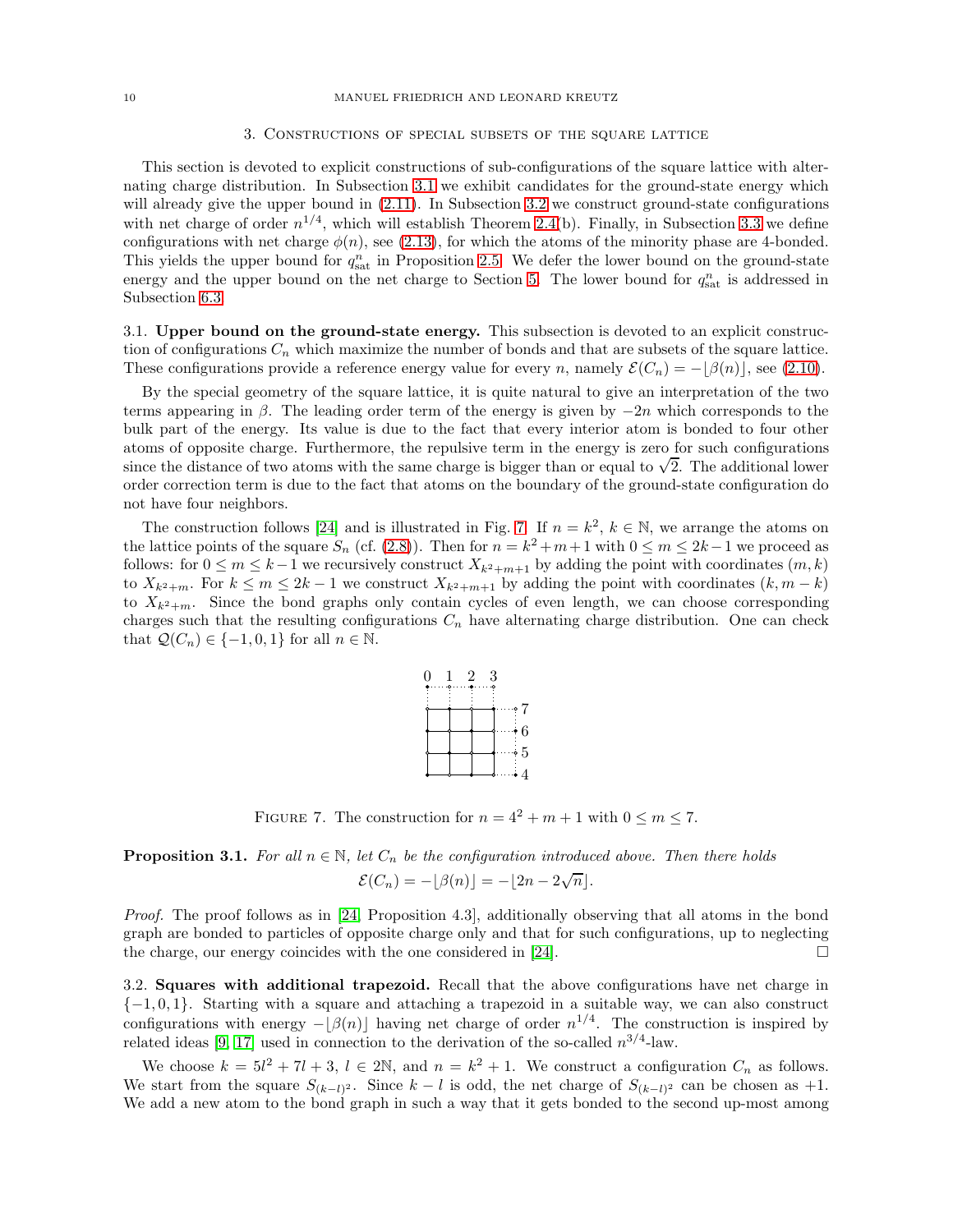the rightmost atoms. Then we add descendingly atoms along the right side of the square in such a way that they are bonded to the atom in the previous step and one atom of the square. In this way, we add  $(k-l-2)$  atoms. Since  $k-l$  is odd, we have added  $\lceil (k-l)/2 \rceil -1$  atoms of charge +1 and  $\lfloor (k-l)/2 \rfloor -1$ atoms of charge −1. Next, we add a new column starting from the second up-most among the atoms of the previous column. In this way, we add  $(k - l - 4)$  atoms. We repeat this procedure until we have added  $2l + 1$  columns of atoms. This corresponds to

$$
\sum_{j=1}^{2l+1} (k - l - 2j) = 2kl - l^2 + 1
$$

added atoms. Note that in each column the number of added atoms of charge +1 exceeds the number of added atoms of charge  $-1$  exactly by one, and that the resulting configuration consists of  $n = k^2 + 1$ atoms. The construction is sketched in Fig. [8.](#page-10-0)



<span id="page-10-0"></span>Figure 8. Construction of a square with an additional trapezoid. Three columns of atoms have been added where the first and the last atom in the added columns have charge  $+1$ . Thus, the net charge is 4. Note that  $k = 12$  and  $l = 1$  is actually not admissible but chosen here for illustration purposes.

We now determine the energy of the configurations. Recall the definition of  $\beta$  in [\(2.10\)](#page-6-5). We observe that in a column where we add m atoms we add exactly  $2m - 1$  bonds to the bond graph. Consequently, in view of Proposition [3.1,](#page-9-4) the energy of  $C_n$  is given by

$$
\mathcal{E}(C_n) = \mathcal{E}(S_{(k-l)^2}) - \sum_{j=1}^{2l+1} (2(k-l-2j)-1) = -2(k-l)^2 + 2(k-l) - 4kl + 2l^2 - 2 + 2l + 1
$$
  
=  $-2k^2 + 2\sqrt{k^2} - 1 = -\lfloor \beta(k^2) \rfloor - 1 = -\lfloor \beta(n) \rfloor$ ,

where in the last step we used that  $n = k^2 + 1$ . We now determine the net charge of the configuration. Recall that the configuration  $S_{(k-l)^2}$  has net charge equal to +1. As explained above, in each column the number of added atoms of charge +1 exceeds the number of added atoms of charge −1 by exactly one, i.e.,  $Q(C_n) = 2l + 2$ .

We are now in the position to give the proof of Theorem [2.4\(](#page-7-1)b). To this end, consider the sequence of integers  $n_l = (5l^2 + 7l + 3)^2 + 1$ ,  $l \in 2\mathbb{N}$ , and the configurations  $C_{n_l}$  constructed above. Note that  $4l \geq n_l^{1/4}$  $l^{1/4}$ . Thus, we obtain  $\mathcal{Q}(C_{n_l}) = 2l + 2 \geq \frac{1}{2} n_l^{1/4}$  $\int_l^{1/4}$ . This yields

$$
\liminf_{l\to+\infty}n_l^{-1/4}|\mathcal{Q}(C_{n_l})|>0.
$$

The statement follows once we know that the ground state energy equals exactly  $-|\beta(n)|$  for all  $n \in \mathbb{N}$ . This will be proven in Subsection [5.2.](#page-17-0)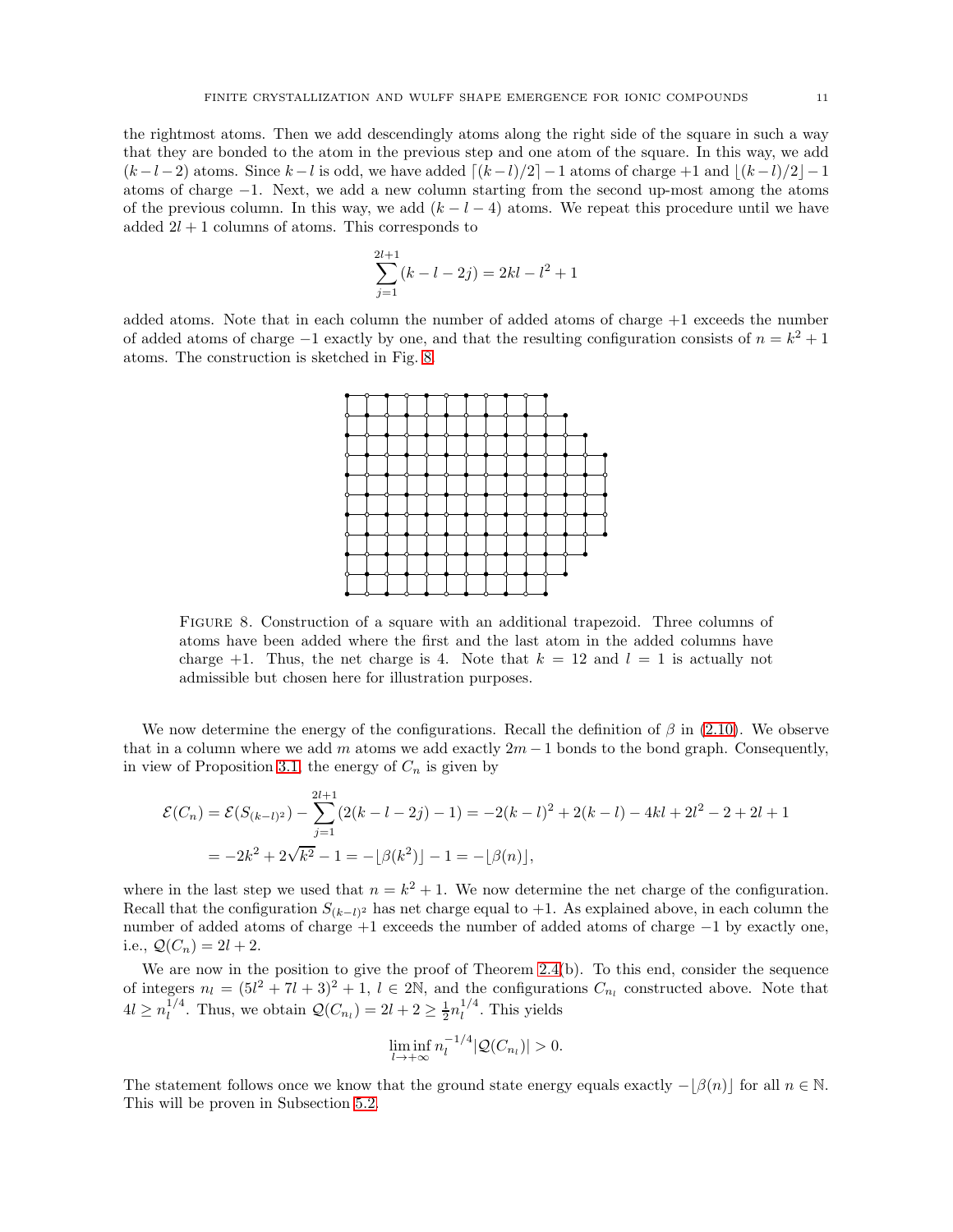<span id="page-11-1"></span>3.3. Upper bound on  $q_{\text{sat}}^n$ . We construct sub-configurations of the square lattice satisfying  $\mathcal{E}(C_n)$  =  $-2n+2|\mathcal{Q}(C_n)|$  and  $|\mathcal{Q}(C_n)| = \phi(n)$ . This shows  $q_{\text{sat}}^n \leq \phi(n)$ , see  $(2.12)-(2.13)$  $(2.12)-(2.13)$ . The main idea of the construction is to place atoms of the minority phase only at sites whose  $\mathbb{Z}^2$  neighborhood, that is the set of points on  $\mathbb{Z}^2$  with distance 1 to the point, is already occupied by four points of the majority phase. This leads to configurations whose global geometry is reminiscent of a diamond. For an illustration of the construction we refer to Fig. [9.](#page-11-0)

 $\sqrt{2}$ . Next, we provide the construction for  $n = 1 + 2k^2 + 2k$ ,  $k \in \mathbb{N}$ . In this case, we define  $X_n = D_n$ , see For  $1 \leq n \leq 4$  we arrange n atoms of charge +1 such that their mutual distance is bigger or equal to  $(2.9)$ , and  $q_i = (-1)^{i_1+i_2+k}$ ,  $i = (i_1, i_2) \in D_n$ . Now for  $n = 1 + 2k^2 + 2k + m$ , with  $1 \leq m \leq 4k + 3$ , we recursively construct  $X_{1+2k^2+2k+m+1}$  by adding one atom to the configuration  $X_{1+2k^2+2k+m}$ . For  $m=1$ we add an atom of positive charge at position  $(-(k+1),1)$ . Let  $2 \le m \le 2k+2$ . For m even, we add an atom of positive charge at position  $(-(k+1)+m/2, 1+m/2)$ . For m odd, we add an atom of negative charge at position  $(-(k+1)-|-m/2|, -|-m/2|)$ . Now let  $2k+3 \le m \le 4k+3$ . For m odd, we add an atom of positive charge at position  $(-|-m/2|-(k+1), 2k+3-|m/2|)$ . For m even, we add an atom of negative charge at position  $(m/2 - (k+2), 2k+3-m/2)$ .



<span id="page-11-0"></span>FIGURE 9. The construction of  $\phi(n)$ -optimal configurations  $C_n$  where  $n = 1 + 2k^2 +$  $2k + m$  for  $k = 5$  and  $1 \leq m \leq 23$ .

<span id="page-11-3"></span>**Proposition 3.2** (Upper bound for  $q_{\text{sat}}^n$ ). Let  $n \in \mathbb{N}$ . Then  $q_{\text{sat}}^n \leq \phi(n)$ .

*Proof.* We check that for every  $n \in \mathbb{N}$  the constructed configuration  $C_n$  satisfies  $\mathcal{E}(C_n) = -2n + 2\mathcal{Q}(C_n)$ and  $\mathcal{Q}(C_n) = \phi(n)$ . This implies  $q_{\text{sat}}^n \leq \phi(n)$ .

Let us first confirm that, for all  $n \in \mathbb{N}$ ,  $C_n$  satisfies  $\mathcal{E}(C_n) = -2n + 2\mathcal{Q}(C_n)$ . Recall definition [\(2.6\)](#page-5-5). Since  $\#X_n^+ + \#X_n^- = n$ ,  $\#X_n^+ - \#X_n^- = \mathcal{Q}(C_n)$ , and  $X_n^- \leq X_n^+$  we get

<span id="page-11-2"></span>
$$
\#X_n^- = \frac{1}{2}(n - \mathcal{Q}(C_n)).\tag{3.1}
$$

The construction shows that each atom with negative charge has exactly four neighbors of positive charge since we place atoms of negative charge only on lattice sites whose  $\mathbb{Z}^2$ -neighbourhood is already occupied by four atoms of positive charge. Moreover, we observe that the distance of atoms with the same charge is at least  $\sqrt{2}$ . Thus, by [ii], [vii], and [\(3.1\)](#page-11-2) we get  $\mathcal{E}(C_n) = -4 \# X_n^- = -2n + 2\mathcal{Q}(C_n)$ .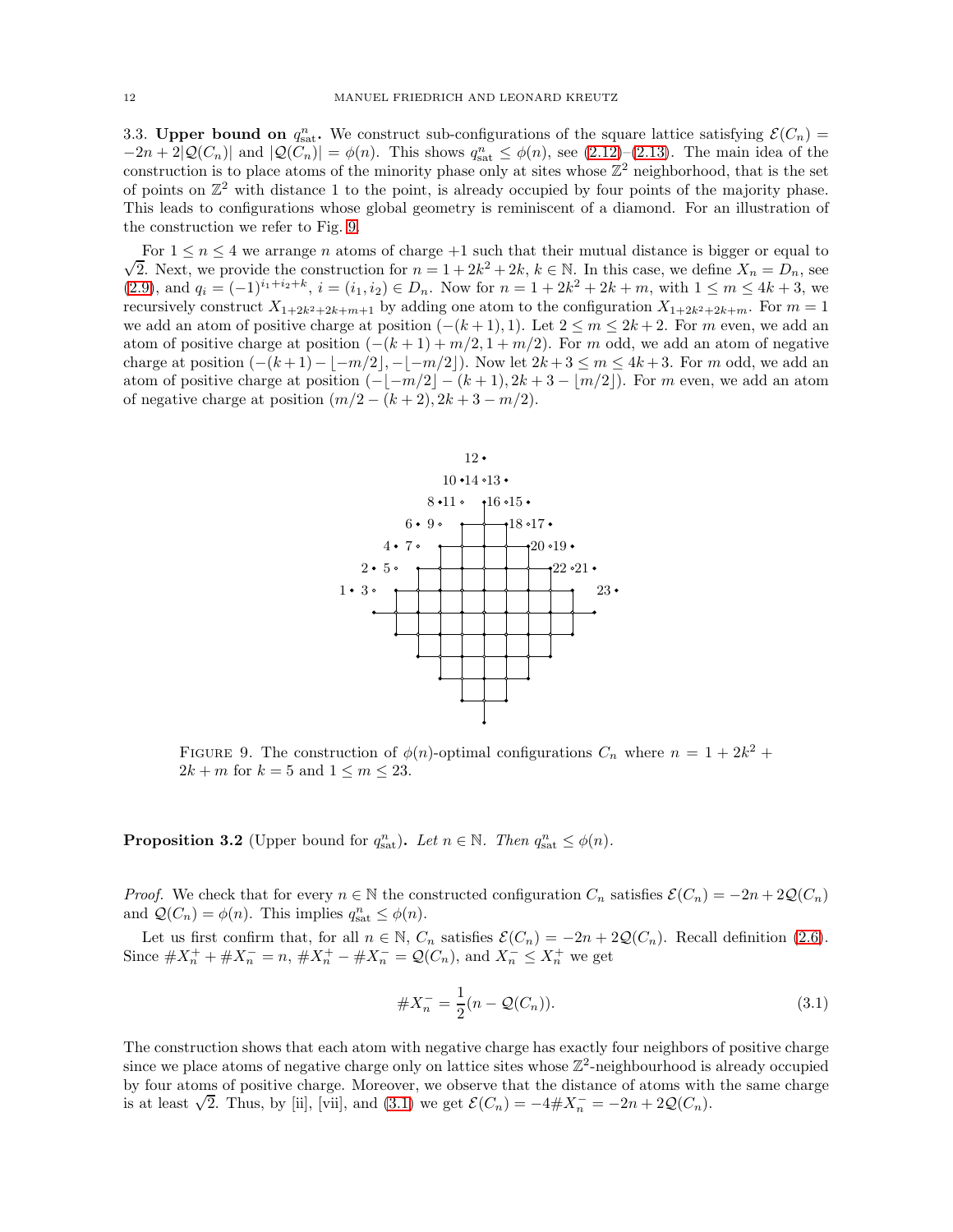It remains to prove that  $\mathcal{Q}(C_n) = \phi(n)$ . To this end, it is convenient to use a different representation of  $\phi$  given by

$$
\phi(n) = \begin{cases}\n2 + 2k + 0 & \text{if } n = 1 + 2k^2 + 2k + m, \quad 1 \le m \le 2k + 2, \ m \text{ odd}, \\
2 + 2k + 1 & \text{if } n = 1 + 2k^2 + 2k + m, \quad 1 \le m \le 2k + 2, \ m \text{ even}, \\
3 + 2k + 1 & \text{if } n = 1 + 2k^2 + 2k + m, \quad 2k + 3 \le m \le 4k + 4 \ m \text{ odd}, \\
3 + 2k + 0 & \text{if } n = 1 + 2k^2 + 2k + m, \quad 2k + 3 \le m \le 4k + 4, \ m \text{ even},\n\end{cases}
$$

see [\(6.8\)](#page-25-0) in Subsection [6.3](#page-25-1) below. Let  $n = 1 + 2k^2 + 2k = 1 + 2(k-1)^2 + 2(k-1) + 4(k-1) + 4$ . In this case,  $C_n$  is a union of  $2k+1$  rows for each of which the number of atoms of charge  $+1$  exceeds the number of atoms of charge −1 by exactly one. We therefore have  $\mathcal{Q}(C_n) = 1 + 2k = \phi(n)$ .

For  $n = 1+2k^2+2k+m$  with  $m \in \{1,2\}$ , we add m atoms of charge  $+1$  to the configuration  $C_{1+2k^2+2k}$ . Consequently, we get  $Q(C_n) = Q(C_{1+2k^2+2k}) + m = 1 + 2k + m = \phi(n)$ .

For  $3 \le m \le 2k+2$ , we add alternatingly first an atom of charge  $-1$  and then an atom of charge  $+1$ . We therefore obtain  $Q(C_n) = Q(C_{1+2k^2+2k}) + 1 = 1+2k+1 = \phi(n)$  if m is odd and  $Q(C_n) = Q(C_{1+2k^2+2k}) +$  $2 = 1 + 2k + 2 = \phi(n)$  if m is even. For  $2k + 3 \le m \le 4k + 3$ , we add alternatingly first an atom of charge +1 and then an atom of charge −1. We therefore obtain  $\mathcal{Q}(C_n) = \mathcal{Q}(C_{1+2k^2+4k+2})+1 = 1+2k+3 = \phi(n)$ <br>if m is odd and  $\mathcal{Q}(C_n) = \mathcal{Q}(C_{1+2k^2+4k+2}) = 2k+3 = \phi(n)$  if m is even if m is odd and  $Q(C_n) = Q(C_{1+2k^2+4k+2}) = 2k + 3 = \phi(n)$  if m is even.

## 4. Elementary properties of optimal configurations

<span id="page-12-0"></span>In this section we prove elementary geometric properties of optimal configurations. For their definition, we refer to the paragraph below [\(2.7\)](#page-5-3).

<span id="page-12-5"></span>**Lemma 4.1.** Let  $C_n$  be an optimal configuration. Then  $C_n$  has alternating charge distribution, all bond angles satisfy

<span id="page-12-4"></span><span id="page-12-3"></span>
$$
\frac{2\pi}{5} \le \theta \le \frac{8\pi}{5},\tag{4.1}
$$

and

$$
\# \mathcal{N}(x_i) \le 4 \text{ for all } i \in \{1, \dots, n\}. \tag{4.2}
$$

*Proof.* In this proof, we will use the following convention: we say that we relocate  $(x, q) \in C_n$ , and write  $C_n - \{(x, q)\}\$ , by considering the configuration  $(C_n \cup (x + \tau, q)) \setminus (x, q)$ , where  $\tau \in \mathbb{R}^2$  is chosen such that

<span id="page-12-2"></span><span id="page-12-1"></span>
$$
dist(X_n, x + \tau) \ge \sqrt{2}.
$$

Since  $C_n$  is a  $q_{\text{net}}$ -optimal configuration, there holds  $\mathcal{E}(C_n) < +\infty$ . Thus, by [i] and [iv]

$$
dist(x_i, X_n \setminus \{x_i\}) \ge 1 \text{ for all } i \in \{1, \dots, n\}. \tag{4.3}
$$

For brevity, we define  $\mathcal{N}_{\text{rep}}(x_i) = \mathcal{N}(x_i) \cap \{x_j \in X_n : q_j = q_i\}$  for all  $i \in \{1, \ldots, n\}$ . We give the proof of the statement in two steps.

Step 1:  $\#\mathcal{N}_{\text{rep}}(x_i) = 0$  for all  $i \in \{1, \ldots, n\}$ . First,  $(4.3)$  and  $r_0 < (2\sin(\frac{\pi}{7}))^{-1}$  entail by an elementary argument that

$$
\# \mathcal{N}(x_i) \le 6 \text{ for all } i \in \{1, \dots, n\}. \tag{4.4}
$$

Indeed, if  $\#\mathcal{N}(x_i) \geq 7$ , two neighbors of  $x_i$  would necessarily have distance smaller than 1. Now assume by contradiction that  $\#\mathcal{N}_{\text{rep}}(x_i) \geq 1$ . Note that every bond between atoms of different charge contributes at least  $-1$  to the energy by [ii]. This along with  $V_r \geq 0$ , see [iv], and the fact that the energy per neighbor of same charge exceeds 6 (see [iv], [v], and [vi]) allows us to relocate  $(x_i, q_i)$ : by  $(4.4)$  we obtain

$$
\mathcal{E}(C_n - \{(x_i, q_i)\}) < \mathcal{E}(C_n) + \#(\mathcal{N}(x_i) \setminus \mathcal{N}_{\text{rep}}(x_i)) - 6 \# \mathcal{N}_{\text{rep}}(x_i)
$$
  

$$
\leq \mathcal{E}(C_n) + 5 - 6 < \mathcal{E}(C_n).
$$

This contradicts the fact that  $C_n$  is a  $q_{\text{net}}$ -optimal configuration. Thus, Step 1 is proved.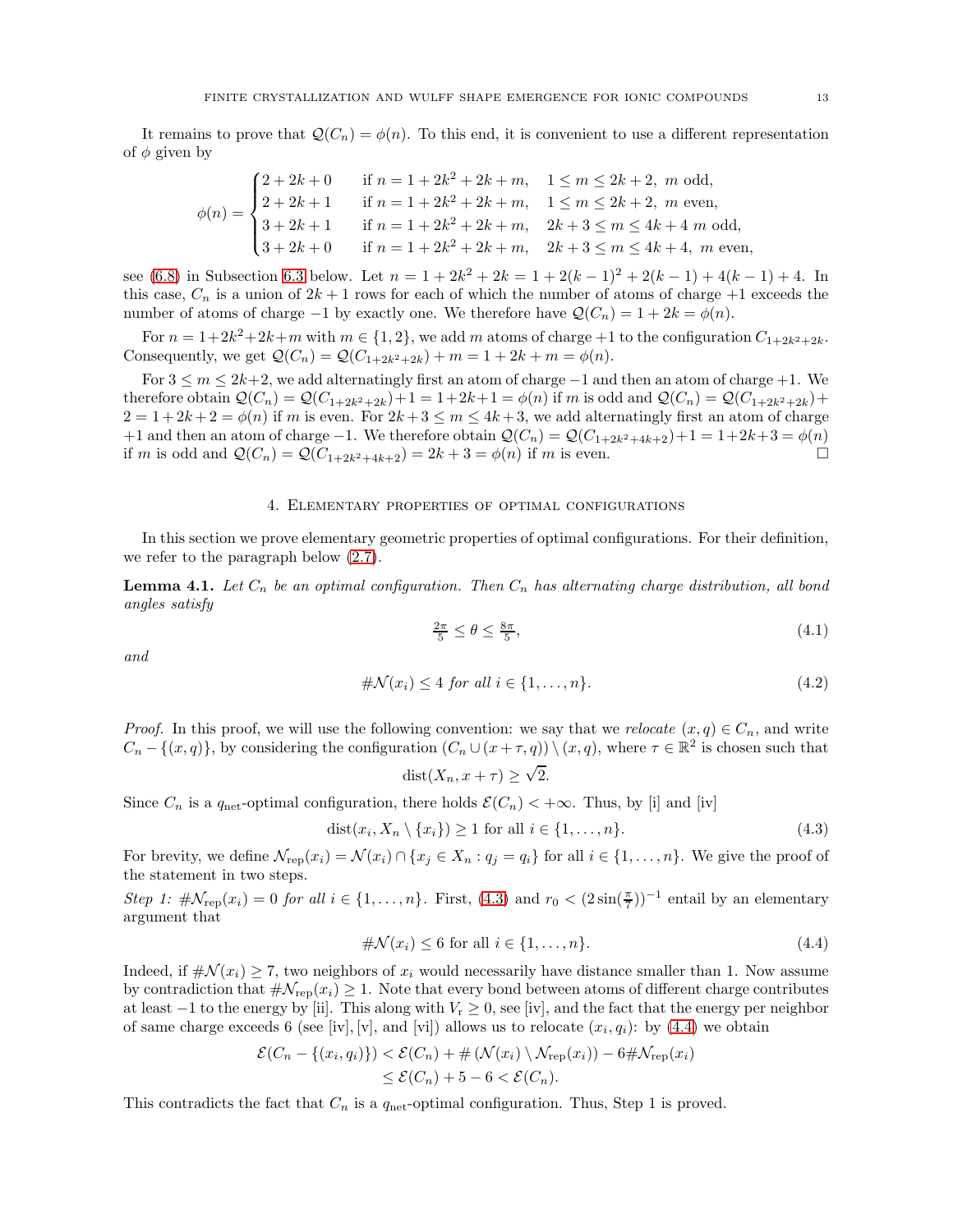Step 2:  $\frac{2\pi}{5} \leq \theta \leq \frac{8\pi}{5}$ . Assume by contradiction that there exists a bond angle such that  $\theta < \frac{2\pi}{5}$ . Denote by  $x_1, x_0, x_2, x_1, x_2 \in \mathcal{N}(x_0)$ , the three atoms forming the bond angle  $\theta$ . By Step 1 we get that  $q_0 = -q_1 = -q_2$ . Since  $\sin(x)$  is increasing for  $x \in [0, \frac{\pi}{2}]$ , we have  $|x_1 - x_2| \leq 2r_0 \sin(\theta/2) \leq 2r_0 \sin(\pi/5)$ . By using [ii], [v], [vi],  $V_r \geq 0$  (cf. [iv]), and [\(4.4\)](#page-12-2) we get

$$
\mathcal{E}(C_n - \{(x_1, q_1)\}) \leq \mathcal{E}(C_n) - V_r(2r_0 \sin(\pi/5)) + \#(\mathcal{N}(x_1) \setminus \mathcal{N}_{\text{rep}}(x_1)) < \mathcal{E}(C_n) - 6 + 6 = \mathcal{E}(C_n).
$$

If a bond angle  $\theta$  satisfies  $\theta > \frac{8\pi}{5}$ , consider the opposite angle formed by the three points, i.e.,  $2\pi - \theta < \frac{2\pi}{5}$ . In both cases, this contradicts the fact that  $C_n$  is an optimal configuration and concludes the proof of Step 2.

Step 3:  $\#\mathcal{N}(x_i) \leq 4$  for all  $i \in \{1,\ldots,n\}$ . Assume by contradiction that there exists  $i \in \{1,\ldots,n\}$ such that  $\#\mathcal{N}(x_i) \geq 5$ . By Step 1 we may suppose that there exist  $\{x_0, \ldots, x_4\} \subset \mathcal{N}(x_i)$  with  $q_j = -q_i$  $j = 0, \ldots, 4$ . We let  $\theta_j \in [0, 2\pi)$  be the angle between  $x_j, x_i, x_{j+1}$ . (Here and in the following the indices have to be understood modulo 4.) We can choose  $j_0 \in \{0, \ldots, 4\}$  such that

$$
\theta_{j_0} \leq \frac{1}{5} \sum_{j=0}^{4} \theta_j = \frac{2\pi}{5}.
$$

Now [\(4.1\)](#page-12-3) and [\(4.2\)](#page-12-4) follow from Step 2 and 3, respectively. The property of alternating charge (see  $(2.4)$  follows from Step 1. This concludes the proof of Lemma [4.1.](#page-12-5)

Recall the definition of non-equilibrated atoms  $A(X_n)$  at the end of Subsection [2.2.](#page-4-0)

<span id="page-13-0"></span>**Lemma 4.2** (Bond-angles and polygons). Let  $C_n$  be a configuration.

(a) If  $C_n$  is an optimal configuration, then the bond graph consists only of polygons of even length. For each polygon  $P \subset X_n$  satisfying  $\mathcal{A}(X_n) \cap P \neq \emptyset$  there holds

$$
\#(\mathcal{A}(X_n) \cap P) \geq 2.
$$

(b) If  $C_n$  is such that  $\mathcal{E}(C_n) = -b$ , then all bonds have unit length, the configuration is repulsion-free, and all bond angles  $\theta$  satisfy

<span id="page-13-1"></span>
$$
\frac{\pi}{2} \le \theta \le \frac{3\pi}{2}.\tag{4.5}
$$

In particular, all squares in the bond graph are regular.

*Proof.* Proof of (a). Let  $C_n$  be an optimal configuration. By Lemma [4.1](#page-12-5) the configuration has alternating charge distribution. Hence, the bond graph consists only of elementary polygons of even length. Let  $P = \{x_1, \ldots, x_k\} \subset X_n$  be a polygon, and denote the interior angles by  $\{\theta_1, \ldots, \theta_k\}$ . Assume by contradiction that  $\#(\mathcal{A}(X_n) \cap P) = 1$ . Without loss of generality  $x_1 \in \mathcal{A}(X_n)$ , i.e.,  $\theta_1 \notin \frac{\pi}{2} \mathbb{N}$ . We have  $\theta_1 = \pi(k-2) - \sum_{i=2}^k \theta_i$ . Now by assumption  $\theta_i \in \frac{\pi}{2} \mathbb{N}$  for all  $i \in \{2, \ldots, k\}$  and so the right hand side is an integer multiple of  $\frac{\pi}{2}$ . This contradicts the fact that  $x_1 \in \mathcal{A}(X_n)$ .

Proof of (b): Given a configuration  $C_n$  such that  $\mathcal{E}(C_n) = -b$ , all bonds are necessarily of unit length and the configuration is repulsion-free, see Remark [2.2.](#page-6-6) We show that all bond angles  $\theta$  satisfy [\(4.5\)](#page-13-1). In fact, suppose that  $x_1, x_0, x_2$  form the angle  $\theta$ . Observe that  $C_n$  has alternating charge distribution since it is repulsion-free. As  $x_1$  and  $x_2$  are neighbors of  $x_0$ , we thus have  $q_1 = q_2$ . Then we get  $|x_1 - x_0| = |x_2 - x_0| = 1$  as well as  $|x_1 - x_2| \ge \sqrt{2}$  by [vii]. A simple geometric argument yields  $\pi/2 \le \theta \le 3\pi/2$ . By [\(4.5\)](#page-13-1) and the fact that the four interior angles of a square sum up to  $2\pi$  we deduce that all squares are regular. that all squares are regular.

We now investigate the relation of net charge and energy. Without restriction we consider configurations with non-negative net charge in order to simplify notation.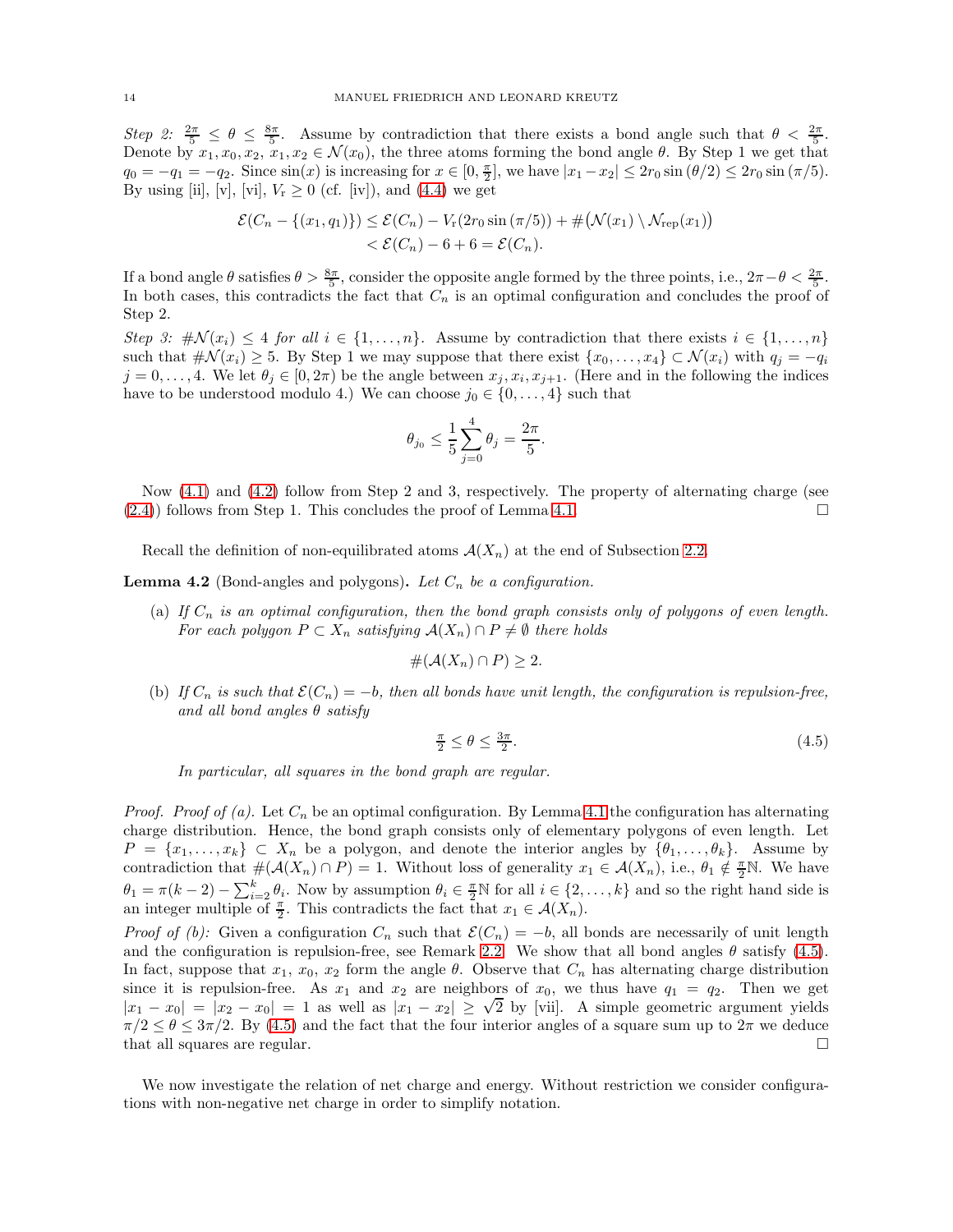<span id="page-14-0"></span>**Lemma 4.3** (Net charge controls energy). Let  $C_n$  be a configuration with  $\mathcal{Q}(C_n) \geq 0$ .

(a) There holds

<span id="page-14-2"></span><span id="page-14-1"></span>
$$
\mathcal{E}(C_n) \ge -2n + 2\mathcal{Q}(C_n),\tag{4.6}
$$

with equality only if

- (i) All atoms with charge  $-1$  are 4-bonded, and all bonds are of unit length,
- (ii) The configuration is repulsion-free,
- (iii)  $\mathcal{Q}(C_n) \geq q_{\text{sat}}^n$ ,
- (iv) All 4-bonded atoms have only bond angles  $\frac{\pi}{2}$ ,
- (v) If  $x_i$  satisfies  $\#\mathcal{N}(x_i) = 3$ , then  $x_i \notin \mathcal{A}(X_n)$ .
- (vi) For all connected components  $C_m \subset C_n$  there holds  $\mathcal{Q}(C_m) \geq q_{\text{sat}}^m$ .

(b) Conversely, if properties  $(i)$  and  $(ii)$  are satisfied, then equality holds in  $(4.6)$ .

*Proof.* We first show [\(4.6\)](#page-14-1). To this end, it is not restrictive to assume that  $C_n$  is an optimal configuration. Recall [\(2.6\)](#page-5-5). Since  $\#X_n^+ + \#X_n^- = n$  and  $\#X_n^+ - \#X_n^- = \mathcal{Q}(C_n)$ , we get  $\min{\{\#X_n^+, \#X_n^-\}} = (n - \frac{1}{n})$  $|\mathcal{Q}(C_n)|/2$ . As  $C_n$  is an optimal configuration, [\(4.2\)](#page-12-4) yields  $\mathcal{N}(x_i) \leq 4$  for all  $i = 1, ..., n$ . We therefore obtain by [ii] and  $V_r \geq 0$ 

$$
\mathcal{E}(C_n) \ge -b \ge -4 \min\{\#X_n^+, \#X_n^-\} = -2n + 2|\mathcal{Q}(C_n)|. \tag{4.7}
$$

This shows [\(4.6\)](#page-14-1) since by assumption  $|Q(C_n)| = Q(C_n)$ . In a similar fashion, to see (b), it suffices to note that (i) and (ii) imply that all inequalities in  $(4.7)$  are actually equalities.

Now we assume that equality holds in [\(4.6\)](#page-14-1). (In particular, this implies that  $C_n$  is an optimal configuration and satisfies  $\mathcal{E}(C_n) = -b$ .) We confirm (i)–(vi).

Proof of  $(i)$ ,  $(ii)$ : First, by Lemma [4.2\(](#page-13-0)b) we get that all bonds have unit length and that the configuration is repulsion-free. Suppose now that there exists an atom with charge  $-1$  such that  $\mathcal{N}(x_i) < 4$ . This implies strict inequality in the second inequality in [\(4.7\)](#page-14-2). This contradicts the equality in [\(4.6\)](#page-14-1).

Proof of (iii): The inequality follows directly from definition [\(2.12\)](#page-7-6).

*Proof of (iv), (v):* Now, (iv) follows from [\(4.5\)](#page-13-1) and the fact that the bond angles at each atom sum up to  $2\pi$ . To see (v), let  $x_0$  be a 3-bonded atom. By (i) it necessarily has charge  $+1$  and it is only bonded to atoms with charge  $-1$ . These atoms are 4-bonded by (i). Denote the bond angles at  $x_0$  by  $\theta_1, \theta_2, \theta_3$ . Without loss of generality, suppose that  $\pi/2 \leq \theta_1 \leq 2\pi/3 \leq 3\pi/4$ , see [\(4.5\)](#page-13-1). Assume by contradiction that  $\theta_1 > \pi/2$ . Denote by  $x_1, x_2$  the two 4-bonded atoms whose bonds enclose  $\theta_1$ . Denote by  $z_1, z_2$  the two atoms  $z_1 \in \mathcal{N}(x_1) \setminus \{x_0\}, z_2 \in \mathcal{N}(x_2) \setminus \{x_0\}$  that have minimal distance to each other. Observe that z<sub>1</sub> and z<sub>2</sub> have charge +1. We proceed to show that  $z_1 \neq z_2$  and  $|z_1 - z_2| < \sqrt{2}$  which contradicts (ii). By (iv) and the fact that all bonds are of unit length we get  $|z_1 - x_0| = |z_2 - x_0| = \sqrt{2}$ . Moreover, the angle enclosed by  $z_1$ ,  $x_0$ ,  $z_2$  is equal to  $\theta_1 - 2\pi/4$ , where  $0 < \theta_1 - 2\pi/4 \leq \pi/4$ . Thus, we obtain

$$
0 < |z_1 - z_2| = 2\sqrt{2}\sin\left(\frac{1}{2}\left(\theta_1 - \frac{\pi}{2}\right)\right) \le 2\sqrt{2}\sin\left(\frac{\pi}{8}\right) < \sqrt{2}.
$$

This yields  $z_1 \neq z_2$  and contradicts (ii). Therefore, we have shown  $\theta_1 = \pi/2$ . One of the remaining two bond angles, say  $\theta_2$ , then also satisfies  $\theta_2 \leq 3\pi/4$ . By the same argument we have that  $\theta_2 = \pi/2$ . Now  $\theta_3 = \pi$  and the claim is proved.

*Proof of (vi):* Assume that there exist two connected components  $C_m$  and  $C_{n-m}$  with no bonds between them. We have that

<span id="page-14-5"></span><span id="page-14-4"></span><span id="page-14-3"></span>
$$
\mathcal{Q}(C_m) + \mathcal{Q}(C_{n-m}) = \mathcal{Q}(C_n). \tag{4.8}
$$

By [\(4.7\)](#page-14-2) applied to  $C_m$  and  $C_{n-m}$  there holds

$$
\mathcal{E}(C_m) \ge -2m + 2|\mathcal{Q}(C_m)|, \qquad \mathcal{E}(C_{n-m}) \ge -2(n-m) + 2|\mathcal{Q}(C_{n-m})|, \tag{4.9}
$$

and therefore

$$
-2n + 2|Q(C_n)| = \mathcal{E}(C_n) \ge -2n + 2(|Q(C_m)| + |Q(C_{n-m})|) \ge -2n + 2|Q(C_n)|.
$$
 (4.10)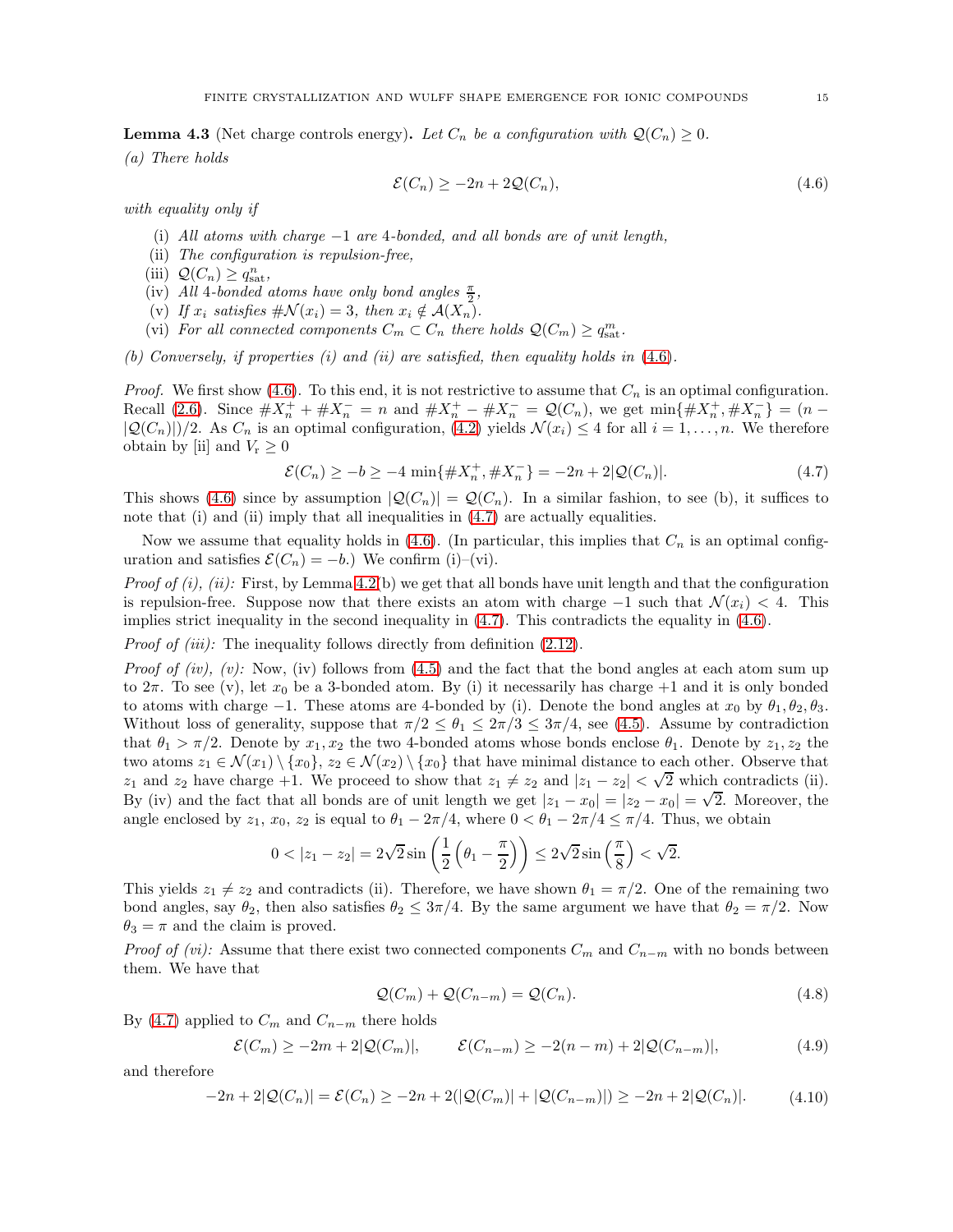<span id="page-15-1"></span>We now have equality everywhere in [\(4.10\)](#page-14-3) and therefore necessarily also in [\(4.9\)](#page-14-4). Moreover, in view of [\(4.8\)](#page-14-5), equality also implies that there holds  $\mathcal{Q}(C_m) \ge 0$  and  $\mathcal{Q}(C_{n-m}) \ge 0$ . By equality in [\(4.9\)](#page-14-4) and (iii) (applied on  $C_m$  and  $C_{n-m}$ ) we get  $\mathcal{O}(C_m) \ge a^m$  and  $\mathcal{O}(C_{n-m}) \ge a^{n-m}$ . (applied on  $C_m$  and  $C_{n-m}$ ) we get  $\mathcal{Q}(C_m) \geq q_{\text{sat}}^m$  and  $\mathcal{Q}(C_{n-m}) \geq q_{\text{sat}}^{n-m}$ .

#### 5. Characterization of ground states

<span id="page-15-5"></span>This section is devoted to the proofs of Theorem [2.1,](#page-6-2) Theorem [2.3,](#page-6-3) and Theorem [2.4.](#page-7-1)

5.1. Boundary energy. This subsection is devoted to the concept of boundary energy and a corresponding estimate which will be instrumental for the characterization of ground states and their energy in Subsections [5.2](#page-17-0) and [5.3.](#page-19-0) It is convenient to first introduce an auxiliary energy, sorted by the contributions of single atoms. We then define the so-called boundary energy in terms of this auxiliary energy.

**Reduced energy:** Let  $C_n$  be a configuration and let  $x_i \in X_n$ . We set

$$
V_{\text{atom}}(x_i) := \frac{1}{2} \sum_{x_j \in \mathcal{N}(x_i)} V_{\text{a}}(|x_i - x_j|) + \frac{1}{8} \sum_{\substack{x_j, x_k \in \mathcal{N}(x_i) \\ x_j \neq x_k}} V_{\text{r}}(|x_j - x_k|), \tag{5.1}
$$

where  $\mathcal{N}(x_i)$  is defined in [\(2.2\)](#page-4-2). We define the *reduced energy*  $\mathcal{R}: (\mathbb{R}^2 \times \{-1,1\})^n \to \overline{\mathbb{R}}$  by

<span id="page-15-6"></span>
$$
\mathcal{R}(C_n) := \sum_{x_i \in X_n} V_{\text{atom}}(x_i). \tag{5.2}
$$

<span id="page-15-4"></span>**Lemma 5.1** (Relation of  $\mathcal E$  and  $\mathcal R$ ). If  $C_n$  has alternating charge distribution and satisfies  $\#\mathcal N(x_i) \leq 4$ for all  $i = 1, \ldots, n$ , then

<span id="page-15-2"></span>
$$
\mathcal{E}(C_n) \geq \mathcal{R}(C_n)
$$

with equality if  $C_n$  is repulsion-free.

*Proof.* Since  $C_n$  has alternating charge distribution, the contributions of  $V_a$  in [\(2.1\)](#page-3-2) and [\(5.2\)](#page-15-2) coincide. In the case that  $C_n$  is repulsion-free, the contributions of  $V_r$  vanish and thus there indeed holds  $\mathcal{E}(C_n)$  $\mathcal{R}(C_n)$ . In the general case, we observe that in [\(2.1\)](#page-3-2) each pair  $\{x_i, x_j\}$  with  $q_i = q_j$  contributes  $V_r(|x_i - x_j|)$ to the energy. In [\(5.2\)](#page-15-2), however,  $\{x_i, x_j\}$  contributes at most  $V_r(|x_i - x_j|)$  since the pair appears at most eight times in the sum. This is due to double counting and the fact that each atom can be bonded to at most four other atoms.

By Lemma [4.1,](#page-12-5) ground states  $C_n$  satisfy the assumptions of the lemma. Later we will also see that ground states are repulsion-free which will imply  $\mathcal{E}(C_n) = \mathcal{R}(C_n)$ .

Boundary atoms, boundary energy: Within the bond graph, we say that an atom is a *boundary* atom if it is not contained in the interior region of any simple cycle. Otherwise, we call it bulk atom. We denote the union of the boundary atoms by  $\partial X_n$  and let  $d = #\partial X_n$ . A boundary bond is a bond containing a boundary atom. All other bonds are called *bulk bonds*. Given  $C_n$ , we define its *bulk*, denoted by  $C_n^{\text{bulk}}$ , as the sub-configuration obtained by dropping all boundary atoms (and the corresponding charges). Similarly, the particle positions are indicated by  $X_n^{\text{bulk}}$ . With the above definition, we have that the bulk is an  $(n-d)$ -atom configuration. There are two contributions to the energy of  $C_n$ , namely  $\mathcal{R}^{\text{bnd}}$  and  $\mathcal{R}^{\text{bulk}}$ , defined by

<span id="page-15-3"></span>
$$
\mathcal{R}^{\text{bulk}}(C_n) := \mathcal{R}(C_n^{\text{bulk}}),
$$
  
\n
$$
\mathcal{R}^{\text{bnd}}(C_n) := \mathcal{R}(C_n) - \mathcal{R}^{\text{bulk}}(C_n).
$$
\n(5.3)

<span id="page-15-0"></span>**Remark 5.2** (Boundary energy). Since  $C_n^{\text{bulk}}$  does not contain boundary bonds of  $C_n$ , each boundary bond  $\{x_i, x_j\}$  with  $q_i \neq q_j$  contributes  $V_a(|x_i - x_j|)$  to  $\mathcal{R}^{bnd}(C_n)$ , and each boundary bond  $\{x_i, x_j\}$ with  $q_i = q_j$  contributes at least  $\frac{1}{4}V_r(|x_i - x_j|)$  to  $\mathcal{R}^{bnd}(C_n)$ . Note that  $\mathcal{R}^{bnd}(C_n)$  contains also pair interactions of certain bulk bonds, namely if the corresponding bulk atoms are neighbors of the same boundary atom, see Fig. [10.](#page-16-1) We point out that, when the boundary energy in  $(5.3)$  is defined with  $\mathcal E$  in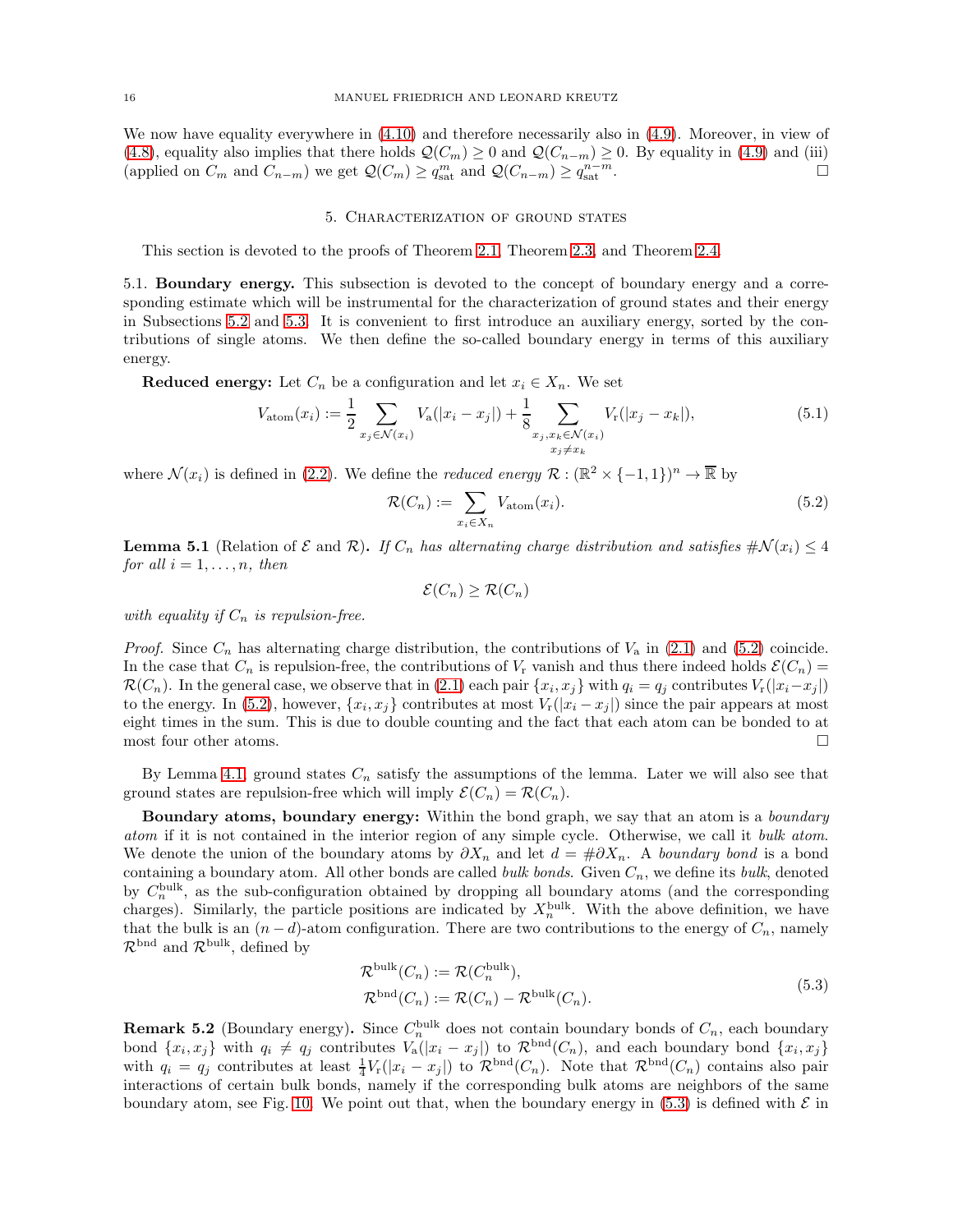place of  $\mathcal R$  (see, e.g., [\[17,](#page-44-25) [24,](#page-44-7) [26\]](#page-44-8)), such pair interactions do not contribute to the boundary energy. Our definition, slightly different in comparison to [\[17\]](#page-44-25), is necessary from a technical point of view in order to derive the 'correct' boundary energy estimate [\(5.4\)](#page-16-2) and to obtain [\(5.6\)](#page-16-3)-[\(5.7\)](#page-16-4) as necessary conditions for equality in [\(5.4\)](#page-16-2).



<span id="page-16-1"></span>FIGURE 10. The dashed bonds contribute to  $\mathcal{R}^{bnd}$ . They would not contribute to the boundary energy if it was defined with  $\mathcal E$  in place of  $\mathcal R$ .

**Maximal polygon:** We introduce an additional notion in the case that  $C_n$  is connected and does not contain acyclic bonds. In this case, the bond graph is delimited by a simple cycle which we call the *maximal polygon.* We denote the atoms of the maximal polygon by  $\{x_1, \ldots, x_d\}$  and the interior angle at  $x_i \in \partial X_n$  by  $\theta_i$ . Moreover, for  $2 \leq k \leq 4$ , we indicate by

$$
I_k = \{x_i \in \partial X_n : \# \mathcal{N}(x_i) = k\}
$$

the set of k-bonded boundary atoms. For ground states  $C_n$  there holds  $\#I_2 + \#I_3 + \#I_4 = d$  by [\(4.2\)](#page-12-4).

We now provide an estimate for the boundary energy  $\mathcal{R}^{\text{bnd}}$ . Its proof is inspired by [\[24,](#page-44-7) Lemma 3.1]. The precise estimates, however, deviate significantly from [\[24\]](#page-44-7) due to the presence of the repulsive potential  $V_r$  instead of an angular potential. We defer the proof to Appendix [A.](#page-37-0)

<span id="page-16-0"></span>**Lemma 5.3.** Let  $n \geq 4$  and let  $C_n$  be a connected ground state with no acyclic bonds. Then

<span id="page-16-5"></span><span id="page-16-4"></span><span id="page-16-3"></span><span id="page-16-2"></span>
$$
\mathcal{R}^{\text{bnd}}(C_n) \ge -2d + 4\tag{5.4}
$$

with equality only if the following conditions are satisfied:

All boundary bonds are of unit length,  $(5.5)$ 

$$
#I_2 + 2#I_3 + 3#I_4 = 2d - 4,\tag{5.6}
$$

$$
\theta_i = \frac{\pi}{2} \quad \text{for } x_i \in I_2, \qquad \theta_i = \pi \quad \text{for } x_i \in I_3, \qquad \theta_i = \frac{3\pi}{2} \quad \text{for } x_i \in I_4. \tag{5.7}
$$

<span id="page-16-6"></span>**Remark 5.4.** Observe by [\(5.6\)](#page-16-3) that equality in [\(5.4\)](#page-16-2) implies that  $2d-4$  bonds contribute to the boundary energy. Thus, equality in [\(5.4\)](#page-16-2) together with [ii] and [vii] imply that for all boundary atoms  $x_i$  one has  $\min\{|x_i - x_j| : j \in \{1, \ldots, n\}, j \neq i, q_j = q_i\} \geq \sqrt{2}$ . Furthermore, note that [\(5.5\)](#page-16-5)-[\(5.7\)](#page-16-4) together with  $(5.2)$ -[\(5.3\)](#page-15-3) imply that for ground-state configurations  $C_n$  such that there holds equality in [\(5.4\)](#page-16-2) the atoms

<span id="page-16-8"></span>
$$
\partial X_n \cup \bigcup_{i=1}^d \mathcal{N}(x_i) \tag{5.8}
$$

are subset of the same square lattice. We point out that each  $x_i \in I_k$ ,  $k = 3, 4$ , has exactly  $k-2$  neighbors in  $X_n^{\text{bulk}}$  and that the interior bond angles are exactly  $\pi/2$ .

Recall the excess of edges  $\eta = \sum_{j\geq 4} (j-4)f_j$ , introduced in [\(2.3\)](#page-4-1), where  $f_j$  denotes the number of elementary polygons with j vertices in the bond graph. Clearly,  $\eta = 0$  if and only if the bond graph consists of squares only. We also recall that b denotes the number of bonds in the bond graph.

<span id="page-16-7"></span>**Lemma 5.5** (Cardinality of the bulk). Let  $C_n$  be a connected ground state with no acyclic bonds. Then

$$
n - d = 2b + 4 - 3n + \eta.
$$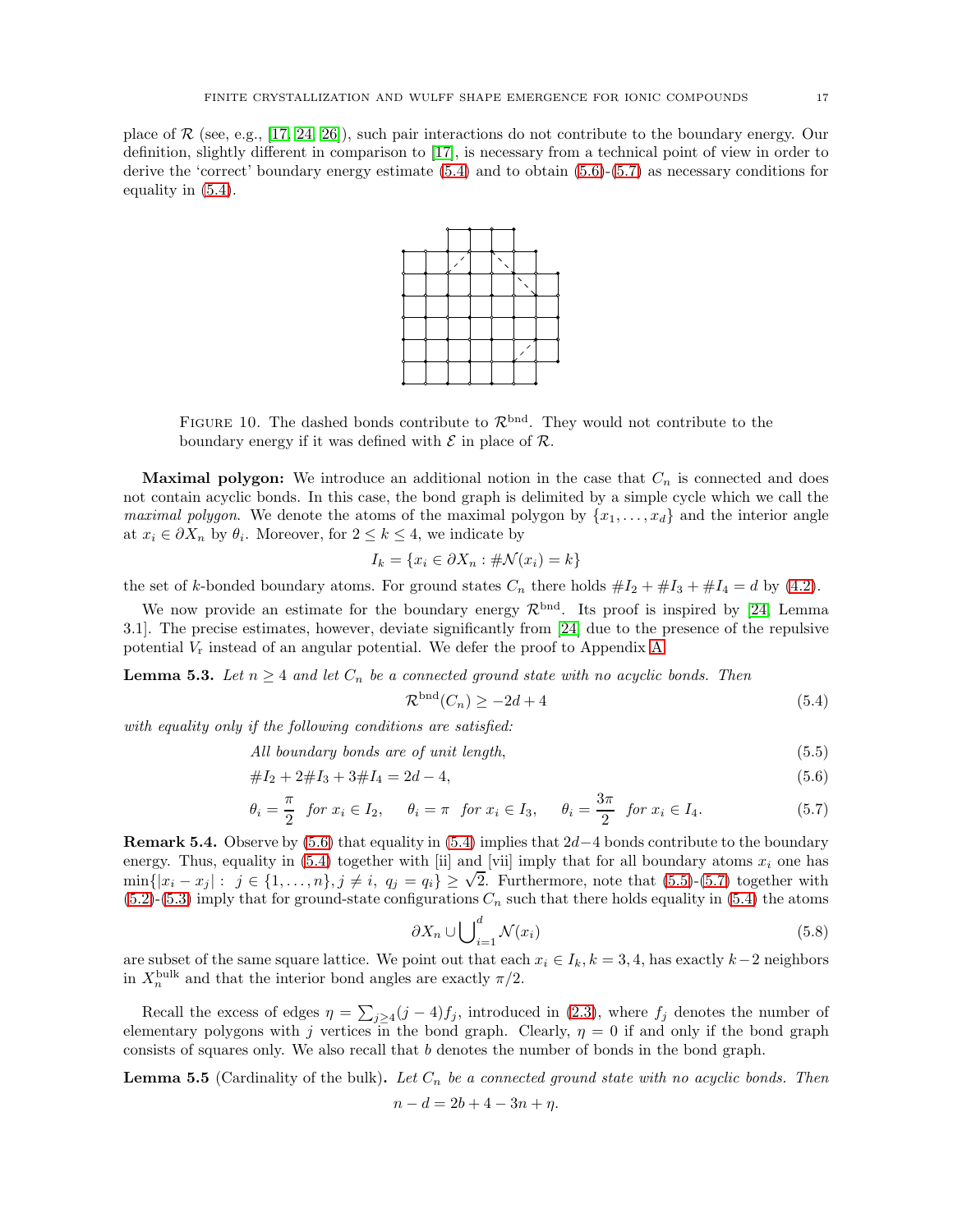*Proof.* Let  $f_j$  be the number elementary j-gons in the bond graph and let f be the number of elementary polygons in the bond graph. From Lemma [4.2\(](#page-13-0)a) we obtain

$$
\sum_{j\geq 4} jf_j = 2b - d,
$$

since by the summation on the left all bonds contained in the maximal polygon are counted only once whereas all other bonds are counted twice. By [\(2.3\)](#page-4-1) we get  $4f = 2b - d - \eta$ . This along with Euler's formula  $n - b + f = 1$  (omitting the exterior face) vields  $n - d = 2b + 4 - 3n + n$ . formula  $n - b + f = 1$  (omitting the exterior face) yields  $n - d = 2b + 4 - 3n + \eta$ .

<span id="page-17-0"></span>5.2. Energetic characterization. We start with the proof of Theorem [2.1.](#page-6-2) We use the following properties of the function  $\beta$  defined in [\(2.10\)](#page-6-5).

<span id="page-17-3"></span>**Lemma 5.6.** The function  $\beta : \mathbb{N} \to \mathbb{R}$  satisfies

- (i)  $|\beta(n-m)| + |\beta(m)| + 1 < |\beta(n)|$  for all  $n \geq 4$  and  $1 \leq m, n-m \leq n$ ,
- (ii)  $|\beta(n)| + 1 \leq |\beta(n+1)|$  for all  $n \geq 1$ .

*Proof.* See [\[24,](#page-44-7) Proposition 4.1, Proposition 4.2].

<span id="page-17-4"></span>**Lemma 5.7.** Let  $j, n, m \in \mathbb{N}$  and let  $x \in \mathbb{R}$  satisfy

$$
2 - \frac{3}{2}n + \frac{m}{2} \ge x \ge -2n + j + 2\sqrt{-2x + 4 - 3n + m}.
$$
  
Then  $x \ge -2n + j - 4 + 2\sqrt{m + n + 8 - 2j}$ .

Proof. The proof is elementary: we note that the function

$$
x \mapsto x + 2n - j - 2\sqrt{-2x + 4 - 3n + m}
$$

is strictly increasing and vanishes for  $x = -2n + j - 4 + 2\sqrt{m + n + 8 - 2j}$ .

*Proof of Theorem [2.1.](#page-6-2)* We start by noting that every ground state  $C_n$  has alternating charge distribution and every atom has at most four neighbors by Lemma [4.1.](#page-12-5) By Proposition [3.1](#page-9-4) and Lemma [5.1](#page-15-4) the groundstate energy satisfies

$$
\mathcal{R}(C_n) \le \mathcal{E}(C_n) \le -\lfloor \beta(n) \rfloor. \tag{5.9}
$$

We prove that, if  $C_n$  is a ground state, then  $C_n$  is connected, does not contain bridges, and satisfies

$$
\mathcal{R}(C_n) = -b = -\lfloor \beta(n) \rfloor. \tag{5.10}
$$

The same statement then holds also for  $\mathcal{E}(C_n)$ . In fact, due to [\(5.9\)](#page-17-1)-[\(5.10\)](#page-17-2), we have

$$
-\lfloor \beta(n) \rfloor = \mathcal{R}(C_n) \le \mathcal{E}(C_n) \le -\lfloor \beta(n) \rfloor.
$$

This implies  $\mathcal{E}(C_n) = \mathcal{R}(C_n) = -b = -|\beta(n)|$ .

Let  $n \geq 4$ . We proceed by induction. Suppose that the statement has been proven for all  $m < n$  (for  $1 \leq m \leq 3$  this is elementary). We first show connectedness of the ground state and the non-existence of bridges (Step 1). Afterwards, we prove the energy equality (Step 2).

Step 1:  $C_n$  is connected and does not contain bridges. Assume by contradiction that  $C_n$  consists of two sub-configurations  $C_m$  and  $C_{n-m}$  that are connected by at most one bond. The energy contribution of this bond, if it exists, is greater or equal to −1. Apart from that, we can estimate the sum of the energy contributions of both components separately. In both cases, as  $m, n - m < n$  n  $\geq 4$ , using the induction assumption, Lemma [5.6\(](#page-17-3)i), and  $V_r \geq 0$  (cf. [iv]), we get

$$
\mathcal{R}(C_n) \geq \mathcal{R}(C_m) + \mathcal{R}(C_{n-m}) - 1 \geq -\lfloor \beta(m) \rfloor - \lfloor \beta(n-m) \rfloor - 1 > -\lfloor \beta(n) \rfloor.
$$

This contradicts [\(5.9\)](#page-17-1) and shows that  $C_n$  is connected and its bond graph does not contain any bridges.

Step 2: Energy equality  $\mathcal{R}(C_n) = -b = -\lfloor \beta(n) \rfloor$ . We divide the proof into three steps. We first treat the case that  $C_n$  contains acyclic bonds (Step 2.1). Afterwards, we consider only configurations  $C_n$ without acyclic bonds and show  $\mathcal{R}(C_n) = -b$  (Step 2.2) as well as  $\mathcal{R}(C_n) = -[\beta(n)]$  (Step 2.3).

<span id="page-17-2"></span><span id="page-17-1"></span>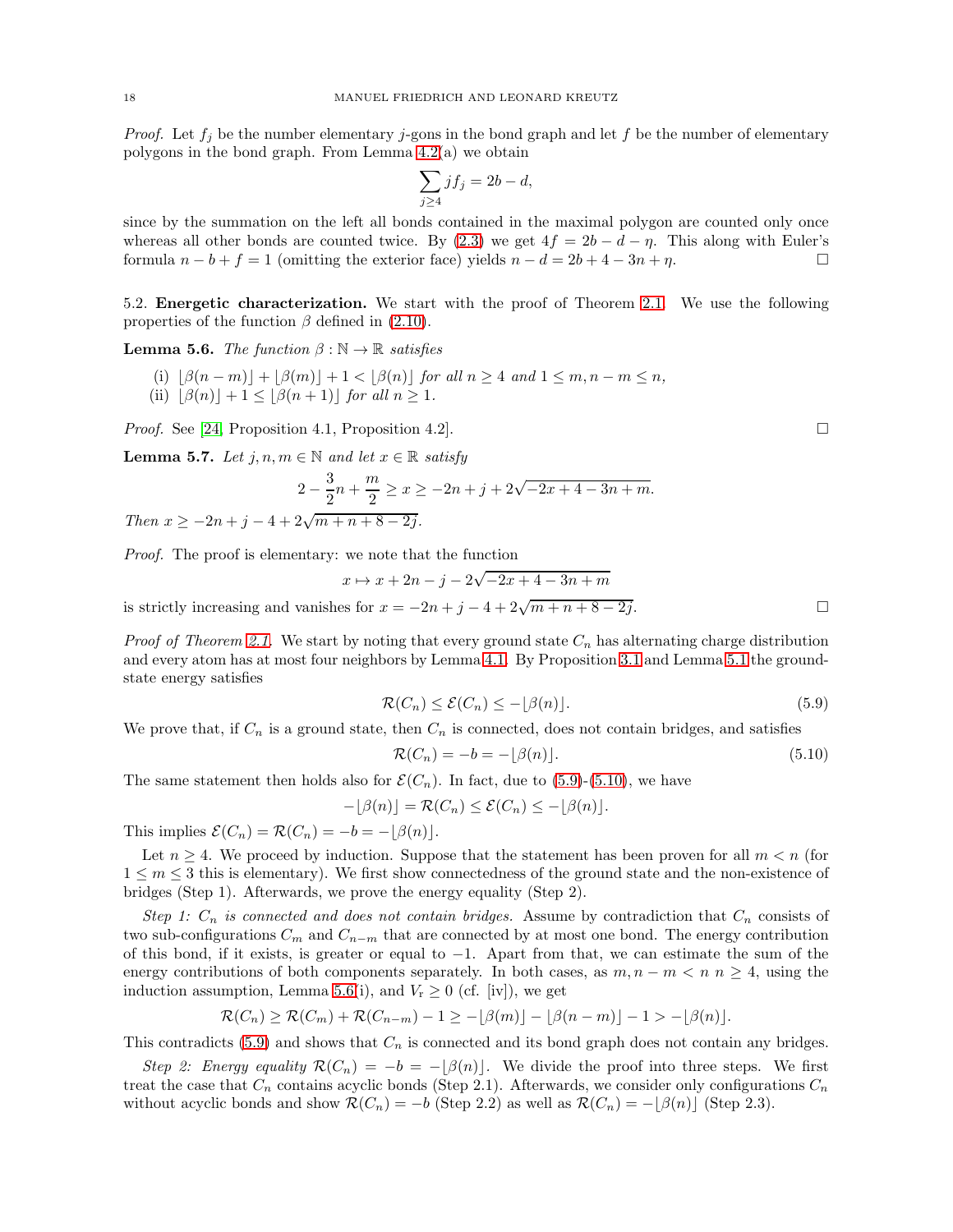Step 2.1:  $C_n$  contains acyclic bonds. By Step 1,  $C_n$  does not contain bridges. If there exist flags, we can find an atom  $x_i$  such that removing  $x_i$  removes exactly one flag. We can count the energy contribution of this flag by at least −1 and we estimate the energy of the rest of the configuration by induction. By Lemma  $5.6$ (ii) we get

$$
\mathcal{R}(C_n) \geq -1 + \mathcal{R}(C_n \setminus \{(x_i, q_i)\}) \geq -1 - \lfloor \beta(n-1) \rfloor \geq -\lfloor \beta(n) \rfloor.
$$

Equality also shows that  $C_n \setminus \{(x_i, q_i)\}\$  has  $\lfloor \beta(n-1) \rfloor$  bonds by induction and  $C_n$  has  $\lfloor \beta(n-1) \rfloor + 1 =$  $|\beta(n)|$  bonds.

Step 2.2:  $\mathcal{R}(C_n) = -b$  for connected  $C_n$  with no acyclic bonds. Assume by contradiction that  $\mathcal{R}(C_n)$  $-b$ , i.e., there exist  $x_1, x_2 \in X_n$  such that  $q_1 = q_2$  and  $|x_1 - x_2| < \sqrt{2}$  or there exists a bond between  $x_1, x_2 \in X_n$  such that  $q_1 = -q_2$  and  $|x_1 - x_2| > 1$ . Now if  $x_1 \in \partial X_n$  or  $x_2 \in \partial X_n$  we have by [\(5.4\)](#page-16-2), [\(5.5\)](#page-16-5), and Remark [5.4](#page-16-6)

<span id="page-18-0"></span>
$$
\mathcal{R}^{\text{bnd}}(C_n) > -2d + 4.
$$

Moreover, by [\(5.3\)](#page-15-3), the induction hypothesis, and [\(5.10\)](#page-17-2) there holds

$$
\mathcal{R}^{\text{bulk}}(C_n) = \mathcal{R}(C_n^{\text{bulk}}) \ge -\lfloor \beta(n-d) \rfloor.
$$

On the other hand, if  $x_1, x_2 \notin \partial X_n$ , by Lemma [5.3](#page-16-0) we get  $\mathcal{R}^{bnd}(C_n) \geq -2d+4$ . By [\(5.3\)](#page-15-3) and the induction assumption we obtain

$$
\mathcal{R}^{\text{bulk}}(C_n) = \mathcal{R}(C_n^{\text{bulk}}) > -\lfloor \beta(n-d) \rfloor.
$$

In both cases, by [\(5.3\)](#page-15-3) and [\(2.10\)](#page-6-5) there holds  $\mathcal{R}(C_n) > -\lfloor 2n - 2\sqrt{(n-d)} \rfloor + 4$ . Since the right hand side is an integer, we obtain

$$
-(\lfloor -\mathcal{R}(C_n)\rfloor + 1) \ge -2n + 2\sqrt{(n-d)} + 4. \tag{5.11}
$$

In a similar fashion, the assumption  $\mathcal{R}(C_n) > -b$  implies  $-[-\mathcal{R}(C_n)] - 1 \geq -b$ . Now by Lemma [5.5](#page-16-7) we obtain  $n - d \geq 2(\lfloor -\mathcal{R}(C_n) \rfloor + 1) + 4 - 3n$ . This along with [\(5.11\)](#page-18-0) yields

$$
-(\lfloor -\mathcal{R}(C_n)\rfloor + 1) \ge -2n + 2\sqrt{2(\lfloor -\mathcal{R}(C_n)\rfloor + 1) + 4 - 3n} + 4.
$$

Note that  $-(\frac{|\mathcal{R}(C_n)|+1)}{2-3n/2}$ . By using Lemma [5.7](#page-17-4) with  $j=4, m=0$ , and  $x=-\frac{|\mathcal{R}(C_n)|+1}{2}$ we obtain

$$
-(\lfloor -\mathcal{R}(C_n)\rfloor + 1) \ge -2n + 2\sqrt{n}.
$$

Since the left hand side is an integer, we get by [\(2.10\)](#page-6-5)

$$
\mathcal{R}(C_n) > -(\lfloor -\mathcal{R}(C_n)\rfloor + 1) \ge -\lfloor 2n - 2\sqrt{n} \rfloor = -\lfloor \beta(n) \rfloor.
$$

This contradicts [\(5.9\)](#page-17-1).

Step 2.3:  $\mathcal{R}(C_n) = -\lfloor \beta(n) \rfloor$  for connected  $C_n$  with no acyclic bonds. Due to [\(5.9\)](#page-17-1), it suffices to prove  $\mathcal{R}(C_n) \geq -|\beta(n)|$ . We again proceed by induction. By Lemma [5.3,](#page-16-0) [\(5.3\)](#page-15-3), and the induction hypothesis we obtain

$$
\mathcal{R}^{\text{bnd}}(C_n) \ge -2d + 4
$$
,  $\mathcal{R}^{\text{bulk}}(C_n) = \mathcal{R}(C_n^{\text{bulk}}) \ge -\lfloor \beta(n-d) \rfloor$ .

By [\(2.10\)](#page-6-5) and [\(5.3\)](#page-15-3) there holds  $\mathcal{R}(C_n) \geq -2n + 2\sqrt{n-d} + 4$ . By Lemma [5.5](#page-16-7) and Step 2.2 we obtain  $n - d \geq -2\mathcal{R}(C_n) + 4 - 3n$ . This yields

$$
\mathcal{R}(C_n) \ge -2n + 2\sqrt{-2\mathcal{R}(C_n) - 3n + 4} + 4.
$$

By applying Lemma [5.7](#page-17-4) with  $j = 4$ ,  $m = 0$ , and  $x = \mathcal{R}(C_n)$  we obtain  $\mathcal{R}(C_n) \ge -\beta(n)$ . Finally, since  $\mathcal{R}(C_n)$  is an integer due to Step 2.2, we conclude  $\mathcal{R}(C_n) \ge -|\beta(n)|$ .  $\mathcal{R}(C_n)$  is an integer due to Step 2.2, we conclude  $\mathcal{R}(C_n) \geq -\lfloor \beta(n) \rfloor$ .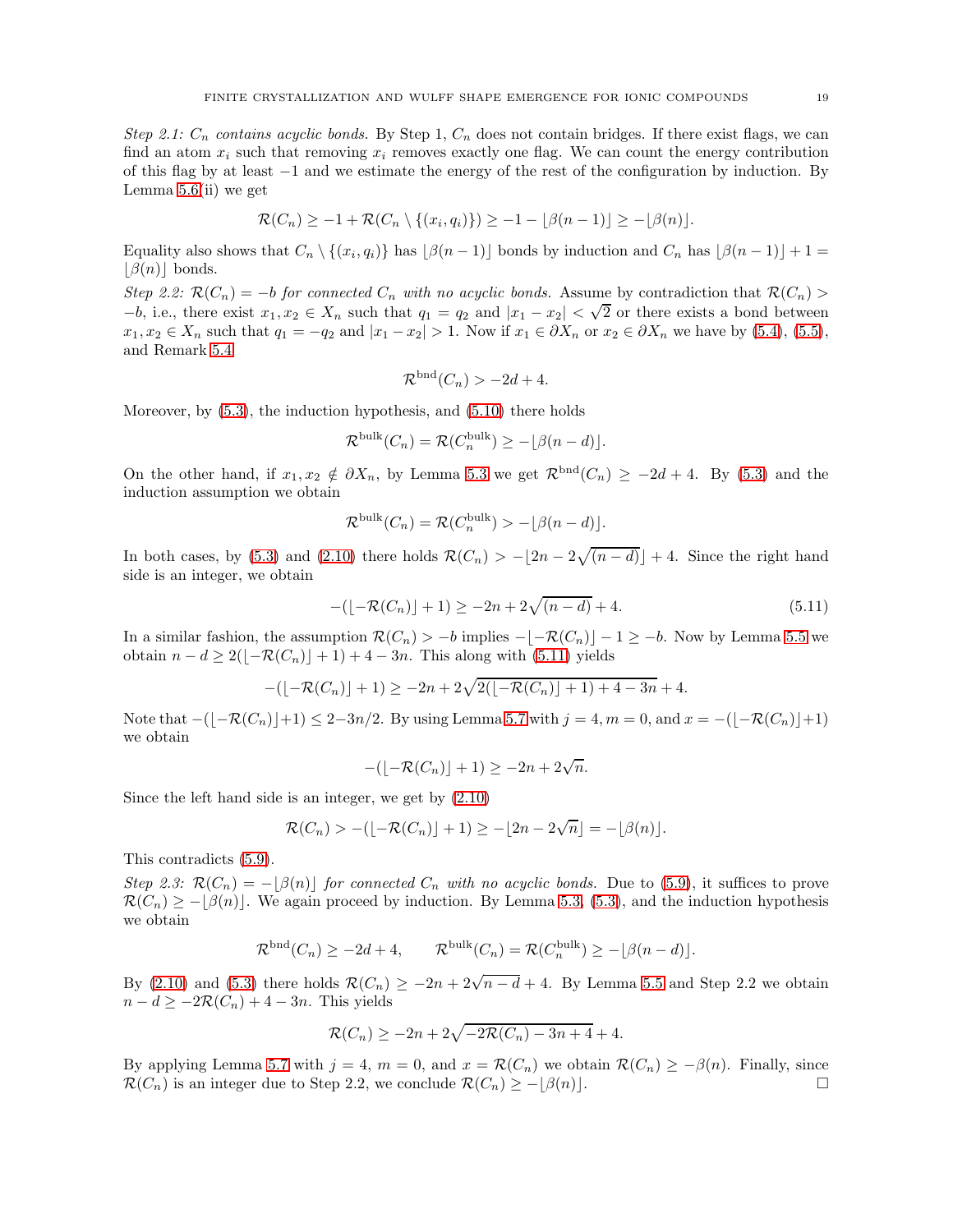<span id="page-19-0"></span>5.3. Geometric Characterization. We now proceed with the proof of Theorem [2.3.](#page-6-3) To this end, we first prove two lemmas about flags and non-equilibrated atoms.

<span id="page-19-1"></span>**Lemma 5.8** (Flags). Let  $n \geq 4$  and let  $C_n$  be a ground state. Then the bond graph of  $C_n$  contains at most one flag.

Proof. Assume by contradiction that there exist at least two flags. We can choose two flags such that removing the two flags increases the energy of the configuration at most by 2. By applying Thereom [2.1](#page-6-2) to the sub-configuration after removing the two flags, we obtain  $\mathcal{E}(C_n) \geq -2 - |\beta(n-2)|$ . Therefore, we get by  $(2.10)$ 

$$
\mathcal{E}(C_n) \ge -2 - 2(n-2) + 2\sqrt{n-2} = -2n + 2\sqrt{n-2}\sqrt{n+2} + 2\sqrt{n-2}
$$

$$
= -2n + 2\sqrt{n+2} - \frac{4}{\sqrt{n-2} + \sqrt{n}}.
$$

We have that  $2 - \frac{4}{\sqrt{n-2} + \sqrt{n}} \ge 1$  for all  $n \ge 6$ . With the above estimate this implies  $\mathcal{E}(C_n) > -\lfloor \beta(n) \rfloor$ . This gives a contradiction to Theorem [2.1](#page-6-2) in the cases  $n \geq 6$ . For  $n = 4, 5$  it can be checked directly that  $-2 - |\beta(n-2)| > -|\beta(n)|.$ 

Recall the definition of non-equilibrated atoms in Subsection [2.2.](#page-4-0) By  $\mathcal{A}_{\text{bulk}}(X_n) \subset \mathcal{A}(X_n)$  we additionally denote the bulk atoms which are not equilibrated.

<span id="page-19-2"></span>**Lemma 5.9** (Non-equilibrated atoms). Let  $C_n$  be a ground state and assume that its bond graph does not contain any acyclic bonds. If  $\mathcal{A}(X_n) \neq \emptyset$ , then  $\#\mathcal{A}(X_n) \geq 2$  and  $\eta \geq 2$ . If  $\mathcal{A}_{\text{bulk}}(X_n) \neq \emptyset$ , then  $\#\mathcal{A}(X_n) \geq 2$  and  $\eta \geq 4$ .

*Proof.* We split the proof into several steps. First, we prove that  $\theta \in \left[\frac{\pi}{2}, \frac{3\pi}{2}\right]$  for all bond angles  $\theta$ . Secondly, we show that, if  $\mathcal{A}(X_n) \neq \emptyset$ , then  $\#\mathcal{A}(X_n) \geq 2$ . Then we prove  $\eta \geq 2$  if  $\mathcal{A}(X_n) \neq \emptyset$ . Finally, we confirm that, if  $\mathcal{A}_{\text{bulk}}(X_n) \neq \emptyset$ , then  $\eta \geq 4$ . These statements show the thesis of the lemma.

Step 1:  $\theta \in [\frac{\pi}{2}, \frac{3\pi}{2}]$  for all bond angles  $\theta$ . By Theorem [2.1](#page-6-2) there holds  $\mathcal{E}(C_n) = -b$ . Thus, Lemma [4.2\(](#page-13-0)b) implies that  $\theta \in [\frac{\pi}{2}, \frac{3\pi}{2}]$  for all bond angles  $\theta$ .

Step 2: If  $\mathcal{A}(X_n) \neq \emptyset$ , then  $\#\mathcal{A}(X_n) \geq 2$ . Since the bond graph of  $C_n$  does not contain any acyclic bonds and  $\mathcal{A}(X_n) \neq \emptyset$ , there holds  $\mathcal{A}(X_n) \cap P \neq \emptyset$  for some polygon P in the bond graph. By Lemma [4.2\(](#page-13-0)a) it follows that  $\#(\mathcal{A}(X_n) \cap P) \geq 2$ .

Step 3: If  $\mathcal{A}(X_n) \neq \emptyset$ , then  $\eta \geq 2$ . Assume by contradiction that  $\eta = 0$ . By the definition of  $\eta$  this implies that all elementary polygons in the bond graph are squares. Furthermore, since the bond graph of  $C_n$  does not contain any acyclic bonds, all atoms are contained in some elementary polygon, i.e., in some square. Lastly, we note that, due to Theorem [2.1,](#page-6-2) there holds  $\mathcal{E}(C_n) = -b$  and therefore by Lemma [4.2\(](#page-13-0)b) all squares are regular. In particular, all their atoms are equilibrated. This contradicts the fact that  $\mathcal{A}(X_n) \neq \emptyset$ .

Step 4: If  $\mathcal{A}_{\text{bulk}}(X_n) \neq \emptyset$ , then  $\eta \geq 4$ . Let  $x \in \mathcal{A}_{\text{bulk}}(X_n)$  and denote by  $\theta_1, \ldots, \theta_k$  the bond angles at x. By [\(4.2\)](#page-12-4) we have that  $k \leq 4$ . We have  $k \in \{2,3,4\}$ . We conclude once we have shown that there exist at least two bond angles at  $x$  that are not equilibrated. In fact, since no acyclic bonds are present in the bond graph and  $x \in A_{\text{bulk}}(X_n)$ , all the bond angles at x belong to different elementary polygons. Then, there exist at least two non squares in the bond graph and hence  $\eta \geq 4$ .

It thus remains to prove that there exist  $i_1, i_2 \in \{1, \ldots, k\}$ ,  $i_1 \neq i_2$ , such that  $\theta_{i_1}, \theta_{i_2} \notin \{\frac{\pi}{2}, \pi, \frac{3\pi}{2}\}$ . Recall  $x \in \mathcal{A}(X_n)$ . Without restriction we suppose that  $\theta_1 \notin \{\frac{\pi}{2}, \pi, \frac{3\pi}{2}\}\$ . Now assume that  $\theta_j \in \{\frac{\pi}{2}, \pi, \frac{3\pi}{2}\}\$ for all  $j = 2, \ldots, k$ . Since the bond angles at x need to sum to  $2\pi$ , we obtain

$$
k'\frac{\pi}{2} + \theta_1 = \sum_{i=1}^k \theta_i = 2\pi
$$
 with  $k' = \sum_{j=1}^3 \# \{i \in \{2, ..., k\} : \theta_i = j\pi/2\}.$ 

By Step 1 we get  $\theta_1 \in \frac{\pi}{2} \mathbb{N} \cap [\frac{\pi}{2}, \frac{3\pi}{2}]$ . This contradicts the fact that  $\theta_1 \notin {\frac{\pi}{2}, \pi, \frac{3\pi}{2}}$ }.

$$
\sqcup
$$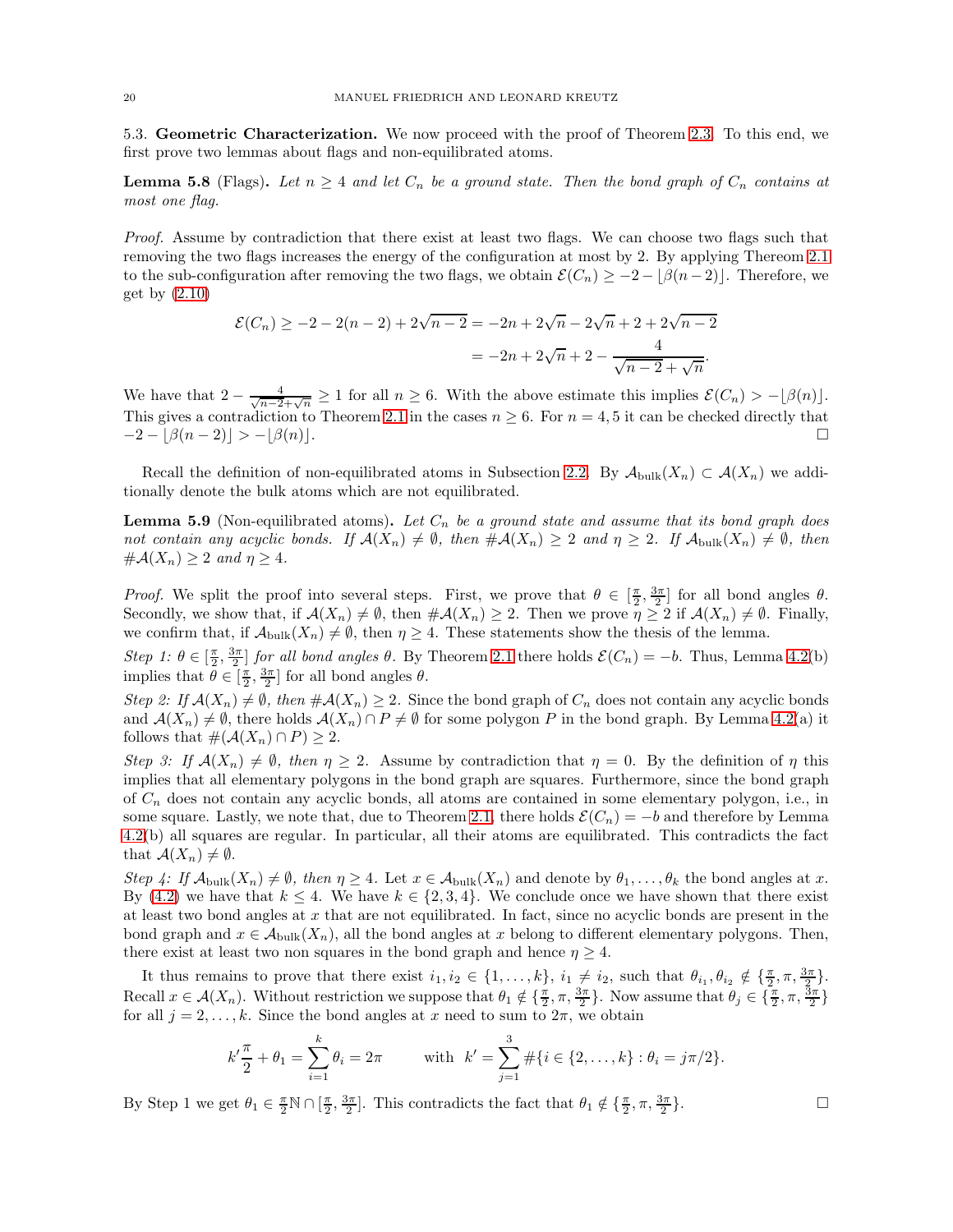We are now in the position to prove Theorem  $2.3(a)$ .

*Proof of Theorem [2.3\(](#page-6-3)a).* We prove the statement by induction. For  $= 1, 2, 3$  the statement is clearly true, and for  $n = 4$  it follows from Lemma [4.2\(](#page-13-0)b). Let  $n \geq 5$ . By Theorem [2.1](#page-6-2) and Lemma [5.8](#page-19-1) the bond graph of ground states does not contain bridges and at most one flag. Therefore, in view of Lemma [5.6\(](#page-17-3)ii), up to removing a flag, it is not restrictive to assume that  $C_n$  is a ground state with no acyclic bonds. We will use the following fact several times: by Remark [2.2,](#page-6-6)  $C_n$  is repulsion-free. Thus Lemma [5.1](#page-15-4) implies

<span id="page-20-3"></span><span id="page-20-0"></span>
$$
\mathcal{R}(C_n^{\text{bulk}}) = \mathcal{E}(C_n^{\text{bulk}}),\tag{5.12}
$$

where  $C_n^{\text{bulk}}$  is defined before [\(5.3\)](#page-15-3). By the definition of  $\mathcal{A}(X_n)$  and due to the fact that ground states are connected (cf. Theorem [2.1\)](#page-6-2), it suffices to prove that  $\mathcal{A}(X_n) = \emptyset$ . We divide the proof into two steps. We first prove that  $\mathcal{A}(X_n) \setminus \mathcal{A}_{\text{bulk}}(X_n) = \emptyset$  and secondly we show that  $\mathcal{A}_{\text{bulk}}(X_n) = \emptyset$ .

Step 1:  $\mathcal{A}(X_n) \setminus \mathcal{A}_{\text{bulk}}(X_n) = \emptyset$ . Assume by contradiction that  $\mathcal{A}(X_n) \setminus \mathcal{A}_{\text{bulk}}(X_n) \neq \emptyset$ . By Lemma [5.3](#page-16-0) this implies  $\mathcal{R}^{bnd}(C_n) > -2d + 4$ . Then [\(5.12\)](#page-20-0) and Theorem [2.1](#page-6-2) (applied for  $C_n^{\text{bulk}}$ ) yield

$$
\mathcal{R}^{\text{bulk}}(C_n) = \mathcal{R}(C_n^{\text{bulk}}) = \mathcal{E}(C_n^{\text{bulk}}) \ge -\lfloor \beta(n-d) \rfloor.
$$

This along with  $\mathcal{R}^{bnd}(C_n) > -2d+4$ , [\(5.3\)](#page-15-3), and again Lemma [5.1](#page-15-4) gives

$$
\mathcal{E}(C_n) \ge \mathcal{R}(C_n) > -2d + 4 - \lfloor 2(n-d) - 2\sqrt{n-d} \rfloor = -\lfloor 2n - 2\sqrt{n-d} \rfloor + 4. \tag{5.13}
$$

By Theorem [2.1,](#page-6-2)  $\mathcal{E}(C_n)$  is an integer and consequently we derive

$$
\mathcal{E}(C_n) \ge -\lfloor 2n - 2\sqrt{n-d} \rfloor + 5 \ge -2n + 2\sqrt{n-d} + 5.
$$

Now by using Lemma [5.5](#page-16-7) and  $\mathcal{E}(C_n) = -b$  (see Theorem [2.1\)](#page-6-2) we obtain

$$
\mathcal{E}(C_n) \ge -2n + 2\sqrt{-2\mathcal{E}(C_n) + 4 - 3n + \eta} + 5.
$$

Observe that  $\eta \ge 2$  by Lemma [5.9.](#page-19-2) By applying Lemma [5.7](#page-17-4) with  $j = 5, m = \eta$  and  $x = \mathcal{E}(C_n)$  we conclude  $\mathcal{E}(C_n) \geq -\beta(n) + 1 > -\lfloor \beta(n) \rfloor$ . This contradicts Theorem [2.1.](#page-6-2)

Step 2:  $\mathcal{A}_{\text{bulk}}(X_n) = \emptyset$ . Assume by contradiction that  $\mathcal{A}_{\text{bulk}}(X_n) \neq \emptyset$ . Note that  $\eta \geq 4$  by Lemma [5.9](#page-19-2) and thus  $n \geq 8$ . There are two cases two consider: a)  $n - d \leq 3$  and b)  $n - d \geq 4$ .

*Proof for*  $n - d \leq 3$ . Using Lemma [5.5](#page-16-7) we have that

<span id="page-20-2"></span><span id="page-20-1"></span>
$$
2b + 4 - 3n + \eta = n - d \le 3. \tag{5.14}
$$

By Theorem [2.1](#page-6-2) we have that  $\mathcal{E}(C_n) = -b = -\lfloor 2n - 2\sqrt{n} \rfloor$ . This together with [\(5.14\)](#page-20-1) leads to

$$
-2n - \lfloor -2\sqrt{n} \rfloor = -\lfloor 2n - 2\sqrt{n} \rfloor = \mathcal{E}(C_n) \ge -\frac{3}{2}n + \frac{1}{2}(1+\eta) \ge -\frac{3}{2}n + \frac{5}{2},\tag{5.15}
$$

where the last step follows from  $\eta \geq 4$ . Inequality [\(5.15\)](#page-20-2) is violated for all  $n \geq 8$ . This yields a contradiction and concludes the proof in this case.

Proof for  $n-d \geq 4$ . We first observe that  $C_n^{\text{bulk}}$  is clearly not a subset of the square lattice if  $\mathcal{A}(X_n^{\text{bulk}}) \neq \emptyset$ . In addition, we notice that  $\mathcal{A}_{\text{bulk}}(X_n) \setminus \mathcal{A}(X_n^{\text{bulk}}) \neq \emptyset$  implies that  $C_n^{\text{bulk}}$  is not subset of the square lattice. To see this, assume that there exists  $x \in A_{\text{bulk}}(X_n) \setminus A(X_n^{\text{bulk}})$  and denote by  $y \in \partial X_n$  one of its neighbors. If y is 4-bonded, [\(5.8\)](#page-16-8) and  $x \in \mathcal{A}(X_n)$  yield that  $C_n^{\text{bulk}}$  is not a subset of the square lattice. On the other hand, if y is 3-bonded, [\(5.8\)](#page-16-8) together with a simple geometric consideration implies that  $C_n$  is not repulsion-free, which contradicts Remark [2.2.](#page-6-6)

First, assume that the bond graph of  $C_n^{\text{bulk}}$  does not contain a flag. By induction hypothesis, ground states with less than  $n$  atoms without flags are subsets of the square lattice. Thus, by the assumption  $\mathcal{A}_{\text{bulk}}(X_n) \neq \emptyset$ ,  $C_n^{\text{bulk}}$  cannot be a ground state. This along with [\(5.3\)](#page-15-3) and [\(5.12\)](#page-20-0) yields

<span id="page-20-4"></span>
$$
\mathcal{R}^{\text{bulk}}(C_n) = \mathcal{R}(C_n^{\text{bulk}}) = \mathcal{E}(C_n^{\text{bulk}}) > -\lfloor \beta(n-d) \rfloor.
$$
 (5.16)

By Lemma [5.3](#page-16-0) we also have  $\mathcal{R}^{bnd}(C_n) \geq -2d+4$ . The two inequalities together with [\(5.3\)](#page-15-3) lead to the strict inequality [\(5.13\)](#page-20-3), and we may proceed exactly as in Step 1 of the proof to obtain a contradiction to the fact that  $C_n$  is a ground state.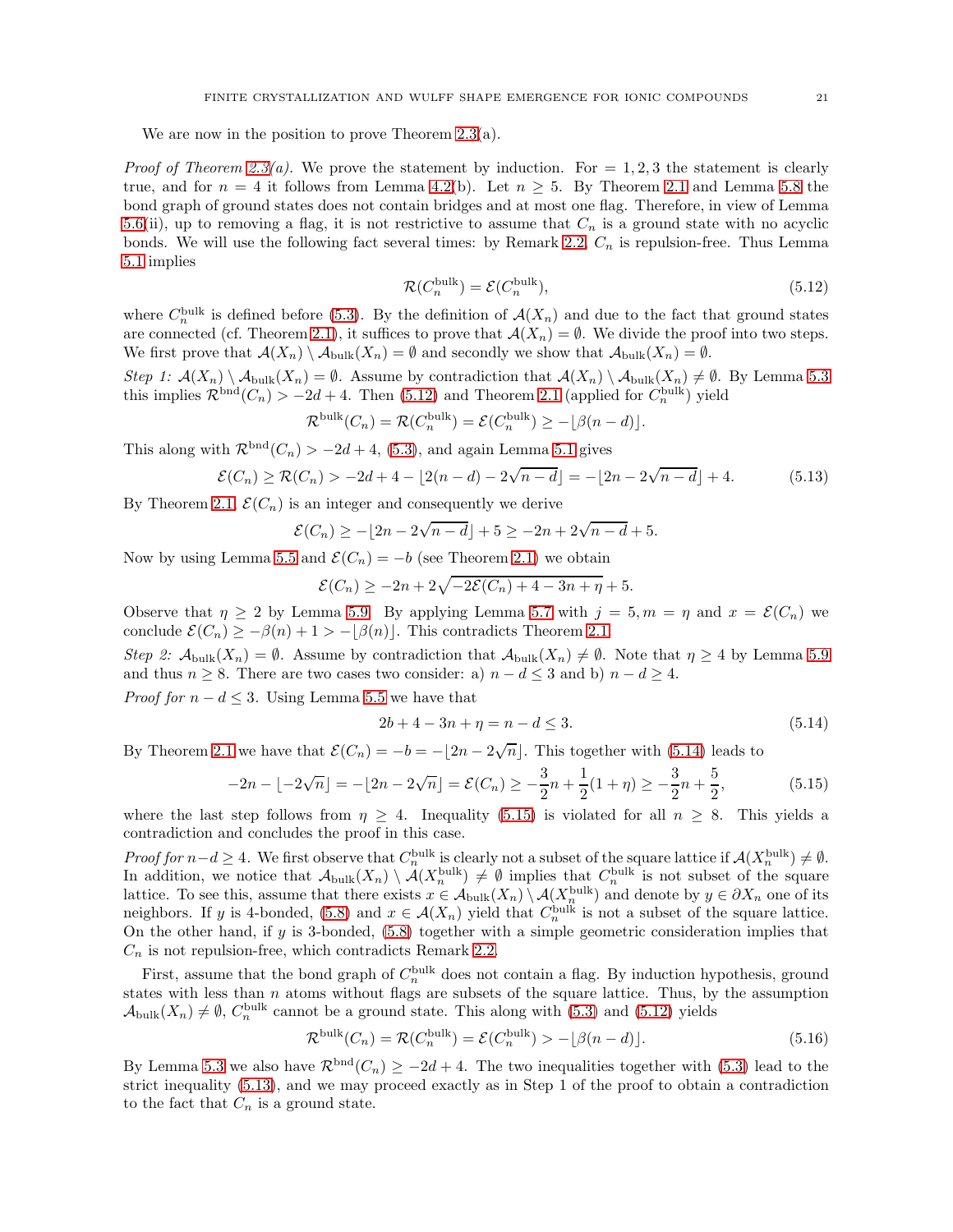Now assume that the bond graph of  $C_n^{\text{bulk}}$  contains a flag. Without restriction we can assume that  $C_n^{\text{bulk}}$  is a ground state since otherwise the strict inequality [\(5.16\)](#page-20-4) holds, and we obtain a contradiction exactly as before. Since  $n-d \geq 4$ , the bond graph of  $C_n^{\text{bulk}}$  contains exactly one flag by Lemma [5.8.](#page-19-1) There holds  $\#\mathcal{A}(X_n) \geq 2$  by Lemma [5.9](#page-19-2) and  $\mathcal{A}(X_n) \setminus \mathcal{A}_{\text{bulk}}(X_n) = \emptyset$  by Step 1. Therefore,  $\#\mathcal{A}_{\text{bulk}}(X_n) \geq 2$ . After removing the flag from  $C_n^{\text{bulk}}$ , we get a configuration  $C_{n-d-1}$  which does not contain flags, but there still holds  $\mathcal{A}(X_n) \cap X_{n-d-1} \neq \emptyset$ . By induction hypothesis,  $C_{n-d-1}$  can thus not be a ground state and we get  $\mathcal{E}(C_{n-d-1}) > -\lfloor \beta(n-d-1) \rfloor$ . By counting the contribution of the flag to the energy by at least −1 we obtain

$$
\mathcal{R}(C_n^{\text{bulk}}) = \mathcal{E}(C_n^{\text{bulk}}) > -1 - \lfloor \beta(n - d - 1) \rfloor,
$$

where we also used [\(5.12\)](#page-20-0). This along with  $\mathcal{R}^{bnd}(C_n) \geq -2d + 4$  (see Lemma [5.3\)](#page-16-0) and [\(5.3\)](#page-15-3) gives

$$
\mathcal{E}(C_n) > -1 - 2d + 4 - \lfloor \beta(n - d - 1) \rfloor = -\lfloor 2n - 2\sqrt{n - d - 1} \rfloor + 5.
$$

Since  $\mathcal{E}(C_n) = -b$  is an integer by Theorem [2.1,](#page-6-2) we obtain  $\mathcal{E}(C_n) \ge -2n + 6 + 2\sqrt{n-d-1}$ . Now using Lemma [5.5](#page-16-7) and  $\mathcal{E}(C_n) = -b$  we obtain

$$
\mathcal{E}(C_n) \ge -2n + 6 + 2\sqrt{-2\mathcal{E}(C_n) + 3 - 3n + \eta}.
$$

Recall that  $\eta \geq 4$  by Lemma [5.9.](#page-19-2) By applying Lemma [5.7](#page-17-4) with  $j = 6, m = \eta - 1$  and  $x = \mathcal{E}(C_n)$  we obtain

$$
\mathcal{E}(C_n) \ge -2n + 2\sqrt{\eta + n - 5} + 2 \ge -2n + 2\sqrt{n - 1} + 2
$$
  
=  $-2n + 2\sqrt{n} - 2\sqrt{n} + 2\sqrt{n - 1} + 2 = -2n + 2\sqrt{n} + 2 - \frac{2}{\sqrt{n} + \sqrt{n - 1}}.$ 

Recall that  $n \geq 8$ . Therefore, we get  $2 - \frac{2}{\sqrt{n} + \sqrt{n}}$  $\frac{2}{n+\sqrt{n-1}} \geq 1$  and thus

$$
\mathcal{E}(C_n) \ge -2n + 2\sqrt{n} + 1 > -\lfloor 2n - 2\sqrt{n} \rfloor.
$$

This contradicts the fact that  $C_n$  is a ground state and concludes the proof.

We now address the proof of Theorem [2.3\(](#page-6-3)b). To this end, we use the following result.

<span id="page-21-0"></span>**Theorem 5.10** (Deviation from Wulff-shape). Let  $n \in \mathbb{N}$  and let  $C_n$  be a ground state with no acyclic bonds. Then, possibly after translation we find two squares  $S_{k_1^2} \subset \mathbb{Z}^2$  and  $S_{k_2^2} \subset \mathbb{Z}^2$ ,  $k_1, k_2 \in \mathbb{N}$ , with  $S_{k_1^2} \subset X_n \subset S_{k_2^2}$  such that

$$
0 < k_2 - k_1 \leq c n^{\frac{1}{4}},
$$

where  $c > 0$  is a universal constant independent of n and  $C_n$ .

*Proof.* Let  $n \geq 4$ . From Theorem [2.3\(](#page-6-3)a) and the fact that  $C_n$  does not contain acyclic bonds we get that  $C_n$  is a subset of the square lattice. Moreover,  $C_n$  is repulsion-free, see Remark [2.2.](#page-6-6) Therefore, our energy on ground-state configurations coincides (up to distributing alternating charge or neglecting it) with the one considered in [\[24\]](#page-44-7). The statement then follows from [\[24,](#page-44-7) Theorem 8.1].

*Proof of Theorem [2.3\(](#page-6-3)b).* By Theorem [2.1](#page-6-2) and Lemma [5.8](#page-19-1) we know that the bond graph contains at most one flag and no other acyclic bonds. If it contains a flag, one can remove the flag and the remaining configuration is still a ground state by Lemma [5.6\(](#page-17-3)i). We can therefore assume that there are no acyclic bonds in the bond graph of  $C_n$ . The statement follows from Theorem [5.10.](#page-21-0) In fact, observe that Theorem [5.10](#page-21-0) also implies that the diameter of a ground state is of order  $\sqrt{n}$ .  $\overline{n}$ .

5.4. Characterization of the net charge. We now prove Theorem [2.4.](#page-7-1) Part (b) of the statement has already been addressed by an explicit construction in Subsection [3.2.](#page-9-2) Thus, it remains to prove part (a).

**Definition 5.11** (Line segment). A tuple  $(x_0, \ldots, x_m) \subset \mathbb{Z}^2$  is called a line segment if there exists  $v \in \{(1,0), (0,1)\}\$  such that  $x_{k+1} = x_k + v$  for all  $k \in \{0, \ldots, m-1\}.$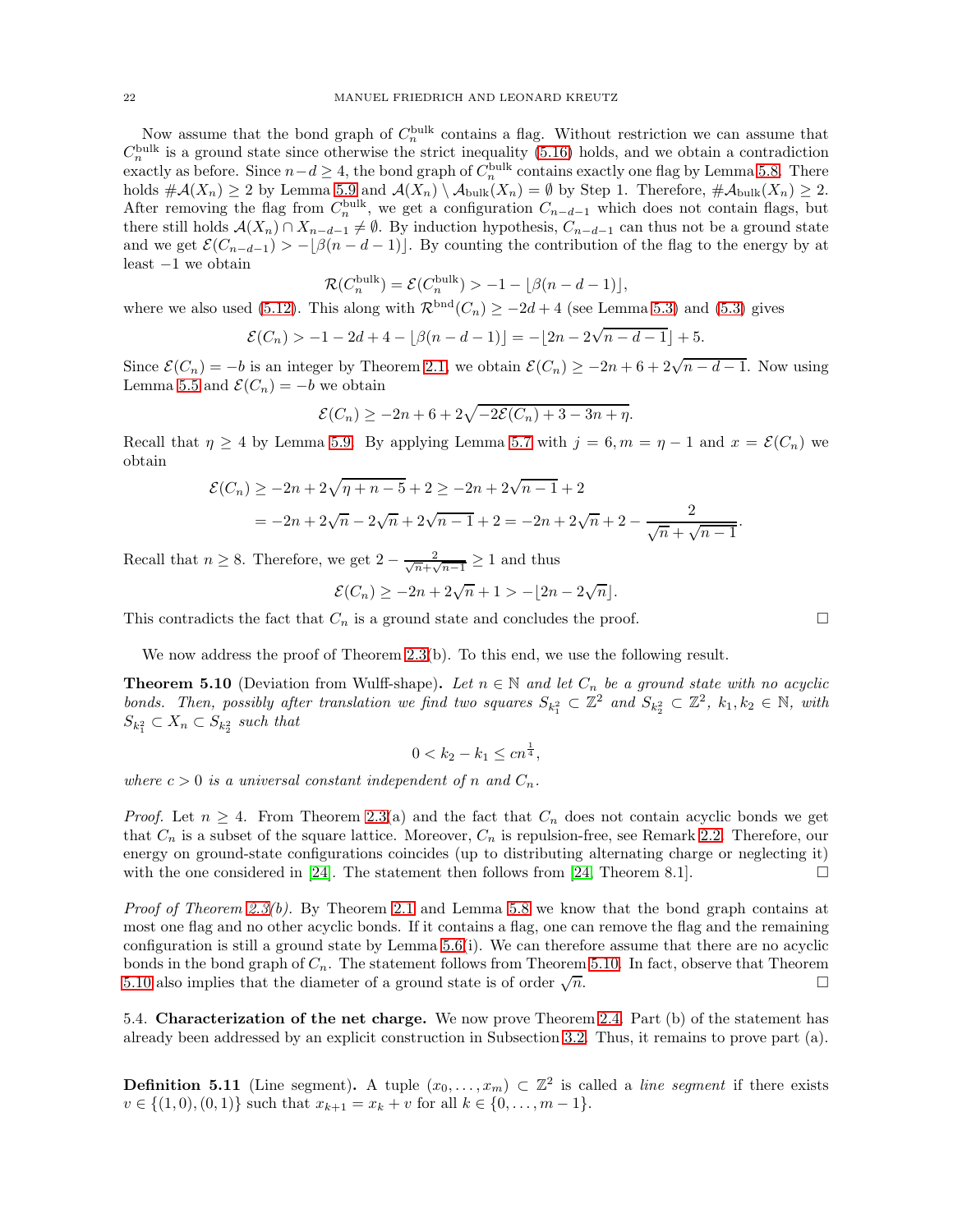<span id="page-22-1"></span>**Proposition 5.12** (Convexity of ground states). Let  $n \in \mathbb{N}$  and let  $C_n$  be a ground state with no acyclic bonds. Then each line segment  $(x_0, \ldots, x_m)$  with  $x_0, x_m \in X_n$  satisfies  $x_i \in X_n$  for  $i = 0, \ldots, m$ .

Proof. For the proof we refer to [\[24,](#page-44-7) Proposition 6.3], where this property is called *convexity by rows and* columns. The result in [\[24,](#page-44-7) Proposition 6.3] is applicable due to the fact that our energy on ground-state configurations coincides with the one considered in [\[24\]](#page-44-7), see the proof of Theorem [5.10.](#page-21-0)

*Proof of Theorem [2.4\(](#page-7-1)a).* In view of Theorem [2.1](#page-6-2) and Lemma [5.8,](#page-19-1) it suffices to treat the case that the bond graph of  $C_n$  does not contain any acyclic bonds. We apply Theorem [5.10](#page-21-0) to find two squares  $S_{k_1^2} \subset X_n \subset S_{k_2^2}$ . By Proposition [5.12](#page-22-1) it is elementary to see that  $X_n \setminus S_{k_1^2}$  can be written as the union of at most  $4(k_2 - k_1)$  line segments. Recall that  $C_n$  has alternating charge distribution and therefore the net charge of each line segment is in {−1, 0, 1}. Also recall from Subsection [3.1](#page-9-1) that squares have charge in  $\{-1, 0, 1\}$ . This implies that the net charge of the configuration  $C_n$  satisfies

$$
|\mathcal{Q}(C_n)| \leq 4(k_2 - k_1) + 1.
$$

<span id="page-22-0"></span>The statement follows from the fact that  $k_2 - k_1 \leq cn^{1/4}$ , see Theorem [5.10.](#page-21-0)

6. Characterization of optimal configurations for Prescribed charge

In this section we prove Proposition [2.5,](#page-7-4) Theorem [2.6,](#page-7-5) and Theorem [2.8.](#page-8-3)

## 6.1. Energy of optimal configurations. In this short subsection we prove Theorem [2.6.](#page-7-5)

*Proof of Theorem [2.6:](#page-7-5)* Without restriction we may suppose that  $q_{\text{net}} \geq 0$  since the proof for  $q_{\text{net}} \leq 0$ follows analogously. We proceed in two steps. First, we prove the statement for  $q_{\text{net}} \ge q_{\text{sat}}^n$  and then for  $0 \leq q_{\text{net}} < q_{\text{sat}}^n$ . The proof is performed by an induction argument.

Step 1:  $q_{\text{net}} \geq q_{\text{sat}}^n$ . Our goal is to show

$$
\mathcal{E}_{\min}^n(q_{\text{net}}) = -2n + 2q_{\text{net}} \quad \text{for all} \quad q_{\text{net}} \ge q_{\text{sat}}^n. \tag{6.1}
$$

For  $q_{\text{net}} = q_{\text{sat}}^n$  the statement is clearly true, see [\(2.12\)](#page-7-6). Suppose that the statement holds for  $q_{\text{net}} \ge q_{\text{sat}}^n$ with  $q_{\text{net}} \leq n-2$ . We show [\(6.1\)](#page-22-2) for  $q_{\text{net}} + 2$ . By Lemma [4.3\(](#page-14-0)a), for all configurations  $C_n$  satisfying  $\mathcal{Q}(C_n) = q_{\text{net}} + 2$  there holds  $\mathcal{E}(C_n) \geq -2n + 2(q_{\text{net}} + 2)$ .

It thus suffices to construct a configuration  $\tilde{C}_n$  with  $\mathcal{Q}(\tilde{C}_n) = q_{\text{net}} + 2$  and  $\mathcal{E}(\tilde{C}_n) = -2n + 2(q_{\text{net}} + 2)$ . To this end, let  $C_n$  be a configuration with  $\mathcal{Q}(C_n) = q_{\text{net}}$  and  $\mathcal{E}(C_n) = -2n + 2q_{\text{net}}$ , which exists by the induction hypothesis.

Choose  $x_i \in C_n$  with  $q_i = -1$  and modify  $C_n$  as follows: remove  $x_i$  and add a new atom  $\tilde{x}_i$  with charge +1 to the configuration such that  $|\tilde{x}_i - x_j| \geq \sqrt{2}$  for all  $j = 1, ..., n$ . Denote this configuration by  $\tilde{C}_n$ . We have  $\mathcal{Q}(\tilde{C}_n) = q_{\text{net}} + 2$ . By Lemma [4.3\(](#page-14-0)a)(i), the relocated atom was 4-bonded and the bond lengths were of unit length. Hence, we obtain by [ii]

$$
\mathcal{E}(\tilde{C}_n) = \mathcal{E}(C_n) + 4 = -2n + 2q_{\text{net}} + 4 = -2n + 2(q_{\text{net}} + 2).
$$

Thus, [\(6.1\)](#page-22-2) is proven for  $q_{\text{net}} + 2$ .

Step 2:  $0 \le q_{\text{net}} < q_{\text{sat}}^n$ . As before, the lower bound in [\(2.14\)](#page-7-3) follows from Lemma [4.3\(](#page-14-0)a). Therefore, it remains to show that

<span id="page-22-3"></span>
$$
\mathcal{E}_{\min}^n(q_{\text{net}}) \le -2n + 4q_{\text{sat}}^n - 2q_{\text{net}} \quad \text{for all } 0 \le q_{\text{net}} \le q_{\text{sat}}^n. \tag{6.2}
$$

For  $q_{\text{net}} = q_{\text{sat}}^n$  the statement is clearly true, see [\(2.12\)](#page-7-6). Assume that [\(6.2\)](#page-22-3) holds for  $2 \le q_{\text{net}} \le q_{\text{sat}}^n$ . We show [\(6.2\)](#page-22-3) for  $q_{\text{net}} - 2$ . To this end, we have to construct a configuration  $\tilde{C}_n$  with  $\mathcal{Q}(\tilde{C}_n) = q_{\text{net}} - 2$  and  $\mathcal{E}(\tilde{C}_n) \leq -2n + 4q_{\text{sat}}^n - 2(q_{\text{net}} - 2).$ 

Let  $C_n$  be a configuration with  $\mathcal{Q}(C_n) = q_{\text{net}}$  and  $\mathcal{E}(C_n) = \mathcal{E}_{\text{min}}^n(q_{\text{net}})$ . Choose an atom  $x_i$  with  $q_i = 1$  and modify  $C_n$  in the following way: remove  $x_i$  and add a new atom  $\tilde{x}_i$  with charge  $-1$  to the

<span id="page-22-2"></span>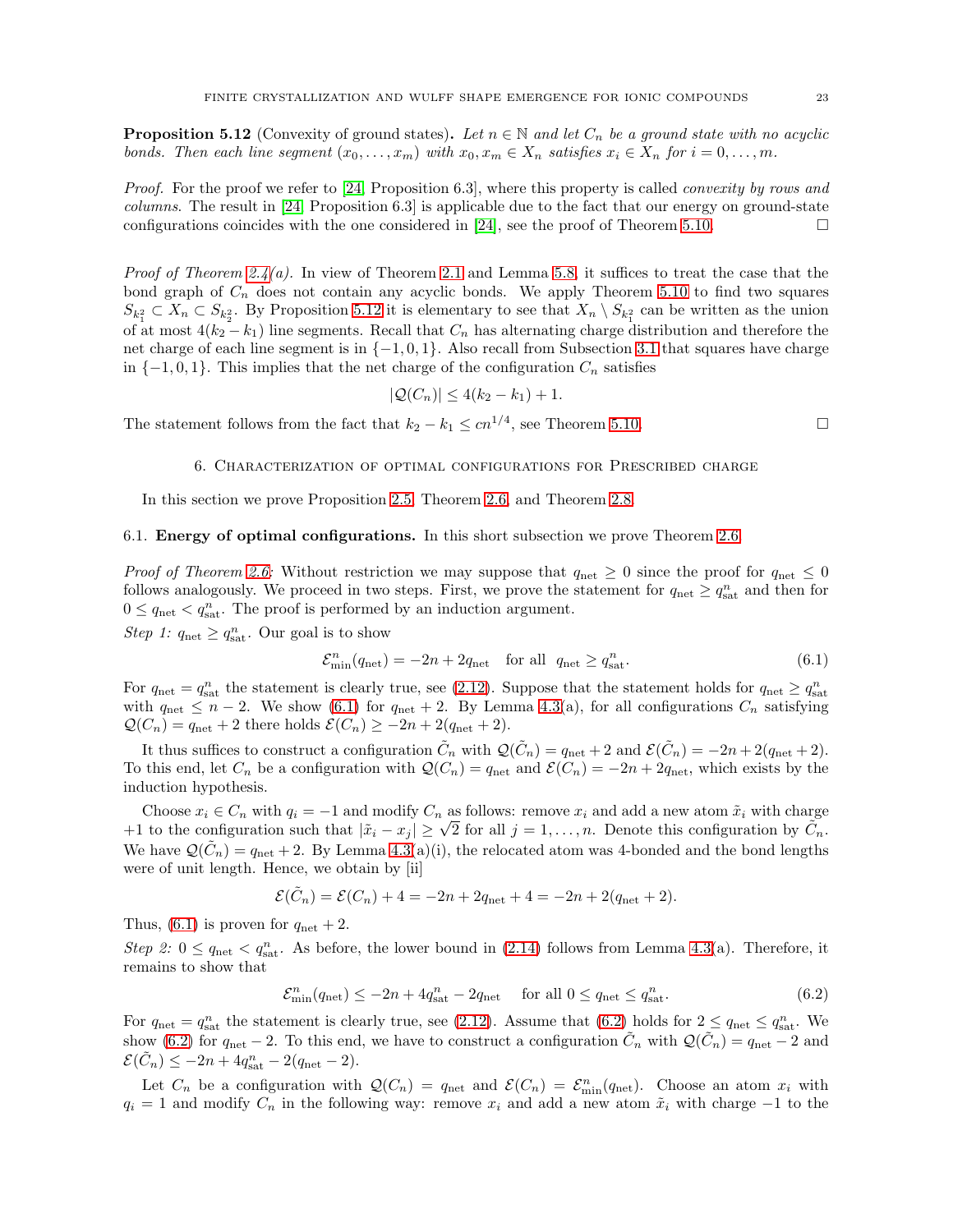configuration such that  $|\tilde{x}_i - x_j| \geq \sqrt{2}$  for all  $j = 1, ..., n$ . Denote this configuration by  $\tilde{C}_n$ . First, note that  $\mathcal{Q}(\tilde{C}_n) = q_{\text{net}} - 2$ . By [ii] and  $\#\mathcal{N}(x_i) \leq 4$ , see [\(4.2\)](#page-12-4), we get

<span id="page-23-3"></span>
$$
\mathcal{E}(\tilde{C}_n) \leq \mathcal{E}(C_n) + 4.
$$

As  $(6.2)$  holds for  $q_{\text{net}}$  by induction hypothesis, we obtain

$$
\mathcal{E}_{\min}^n(q_{\text{net}} - 2) \le \mathcal{E}(\tilde{C}_n) \le \mathcal{E}(C_n) + 4 \le -2n + 4q_{\text{sat}}^n - 2q_{\text{net}} + 4 = -2n + 4q_{\text{sat}}^n - 2(q_{\text{net}} - 2).
$$

<span id="page-23-4"></span>This shows [\(6.2\)](#page-22-3) for  $q_{\text{net}} - 2$  and concludes the proof.  $\Box$ 

6.2. Boundary and interior net charge. In the following, we will consider without restriction configurations which satisfy  $\mathcal{Q}(C_n) \geq 0$ , i.e., the +1 phase is the majority phase. This can indeed always be achieved by interchanging the roles of the positive and negative charges. We define the notion of a bridging atom. An atom  $x_0$  is called *bridging atom* if it is 2-bonded and not contained in any simple cycle, see Fig. [11.](#page-23-0) Denote by  $C_m$  and  $C_{n-m-1}$  the two connected components of  $C_n \setminus \{x_0, q_0\}$ . We set

$$
C_{m+1} = C_m \cup \{(x_0, q_0)\}, \quad C_{n-m} = C_{n-m-1} \cup \{(x_0, q_0)\}.
$$
 (6.3)

In the following we say that  $C_m$  and  $C_{m-n}$  are *connected through a bridging atom*. Recall the definition of acyclic bonds in Subsection [2.2.](#page-4-0) In a similar fashion, we say that an atom  $x_i$  is an *acyclic atom* if it is not contained in any cycle. We denote the union of the acyclic atoms by  $I_{ac}$ .



<span id="page-23-0"></span>Figure 11. On the left: A configuration with a bridging atom illustrated bold. On the right: A configuration with  $I_{ac} \cap X_n^- = \emptyset$ , where the atoms  $X_n^-$  defined in [\(2.6\)](#page-5-5) are illustrated in white.

<span id="page-23-2"></span>**Lemma 6.1** (Bridging atom). Consider  $C_n$  with  $0 \leq \mathcal{Q}(C_n)$  and  $\mathcal{E}(C_n) = -2n + 2\mathcal{Q}(C_n)$ .

(a) If there exists a bridging atom connecting two configurations  $C_m$  and  $C_{n-m}$ , there holds

 $Q(C_m) \geq q_{\text{sat}}^{m+1} - 1$  and  $Q(C_{n-m}) \geq q_{\text{sat}}^{n-m}$ .

Moreover,  $C_{n-m}$  is an optimal configuration and there holds  $m, n-m \geq 4$ .

(b) If  $n \geq 6$  and  $C_n$  is connected without bridging atoms, then  $I_{ac} \cap X_n^- = \emptyset$  and  $I_{ac} \cap X_n^+$  consists of 1-bonded atoms.

*Proof.* (a) Suppose that a bridging atom  $x_0$  exists. As  $\mathcal{E}(C_n) = -2n + 2\mathcal{Q}(C_n)$ , Lemma [4.3\(](#page-14-0)a)(i) implies that  $x_0$  has charge  $q_0 = +1$ . This clearly gives

<span id="page-23-1"></span>
$$
\mathcal{Q}(C_{m+1}) = \mathcal{Q}(C_m) + 1. \tag{6.4}
$$

Define by  $C_{n+1}$  a configuration given by the union of the two connected components  $C_{n-m}$  and  $C_{m+1}$ , where  $C_{m+1}$  is translated in such a way that  $dist(X_{n-m}, X_{m+1}) \geq \sqrt{2}$ . We observe that the atoms of charge  $-1$  are 4-bonded by construction since  $C_n$  satisfies this property. In a similar fashion,  $C_{n+1}$  is repulsion-free and its bonds have unit length by Lemma  $4.3(a)(i),(ii)$ . Therefore, in view of Lemma  $4.3(b)$ , for  $C_{n+1}$  there holds the equality  $\mathcal{E}(C_{n+1}) = -2(n+1) + 2\mathcal{Q}(C_{n+1})$ . Then applying Lemma [4.3\(](#page-14-0)a)(vi) on the two connected components  $C_{m+1}$  and  $C_{n-m}$  we find  $\mathcal{Q}(C_{m+1}) \geq q_{\text{sat}}^{m+1}$  and  $\mathcal{Q}(C_{n-m}) \geq q_{\text{sat}}^{n-m}$ . The first part of the claim now follows from [\(6.4\)](#page-23-1).

In view of Lemma [4.3\(](#page-14-0)b), for  $C_{n-m}$  there holds the equality  $\mathcal{E}(C_{n-m}) = -2(n-m) + 2\mathcal{Q}(C_{n-m}).$ Thus,  $C_{n-m}$  is an optimal configuration by [\(4.6\)](#page-14-1). Finally, since atoms of charge  $-1$  are 4-bonded, each of the two components contains at least four atoms, i.e.,  $m, n - m \geq 4$ .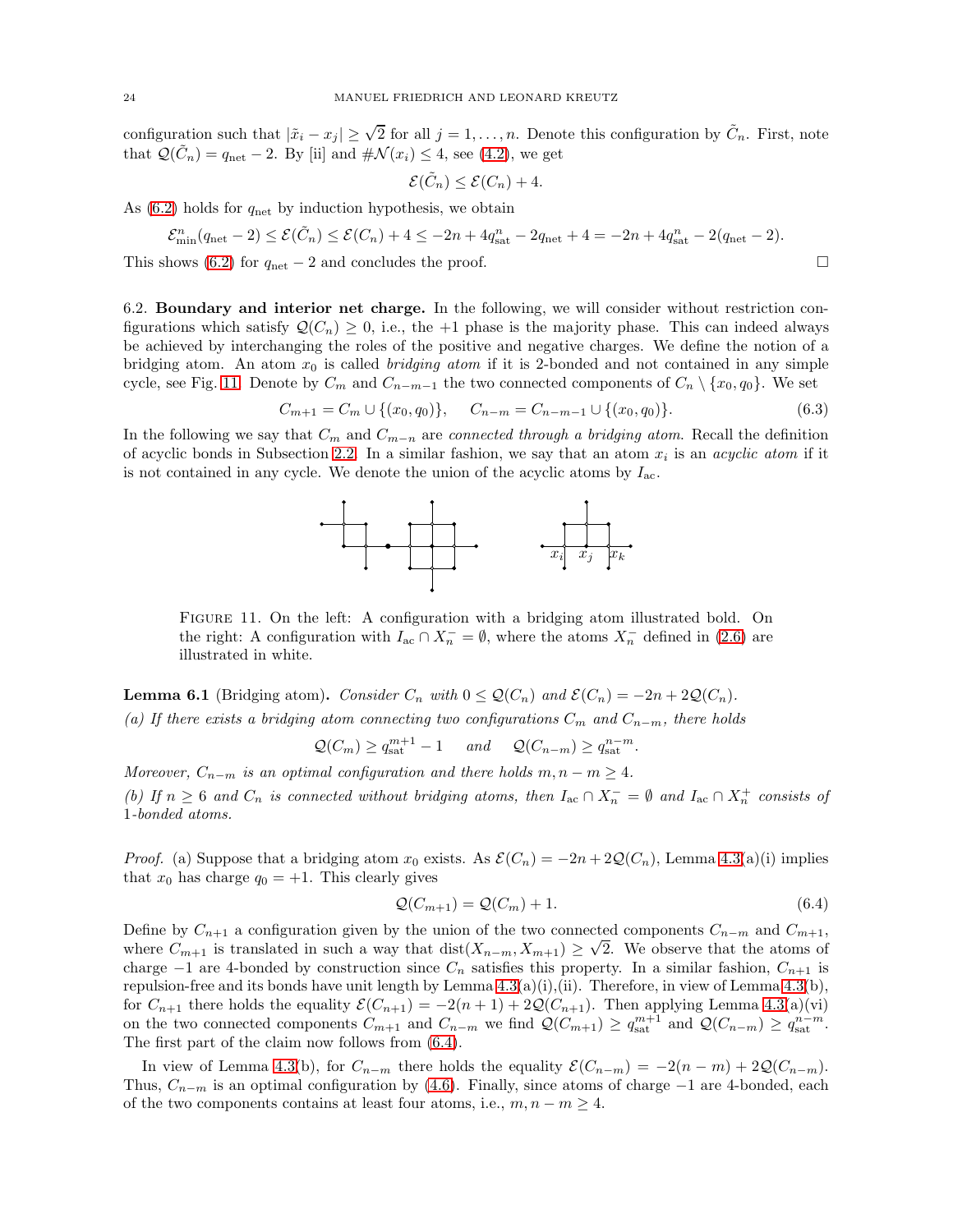(b) Now assume that  $n \geq 6$  and that  $C_n$  is connected without bridging atoms. By  $\mathcal{E}(C_n) = -2n +$  $2Q(C_n)$  and [\(4.6\)](#page-14-1) we have that  $C_n$  is optimal. First, suppose by contradiction that there exists some  $x_i \in I_{ac} \cap X_n^- \neq \emptyset$ . Since  $C_n$  is connected with alternating charge distribution (see Lemma [4.1\)](#page-12-5) and  $n \geq 6$ , there exist  $x_k \in X_n^-$ ,  $x_k \neq x_i$ , and  $x_j \in \mathcal{N}(x_i) \cap \mathcal{N}(x_k)$ . Since  $C_n$  does not contain bridging atoms and  $x_i \in I_{ac}$ ,  $x_j$  is at least 3-bonded. By Lemma [4.3\(](#page-14-0)a)(iv),(v) all bond angles of  $x_j$  are integer multiples of  $\frac{\pi}{2}$ . Thus, as sketched in Fig. [11,](#page-23-0)  $x_i$  is contained in a square. This contradicts  $x_i \in I_{ac}$ . In a similar fashion, Fig. [11](#page-23-0) shows that some  $x_j \in X_n^+$  which is 3-bonded or 4-bonded is contained in a square. This along with [\(4.2\)](#page-12-4) and the fact that by assumption there are no bridging atoms, i.e., no 2-bonded atoms in  $I_{\text{ac}}$ , shows that  $I_{\text{ac}} \cap X_{n}^{+}$  consists of 1-bonded atoms only. □

**Sub-configurations:** Similar to the definition of  $I_{ac}$ , we say that an atom  $x_i$  is an exterior acyclic atom if it is not contained in any cycle and not contained in the interior region of any cycle. We denote the union of the exterior acyclic atoms by  $I_{ac}^{\text{ext}}$ . Clearly, there holds  $I_{ac}^{\text{ext}} \subset I_{ac}$ .

Let  $n \geq 6$  and let  $C_n$  be a connected, optimal configuration without bridging atoms satisfying  $\mathcal{Q}(C_n) \geq q_{\text{sat}}^n$ . In particular, there holds  $\mathcal{E}(C_n) = -2n + 2\mathcal{Q}(C_n)$  by Theorem [2.6.](#page-7-5) We denote by  $C_n^a$  the configuration without the exterior acyclic atoms and their charges. We observe that  $C_n^a$  is still connected. This follows from Lemma [6.1\(](#page-23-2)b). By  $\partial C_n^a$  we indicate the maximal polygon of  $C_n^a$ , i.e, the simple cycle which delimits the bond graph, see also Subsection [5.1.](#page-15-5) The cardinality of  $\partial C_n^a$  is denoted by d. Furthermore, for  $k = 2, 3, 4$ , we set

<span id="page-24-3"></span>
$$
I_k = \{ x_i \in \partial X_n^a : \#(\mathcal{N}(x_i) \cap X_n^a) = k \}.
$$
\n(6.5)

Finally, we set  $C_n^{a, bulk} = C_n^a \setminus \partial C_n^a$ . In a similar fashion, we denote by  $X_n^a$ ,  $\partial X_n^a$ , and  $X_n^{a, bulk}$  the atomic positions of the sub-configurations. Recall the definition of  $\eta$  in [\(2.3\)](#page-4-1).

<span id="page-24-2"></span>**Lemma 6.2** (Cardinality of  $n - d$ ). Let  $n \ge 6$  and let  $C_n$  be a connected, optimal configuration which satisfies  $\mathcal{Q}(C_n) \geq q_{\text{sat}}^n$  and does not contain a bridging atom. Then

$$
n - d \in n + 4 - 4Q(C_n) + \eta + 2 \# I_{ac}^{\text{ext}} + 2\mathbb{N}_0.
$$

*Proof.* Let  $f_i$  be the number elementary j-gons in the bond graph and let f be the number of elementary polygons. There holds

$$
\sum_{j\geq 4} j f_j = 2b - d - 2b_{\text{ac}},
$$

where  $b_{ac}$  denotes the cardinality of the acyclic bonds. In fact, by the summation on the left the bonds of the maximal polygon are counted once, the acyclic bonds are not counted, and all other bonds are counted twice. By Lemma [4.2\(](#page-13-0)a) we obtain  $4f + \eta = 2b - d - 2b_{ac}$ . This along with Euler's formula  $n - b + f = 1$  (omitting the exterior face) and the fact that  $b_{ac} \geq #I_{ac}^{\text{ext}}$  yields

$$
n - d \in 2b + 4 - 3n + \eta + 2 \# I_{ac}^{\text{ext}} + 2\mathbb{N}_0.
$$

As  $b = 2n - 2Q(C_n)$ , see Remark [2.2,](#page-6-6) Theorem [2.6,](#page-7-5) and Lemma [4.3\(](#page-14-0)a)(i),(ii), the claim follows.

Recall the definition of the non-equilibrated atoms  $\mathcal{A}(X_n)$  in Subsection [2.2.](#page-4-0) The following estimate for the net charge of the boundary and the interior configuration will be instrumental for our analysis. Its proof will be given in Appendix [A,](#page-37-0) along with the proof of the boundary energy estimate (Lemma [5.3\)](#page-16-0).

<span id="page-24-1"></span>**Lemma 6.3** (Net charge of the interior and boundary). Let  $n \geq 6$  and let  $C_n$  be a connected  $q_{\text{sat}}^n$ -optimal configuration without bridging atoms.

(a) Then there exists  $m \geq 4$  such that

<span id="page-24-0"></span>
$$
#I_2 + 2#I_3 + 3#I_4 = 2d - m.
$$
\n
$$
(6.6)
$$

If  $\#\mathcal{A}(X_n) \geq \#\mathcal{A}(X_n^{\text{a,bulk}}) + 2$ , then  $m \geq 6$ .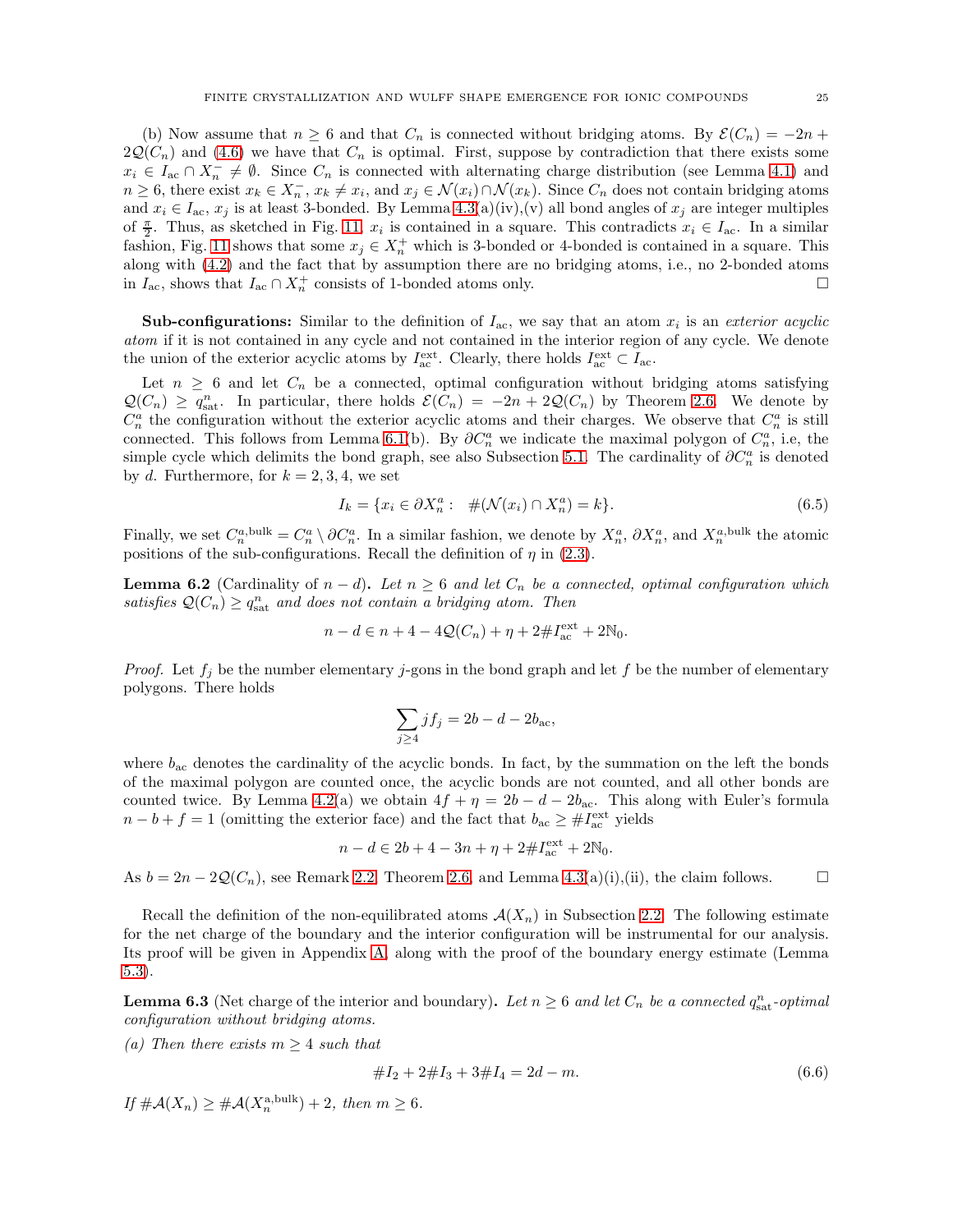(b) Suppose that [\(6.6\)](#page-24-0) holds. Then  $\#I_{ac}^{\text{ext}} \geq m$  and there exists an optimal configuration  $C_{n-d-m}$  satisfying  $Q(C_{n-d-m}) \geq q_{\text{sat}}^{n-d-m}$  and

<span id="page-25-5"></span><span id="page-25-0"></span>
$$
\mathcal{Q}(C_n) = \mathcal{Q}(C_{n-d-m}) + m. \tag{6.7}
$$

Moreover,  $X_{n-d-m}$  is a subset of  $X_n$  up to 0-bonded atoms and  $\mathcal{A}(X_{n-d-m}) = \mathcal{A}(X_n^{\text{a,bulk}})$ .

Roughly speaking, the configurations  $C_{n-d-m}$  are constructed by removing  $\partial X_n^a$  and  $I_{\text{ac}}^{\text{ext}}$  from  $C_n$ . In this sense,  $\mathcal{Q}(C_{n-d-m})$  can be regarded as the net charge of the interior. The statement then shows that the boundary net charge can be controlled from below by 4, and by at least 6 if the number of non-equilibrated atoms decreases by at least 2 when the boundary is removed.

<span id="page-25-1"></span>6.3. Characterization of  $q_{\text{sat}}^n$ . The goal of this subsection is to prove Proposition [2.5.](#page-7-4) In view of the construction in Subsection [3.3,](#page-11-1) see Proposition [3.2,](#page-11-3) it remains to show the lower bound  $q_{\text{sat}}^n \ge \phi(n)$ , where the function  $\phi$  is defined in [\(2.13\)](#page-7-2). As a preparation, we first provide an equivalent representation of  $\phi$ , and state some monotonicity and subadditivity properties.

**Lemma 6.4** (Representation of  $\phi$ ). For  $n \geq 2$  there holds

$$
\phi(n) = \begin{cases}\n2 + 2k + 0 & \text{if } n = 1 + 2k^2 + 2k + m, \quad 1 \le m \le 2k + 2, \ m \text{ odd}, \\
2 + 2k + 1 & \text{if } n = 1 + 2k^2 + 2k + m, \quad 1 \le m \le 2k + 2, \ m \text{ even}, \\
3 + 2k + 1 & \text{if } n = 1 + 2k^2 + 2k + m, \quad 2k + 3 \le m \le 4k + 4, \ m \text{ odd}, \\
3 + 2k + 0 & \text{if } n = 1 + 2k^2 + 2k + m, \quad 2k + 3 \le m \le 4k + 4, \ m \text{ even},\n\end{cases} (6.8)
$$

where  $k \in \mathbb{N}_0$ .

*Proof.* We divide the proof into two steps. First, we prove the statement in the case that n is even and then in the case that  $n$  is odd.

*n* even. Let  $n = 1 + 2k^2 + 2k + m$  with *n* even, i.e.,  $1 \le m \le 4k + 4$  and *m* odd. By [\(2.13\)](#page-7-2) we have

<span id="page-25-3"></span><span id="page-25-2"></span>
$$
\phi(n) = 2 + 2\left\lfloor \frac{1}{2}\sqrt{2n - 4} \right\rfloor = 2 + 2\left\lfloor \frac{1}{2}\sqrt{4k^2 + 4k + 2m - 2} \right\rfloor.
$$
 (6.9)

It is elementary to check that

$$
\lfloor \frac{1}{2}\sqrt{4k^2 + 4k + 2m - 2} \rfloor = k \quad \text{for all } 1 \le m \le 2k + 2, m \text{ odd},
$$
  

$$
\lfloor \frac{1}{2}\sqrt{4k^2 + 4k + 2m - 2} \rfloor = k + 1 \quad \text{for all } 2k + 3 \le m \le 4k + 4, m \text{ odd}.
$$

This along with [\(6.9\)](#page-25-2) shows the desired equality of  $\phi(n)$  with the expression on the right hand side of  $(6.8)$ , in the case that *n* is even.

*n odd.* Let  $n = 1 + 2k^2 + 2k + m$  with *n odd,* i.e.,  $1 \le m \le 4k + 4$  *and m* even. By [\(2.13\)](#page-7-2) we have

$$
\phi(n) = 3 + 2\left[-\frac{1}{2} + \frac{1}{2}\sqrt{2n - 5}\right] = 3 + 2\left[-\frac{1}{2} + \frac{1}{2}\sqrt{4k^2 + 4k + 2m - 3}\right].\tag{6.10}
$$

It is again elementary to see that

$$
\lfloor -\frac{1}{2} + \frac{1}{2}\sqrt{4k^2 + 4k + 2m - 3} \rfloor = k \qquad \text{for all } 1 \le m \le 4k + 4, \ m \text{ even.}
$$

This together with [\(6.10\)](#page-25-3) shows the desired equality of  $\phi(n)$  with the expression on the right hand side of [\(6.8\)](#page-25-0), in the case that *n* is odd.

<span id="page-25-4"></span>**Lemma 6.5** (Properties of  $\phi$ ). The following properties hold true:

- (i)  $\phi(n) \leq \phi(n-1) + 1$  and  $\phi(n) \leq \phi(n+1) + 1$  for all  $n \in \mathbb{N}$ ,
- (ii)  $\phi(n) \leq \phi(n+2)$  for all  $n \in \mathbb{N}$ ,
- (iii)  $\phi(n) \leq \phi(n-3) + 1$  for all  $n > 5$ ,
- (iv)  $\phi(n) \leq \phi(n-5) + 1$  for all  $n \geq 11$ ,
- (v)  $\phi(n_1 t) + \phi(n_2 + t) \leq \phi(n_1) + \phi(n_2) + 6$  for all  $t \leq n_1 \leq n_2$ .
- (vi)  $\phi(n) + 2 \leq \phi(m) + \phi(n-m)$  for all  $3 \leq m, n-m \leq n, n \geq 11$ ,
- (vii) There exists  $m_0 \in \mathbb{N}$  such that  $\phi(n) + 52 \leq \phi(m) + \phi(n-m)$  for all  $m_0 \leq m, n-m \leq n$ .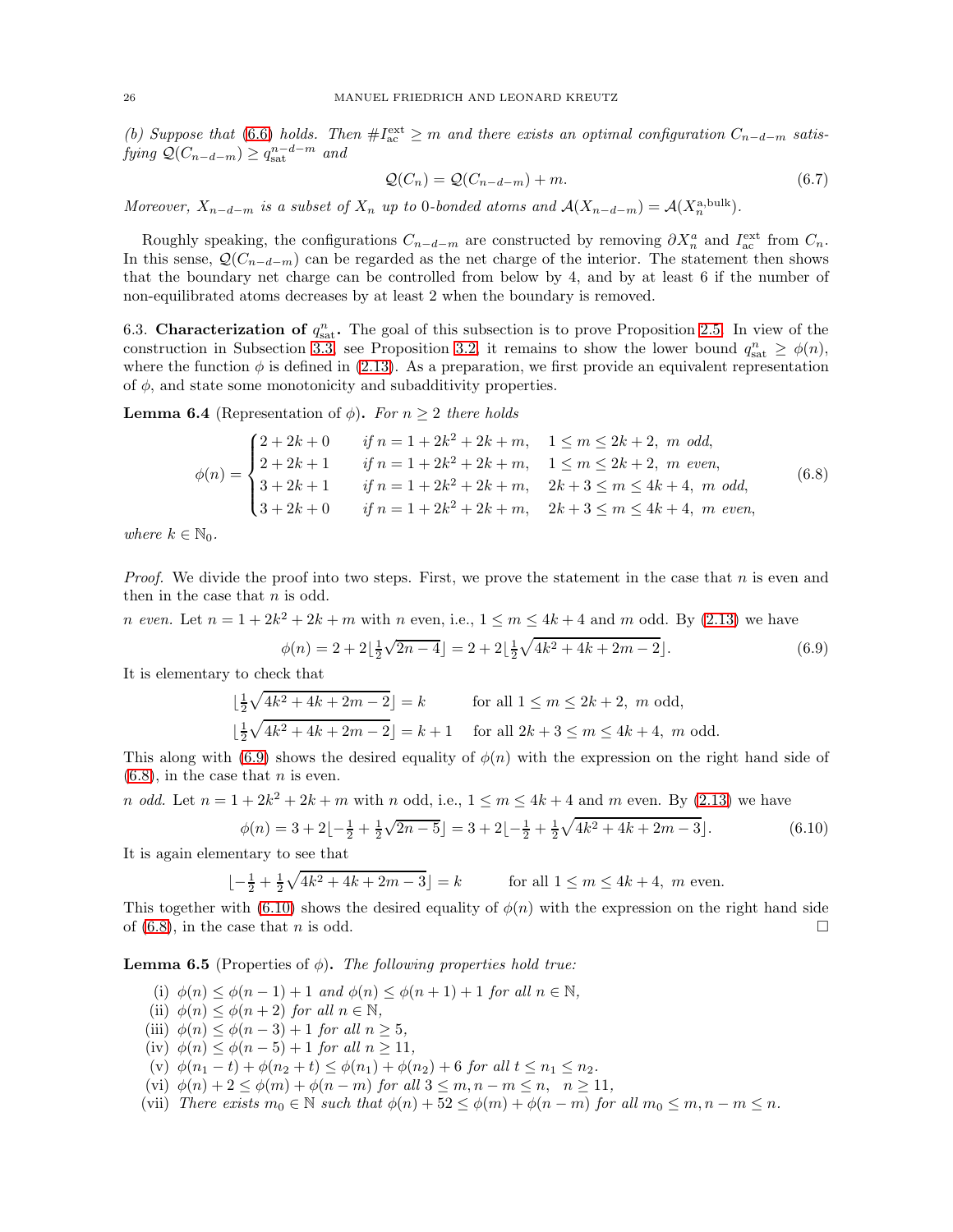*Proof.* Properties (i)-(v) are elementary and can be checked by using  $(6.8)$ : for (ii), we use the monotonicity of  $\phi$  when restricted to even and odd numbers, respectively. Property (i) follows by looking closely at [\(6.8\)](#page-25-0). To see (iii)-(iv), we denote by  $k(n) \in \mathbb{N}_0$  and  $1 \leq m(n) \leq 4k(n) + 4$  the numbers such that  $n = 1 + 2(k(n))^2 + 2k(n) + m(n)$ . We also set  $n_3 = 7$  and  $n_5 = 15$ . It is elementary to check that for  $t \in \{3, 5\}$  and for all  $n \geq n_t$  there holds either  $k(n) = k(n-t)$  or

$$
k(n) = k(n-t) + 1, \qquad m(n) \le 2k(n) + 2, \qquad m(n-t) \ge 2k(n-t) + 3.
$$

This along with a careful inspection of [\(6.8\)](#page-25-0) implies (iii)-(iv) for  $n \geq 7$  and  $n \geq 15$  respectively. The remaining cases can be checked by Table [1.](#page-27-0) To see (v), we first note that for  $0 \leq m \leq n$  there holds  $\phi(n) - \phi(m) \leq 2(k(n) - k(m)) + 2$  and  $\phi(m) - \phi(n) \leq 2(k(m) - k(n)) + 2$ . This can be seen by careful inspection of [\(6.8\)](#page-25-0). Additionally, we use that for  $t \leq n_1 \leq n_2$  there holds  $k(n_1 - t) - k(n_1) + k(n_2 + t)$  $k(n_2) \leq 1$ .

We proceed with (vi). The case  $m = 3$  follows from (iii) and  $\phi(3) = 3$ , see Table [1](#page-27-0) below. The case  $m = 4$  follows by taking additionally (i) and  $\phi(4) = 4$  into account. For  $m = 5$ , we use (iv) and the fact that  $\phi(5) = 3$ . Now suppose that  $n \geq 11$  and  $6 \leq m, n - m \leq n$ .

We will use the following property: let  $k_1, k_2, m_0 \in \mathbb{N}$ , with  $m_0 \geq k_1 \geq k_2$ . Since the function  $x \mapsto \sqrt{x}$ is concave and increasing, the function

<span id="page-26-0"></span>
$$
m \mapsto \frac{1}{2}\sqrt{2m - k_1} + \frac{1}{2}\sqrt{2(n - m) - k_2}, \quad m_0 \le m, n - m \le n
$$
\n(6.11)

attains its minimum for  $m = m_0$ . Moreover, we will use that  $|a + b| \leq |a| + |b| + 1$ . We will work directly with the definition of  $\phi$ , see [\(2.13\)](#page-7-2). Consulting Table [1,](#page-27-0) we note that the cases  $11 \leq n \leq 32$  can be checked directly by comparing the values of  $\phi(n-m) + \phi(m)$  and  $\phi(n)$ . We can therefore assume that  $n \geq 33$ . There are four cases to consider: (a) n even, m even. (b) n even, m odd. (c) n odd, m even. (d) n odd, m odd.

(a) n even, m even. By [\(6.11\)](#page-26-0) for  $k_1 = k_2 = 4$  and  $m_0 = 6$ , we get

$$
\phi(m) + \phi(n-m) = 2\left\lfloor \frac{1}{2}\sqrt{2m-4} \right\rfloor + 2\left\lfloor \frac{1}{2}\sqrt{2(n-m)-4} \right\rfloor + 4
$$
  
\n
$$
\ge 2\left\lfloor \frac{1}{2}\sqrt{2m-4} + \frac{1}{2}\sqrt{2(n-m)-4} \right\rfloor + 2
$$
  
\n
$$
\ge 2\left\lfloor \frac{1}{2}\sqrt{8} + \frac{1}{2}\sqrt{2n-16} \right\rfloor + 2
$$
  
\n
$$
= 2\left\lfloor \frac{1}{2}\sqrt{2n-4} + \sqrt{2} - \frac{6}{\sqrt{2n-4} + \sqrt{2n-16}} \right\rfloor + 2.
$$

Now for  $n \geq 32$  we have that  $\sqrt{2}-6(\sqrt{2n-4}+\sqrt{2n-16})^{-1} \geq 1$ , which indeed yields  $\phi(m)+\phi(n-m) \geq 1$  $2\left[\frac{1}{2}\sqrt{2n-4}\right]+2+2=\phi(n)+2.$ 

(b) n even, m odd. Observe that in this case we have  $m, n - m \geq 7$  and thus  $n \geq 14$ . By [\(6.11\)](#page-26-0) for  $k_1 = k_2 = 5$  and  $m_0 = 7$ , we obtain

$$
\phi(m) + \phi(n-m) = 2\left[-\frac{1}{2} + \frac{1}{2}\sqrt{2m-5}\right] + 2\left[-\frac{1}{2} + \frac{1}{2}\sqrt{2(n-m)-5}\right] + 6
$$
  
\n
$$
\geq 2\left[\frac{1}{2}\sqrt{2m-5} + \frac{1}{2}\sqrt{2(n-m)-5} - 1\right] + 4
$$
  
\n
$$
\geq 2\left[\frac{1}{2}\sqrt{9} + \frac{1}{2}\sqrt{2n-19} - 1\right] + 4
$$
  
\n
$$
= 2\left[\frac{1}{2}\sqrt{2n-4} + \frac{1}{2} - \frac{1}{2}\frac{15}{\sqrt{2n-4} + \sqrt{2n-19}}\right] + 4.
$$

We check that for all  $n \geq 34$  (note n is even) there holds  $1 - 15(\sqrt{2n-4} + \sqrt{2n-19})^{-1} \geq 0$ , and thus  $\phi(m) + \phi(n-m) \geq \phi(n) + 2.$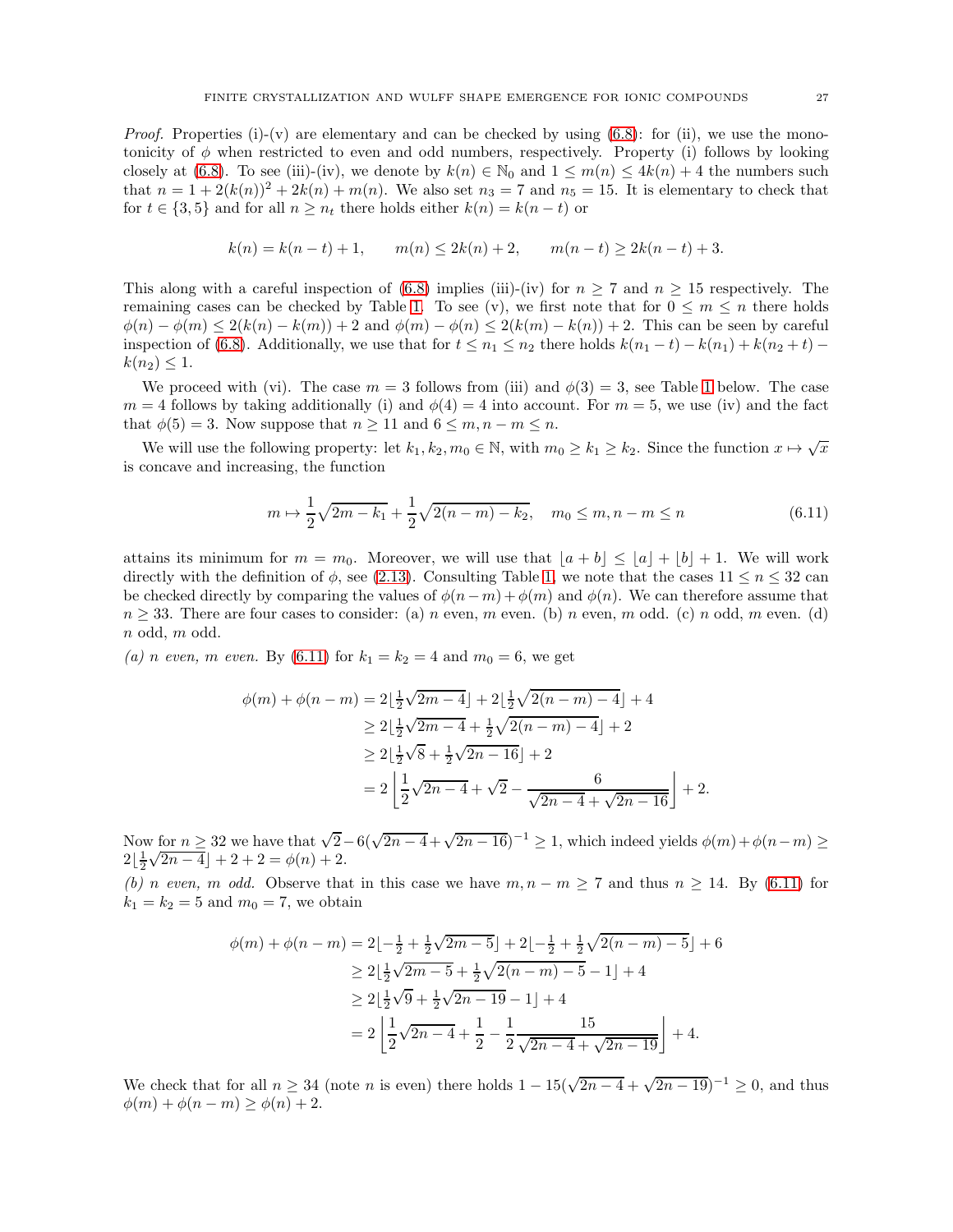(c) n odd, m even. By [\(6.11\)](#page-26-0) for  $k_1 = 5$ ,  $k_2 = 4$  and  $m_0 = 6$ , we obtain

$$
\phi(m) + \phi(n-m) = 2\left\lfloor \frac{1}{2}\sqrt{2m-4} \right\rfloor + 2\left\lfloor -\frac{1}{2} + \frac{1}{2}\sqrt{2(n-m)-5} \right\rfloor + 5
$$
  
\n
$$
\geq 2\left\lfloor \frac{1}{2}\sqrt{2m-4} + \frac{1}{2}\sqrt{2(n-m)-5} - \frac{1}{2} \right\rfloor + 3
$$
  
\n
$$
\geq 2\left\lfloor \frac{1}{2}\sqrt{8} + \frac{1}{2}\sqrt{2n-17} - \frac{1}{2} \right\rfloor + 3
$$
  
\n
$$
= 2\left\lfloor \frac{1}{2}\sqrt{2n-5} - \frac{1}{2} + \sqrt{2} - \frac{6}{\sqrt{2n-5} + \sqrt{2n-17}} \right\rfloor + 3.
$$

For  $n \geq 33$  we have that  $\sqrt{2} - 6(\sqrt{2n-5} + \sqrt{2n-17})^{-1} \geq 1$ , and thus  $\phi(m) + \phi(n-m) \geq \phi(n) + 2$ . (d) n odd, m odd. We proceed as in (c) by interchanging the roles of m and  $n - m$ .

Finally, to see (vii), one may follow the lines of the proof of (vi). We sketch only the case where n and m are even. By repeating the argument in (a) for general  $m_0$  we find

$$
\phi(m) + \phi(n-m) \ge 2\left\lfloor \frac{1}{2}\sqrt{2n-4} + \frac{1}{2}\sqrt{2m_0-4} - \frac{m_0}{\sqrt{2n-4} + \sqrt{2n-2m_0-4}} \right\rfloor + 2.
$$

One can check that for  $m_0 = 3945$  we have  $\phi(m) + \phi(n-m) \ge \phi(n) + 52$  for all  $n \ge 2m_0$ .

| $\, n$ |  | υ             |      | ь<br>υ | O        | −         |    |    |    |             |    | ⊥∪      |         |   |          |
|--------|--|---------------|------|--------|----------|-----------|----|----|----|-------------|----|---------|---------|---|----------|
|        |  | $\Omega$<br>υ |      | υ      | I        | ۔<br>IJ   |    |    |    |             | ◠  |         | ◠       | − |          |
|        |  |               |      |        |          |           |    |    |    |             |    |         |         |   |          |
| $\, n$ |  | .J            | 20 V | ◢      | ററ<br>∠∠ | റാ<br>∠ι∪ | 44 | 25 | 26 | דורו<br>∠ ≀ | 28 | ഹ<br>29 | २८<br>∪ | ◡ | ററ<br>ບ∠ |

<span id="page-27-0"></span>TABLE 1. The function  $\phi(n)$  for  $1 \leq n \leq 32$ .

We now are in a position to establish the lower bound for  $q_{\text{sat}}^n$ . This lower bound together with the upper bound in Proposition [3.2](#page-11-3) shows Proposition [2.5.](#page-7-4)

**Proposition 6.6** (Lower bound for  $q_{\text{sat}}^n$ ). Let  $n \in \mathbb{N}$ . Then  $q_{\text{sat}}^n \ge \phi(n)$ .

*Proof.* Let  $C_n$  be a  $q_{\text{sat}}^n$ -optimal configuration, i.e.,  $\mathcal{Q}(C_n) = q_{\text{sat}}^n$  and  $\mathcal{E}(C_n) = \mathcal{E}_{\text{min}}^n(q_{\text{sat}}^n) = -2n + 2q_{\text{sat}}^n$ . We proceed to show that  $q_{\text{sat}}^n = \mathcal{Q}(C_n) \ge \phi(n)$ . We prove the claim by induction. In view of Table [1,](#page-27-0) it is elementary to check that for  $1 \leq n \leq 10$  the claim holds. Indeed, for  $1 \leq n \leq 4$  the cardinality of the minority phase is zero, for  $5 \le n \le 7$  the cardinality of the minority phase is at most one, and for  $8 \le n \le 10$  the cardinality of the minority phase is at most two. This is due to the fact that by Lemma  $4.3(a)(i),(iv)$  each atom of the minority phase is 4-bonded with bond angles  $\pi/2$  and thus two atoms of the minority phase can share at most two neighbors. Finally, three such atoms can only have one neighbor in common.

Let  $n \geq 11$ . We assume that the statement holds for all  $m \in \mathbb{N}$  with  $1 \leq m \leq n$ , and prove the statement for n. We proceed in three steps. First, we show that the claim holds true if  $C_n$  is not connected. Then, we treat the case where  $C_n$  is connected and contains a bridging atom. Finally, we address the case of connected  $C_n$  without any bridging atoms.

Step 1:  $C_n$  is not connected. We assume that  $C_n$  is not connected. Denote by  $C_m$  and  $C_{n-m}$ ,  $1 \leq$  $m, n - m \leq n$ , two sub-configurations consisting of m and  $n - m$  atoms, respectively, with no bonds between them. Lemma [4.3\(](#page-14-0)a)(vi) implies that  $\mathcal{Q}(C_m) \ge q_{\text{sat}}^m$  and  $\mathcal{Q}(C_{n-m}) \ge q_{\text{sat}}^{n-m}$ . Suppose that  $m \le 2$ or  $n - m \leq 2$ , without restriction say  $m \leq 2$ . We can apply the induction hypothesis, Table [1,](#page-27-0) and Lemma  $6.5(i)$  (*m* times) to obtain

$$
\mathcal{Q}(C_n) = \mathcal{Q}(C_m) + \mathcal{Q}(C_{n-m}) \geq q_{\text{sat}}^m + q_{\text{sat}}^{n-m} \geq \phi(m) + \phi(n-m) = m + \phi(n-m) \geq \phi(n).
$$

On the other hand, if  $m, n - m \geq 3$ , the induction hypothesis and Lemma [6.5\(](#page-25-4)vi) (recall  $n \geq 11$ ) yield

$$
q_{\text{sat}}^n = \mathcal{Q}(C_n) = \mathcal{Q}(C_m) + \mathcal{Q}(C_{n-m}) \ge \phi(m) + \phi(n-m) \ge 2 + \phi(n) \ge \phi(n).
$$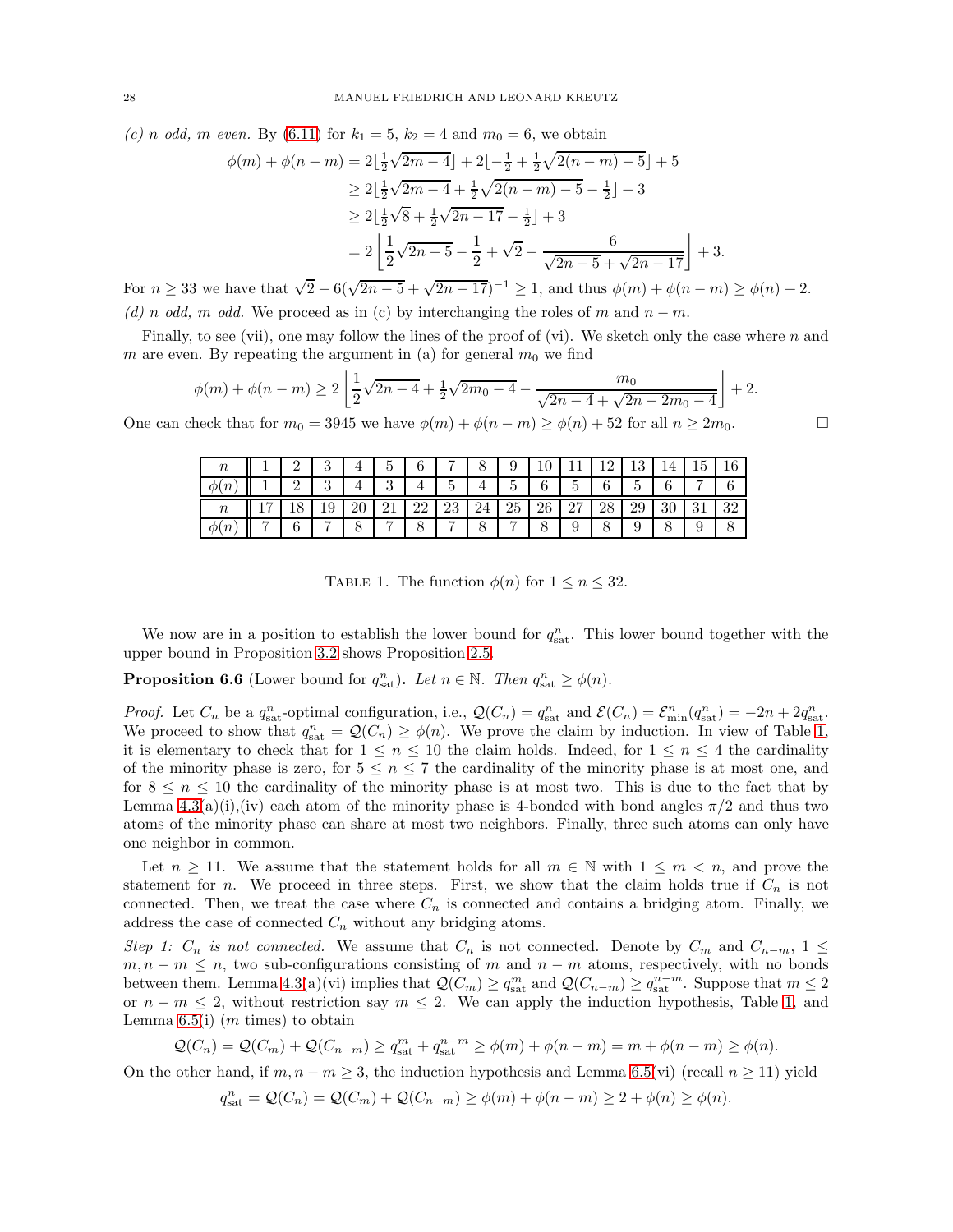This yields the claim in the case that  $C_n$  is not connected.

Step 2:  $C_n$  is connected and contains bridging atoms. Assume that the bond graph contains a bridging atom. Denote the two configurations that a connected through are bridging atom by  $C_m$  and  $C_{n-m}$ , see the definition before [\(6.3\)](#page-23-3). By Lemma [6.1\(](#page-23-2)a) and the induction hypothesis we have  $n \geq m, n - m \geq 4$ and

$$
\mathcal{Q}(C_m) \ge q_{\text{sat}}^{m+1} - 1 \ge \phi(m+1) - 1 \quad \text{and} \quad \mathcal{Q}(C_{n-m}) \ge q_{\text{sat}}^{n-m} \ge \phi(n-m).
$$

By using Lemma [6.5\(](#page-25-4)i),(vi) we conclude

$$
q_{\text{sat}}^n = \mathcal{Q}(C_n) = \mathcal{Q}(C_m) + \mathcal{Q}(C_{n-m}) \ge \phi(m+1) - 1 + \phi(n-m) \ge \phi(n+1) + 1 \ge \phi(n).
$$

Step 3:  $C_n$  is connected and does not contain any bridging atoms. Since  $C_n$  does not contain any bridging atoms, Lemma [6.3](#page-24-1) along with the induction hypothesis yields

$$
q_{\text{sat}}^n = \mathcal{Q}(C_n) \ge q_{\text{sat}}^{n-d-m} + m \ge \phi(n-d-m) + m
$$

for some  $m \geq 4$ . By Lemma [6.2](#page-24-2) and Lemma [6.5\(](#page-25-4)i),(ii) we then obtain

$$
q_{\text{sat}}^{n} \ge \phi(n - 4q_{\text{sat}}^{n} + \eta + 2 \# I_{\text{ac}}^{\text{ext}}) + 4.
$$

By Lemma [6.5\(](#page-25-4)ii),  $\#I_{ac}^{\text{ext}} \ge m \ge 4$ , and the fact that  $\eta$  is even (see Lemma [4.2\(](#page-13-0)a)) we get

$$
q_{\text{sat}}^{n} \ge \phi(n - 4q_{\text{sat}}^{n} + \eta + 2 \# I_{\text{ac}}^{\text{ext}}) + 4 \ge \phi(n + 8 - 4q_{\text{sat}}^{n}) + 4. \tag{6.12}
$$

Suppose first that  $n + 8 - 4q_{\text{sat}}^n \le -1$ . Then by Table [1,](#page-27-0) [\(2.13\)](#page-7-2), and the fact that  $n - q_{\text{sat}}^n$  is even it is elementary to check that  $q_{\text{sat}}^n \geq \lceil (n+9)/4 \rceil \geq \phi(n) - 1$ . Otherwise, the claim follows from [\(6.12\)](#page-28-0) and Lemma [6.7](#page-28-1) below for  $x = q_{\text{sat}}^n$ , where we again use that  $n - q_{\text{sat}}^n$  is always even.

In the previous proof we have used the following lemma.

<span id="page-28-1"></span>**Lemma 6.7.** Let  $n \ge 7$ . Let  $x \in \mathbb{N}$  with  $x \le n/4 + 2$ ,  $n - x$  even, and

<span id="page-28-4"></span><span id="page-28-3"></span><span id="page-28-2"></span><span id="page-28-0"></span>
$$
x \ge 4 + \phi(n + 8 - 4x). \tag{6.13}
$$

Then there holds  $x > \phi(n)$ .

*Proof.* If  $4 + \phi(8 + n - 4x) \ge \phi(n)$ , the statement follows from [\(6.13\)](#page-28-2) and if  $x \ge \phi(n)$  there is nothing to prove. We now assume by contradiction that

(i) 
$$
4 + \phi(8 + n - 4x) < \phi(n)
$$
 and (ii)  $x < \phi(n)$ . (6.14)

Since  $\phi(8+n-4x)-\phi(n)$  is even by [\(2.13\)](#page-7-2), and  $x-\phi(n)$  is even by assumption and (2.13), [\(6.14\)](#page-28-3) yields

(i) 
$$
6 + \phi(8 + n - 4x) \le \phi(n)
$$
 and (ii)  $x \le \phi(n) - 2$ . (6.15)

Let  $n = 1 + 2k^2 + 2k + m$ ,  $m \in \mathbb{N}$ ,  $1 \le m \le 4k + 4$ . By  $(6.15)(i)$  there holds  $\phi(n) \ge 6$ . Using Table [1,](#page-27-0) we observe that  $n \geq 10$  and thus also  $k \geq 1$ . We distinguish three cases: (a)  $2 \leq m \leq 4k + 4$  and m even. (b)  $1 \le m \le 2k+1$ , m odd. (c)  $2k+3 \le m \le 4k+3$ , m odd.

(a)  $2 \le m \le 4k + 4$  and m even. By [\(6.8\)](#page-25-0) there holds  $\phi(n) = 3 + 2k$ , and [\(6.15\)](#page-28-4)(ii) thus implies

$$
8 + n - 4x \ge 1 + 2k^2 + 2k + m - 4(\phi(n) - 2) + 8 = 1 + 2k^2 + 2k + m - 4(2k + 1) + 8
$$
  
= 1 + 2(k - 2)<sup>2</sup> + 2(k - 2) + m \ge 1 + 2(k - 2)<sup>2</sup> + 2(k - 2) + 2.

One can also check that the difference of the first and the last expression is even. By Lemma  $6.5(ii)$ ,  $(6.15)(i)$  $(6.15)(i)$ , and  $\phi(n) = 3 + 2k$  we then obtain

$$
\phi(1+2(k-2)^2+2(k-2)+2)+6\leq \phi(8+n-4x)+6\leq \phi(n)=3+2k.
$$

For  $n \ge 14$  and thus  $k \ge 2$ , there holds  $\phi(1+2(k-2)^2+2(k-2)+2)=3+2(k-2)$  by [\(6.8\)](#page-25-0). This yields the contradiction  $5 + 2k \leq 3 + 2k$ . A contradiction in the cases  $n = 11, 13$ , i.e.,  $k = 1$ , can be obtained by noting  $1 + 2(k-2)^2 + 2(k-2) + 2 = 3$  and  $\phi(3) = 3$ , cf. Table [1.](#page-27-0)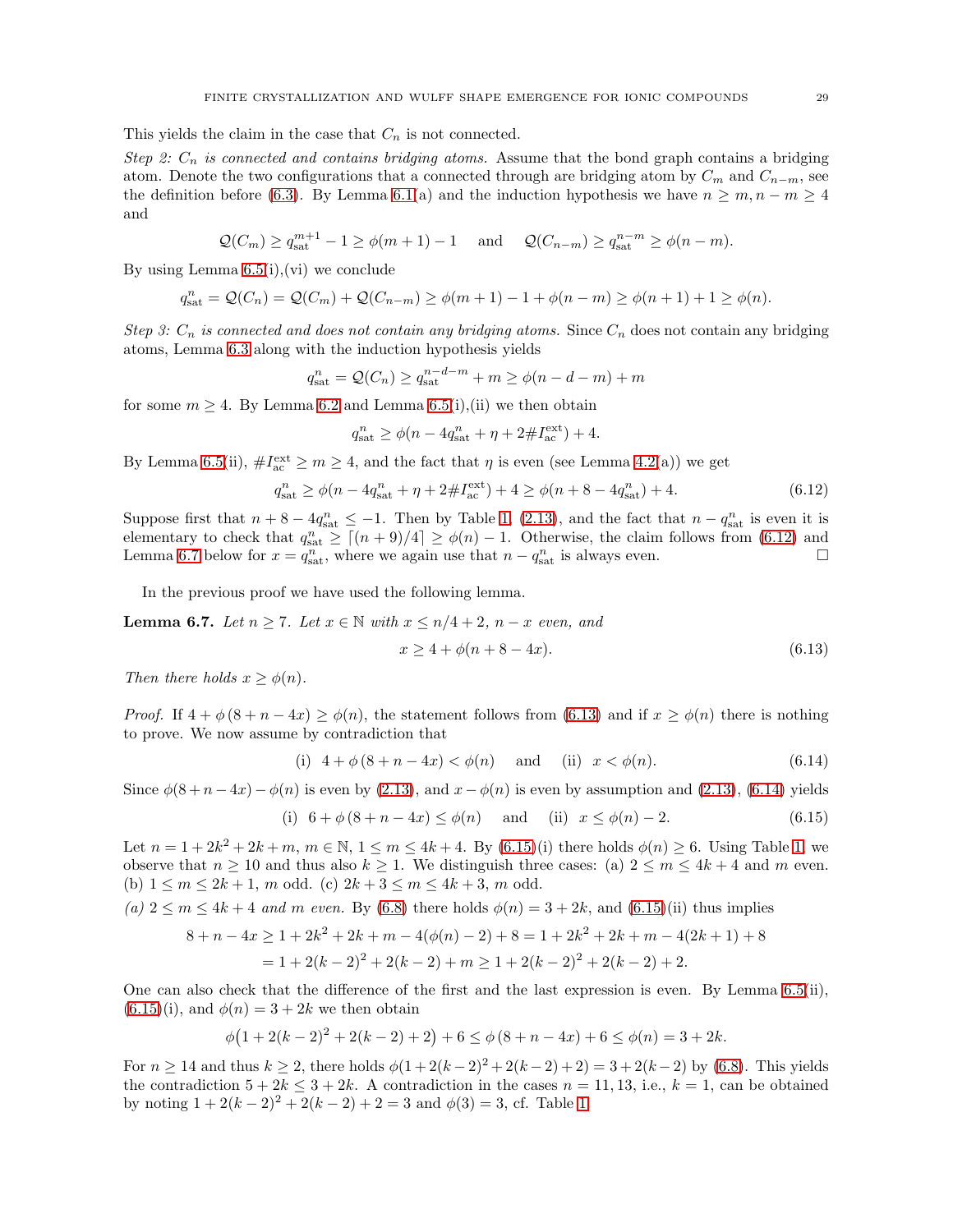(b) 
$$
1 \le m \le 2k + 1
$$
 and m odd. By (6.8) there holds  $\phi(n) = 2 + 2k$  and (6.15)(ii) thus yields

$$
8 + n - 4x \ge 1 + 2k^2 + 2k + m - 4(\phi(n) - 2) + 8 = 1 + 2k^2 + 2k + m - 8k + 8
$$
  
= 1 + 2(k - 2)<sup>2</sup> + 2(k - 2) + m + 4 \ge 1 + 2(k - 2)<sup>2</sup> + 2(k - 2) + 1.

The difference of the first and the last expression is even. By Lemma [6.5\(](#page-25-4)ii), [\(6.15\)](#page-28-4)(i), and  $\phi(n) = 2 + 2k$ we obtain

$$
\phi(1+2(k-2)^2+2(k-2)+1)+6\leq \phi(8+n-4x)+6\leq \phi(n)=2+2k.
$$

For  $n \ge 14$  and thus  $k \ge 2$ , there holds  $\phi(1+2(k-2)^2+2(k-2)+1) = 2+2(k-2)$  by [\(6.8\)](#page-25-0). This yields the contradiction  $4 + 2k \leq 2 + 2k$ . A contradiction in the cases  $n = 10, 12$ , i.e.,  $k = 1$ , can be obtained by noting  $1 + 2(k - 2)^2 + 2(k - 2) + 1 = 2$  and  $\phi(2) = 2$ , cf. Table [1.](#page-27-0)

(c) 
$$
2k + 3 \le m \le 4k + 3
$$
 and m odd. By (6.8) there holds  $\phi(n) = 4 + 2k$  and (6.15)(ii) thus implies

$$
8 + n - 4x \ge 1 + 2k^2 + 2k + m - 4(\phi(n) - 2) + 8 = 1 + 2k^2 + 2k + m - 4(2k + 2) + 8
$$
  
= 1 + 2(k - 2)<sup>2</sup> + 2(k - 2) + m - 4 \ge 1 + 2(k - 2)<sup>2</sup> + 2(k - 2) + 2(k - 2) + 3.

The difference of the first and the last expression is even. By Lemma [6.5\(](#page-25-4)ii), [\(6.15\)](#page-28-4)(i), and  $\phi(n) = 4 + 2k$ we obtain

$$
\phi(1+2(k-2)^2+2(k-2)+2(k-2)+3)+6\leq \phi(8+n-4x)+6\leq \phi(n)=4+2k.
$$

For  $n \ge 14$  and thus  $k \ge 2$ , there holds  $\phi(1+2(k-2)^2+2(k-2)+2(k-2)+3) = 4+2(k-2)$  by [\(6.8\)](#page-25-0). This yields the contradiction  $6 + 2k \le 4 + 2k$ . A contradiction in the cases  $n = 10, 12$ , i.e.,  $k = 1$ , can be obtained by noting  $1 + 2(k - 2)^2 + 2(k - 2) + 2(k - 2) + 3 = 2$  and  $\phi(2) = 2$ , cf. Table 1. obtained by noting  $1 + 2(k - 2)^2 + 2(k - 2) + 2(k - 2) + 3 = 2$  and  $\phi(2) = 2$ , cf. Table [1.](#page-27-0)

6.4. Crystallization result for  $q_{\text{sat}}^n$ -optimal configurations. This subsection is devoted to the proof of Theorem [2.8\(](#page-8-3)a). In Lemma [6.8](#page-29-0) we first show that  $q_{\text{sat}}^n$ -optimal configurations are connected and do not contain bridging atoms after removing a finite number of atoms independently of n. Afterwards, we control the number of non-equilibrated atoms (Lemma [6.9\)](#page-29-1). This then allows us to show Theorem [2.8\(](#page-8-3)a).

Recall that in Proposition [2.5](#page-7-4) we have shown that  $\phi(n) = q_{\text{sat}}^n$  for all  $n \in \mathbb{N}$ . In the following, we will use this equality without further notice. As before, it is not restrictive to consider configurations  $C_n$  with  $\mathcal{Q}(C_n) \geq 0.$ 

<span id="page-29-0"></span>**Lemma 6.8** (Connectedness, bridging atoms). Let  $C_n$  be a  $q_{\text{sat}}^n$ -optimal configuration.

(a) If  $n \geq 11$  and  $C_n$  is not connected, we can remove  $m \in \{1,2\}$  0-bonded atoms from  $C_n$  to obtain a connected  $q_{\text{sat}}^{n-m}$ -optimal configuration.

(b) Let  $n \geq 26$  and let  $m_0$  be the constant from Lemma [6.5\(](#page-25-4)vii). If  $C_n$  contains a bridging atom, there holds  $\mathcal{Q}(C_n) \ge \phi(n-26)+2$ . We can remove  $m \in \{1,\ldots,m_0\}$  atoms from  $C_n$  to obtain a configuration  $C_{n-m}$  which is  $q_{\text{sat}}^{n-m}$ -optimal and does not contain bridging atoms.

We defer the proof and continue with the next ingredient for the proof of Theorem [2.8\(](#page-8-3)a). We show that the number of non-equilibrated atoms  $\mathcal{A}(X_n)$  can be controlled. We remark that the bound on  $\mathcal{A}(X_n)$  is not sharp and could be improved at the expense of more elaborated methods. As our focus lies on a qualitative description of the geometry of optimal configurations, we refrain from entering into finer estimates.

<span id="page-29-1"></span>**Lemma 6.9** (Control on  $\#\mathcal{A}(X_n)$ ). Let  $C_n$  be a  $q_{\text{sat}}^n$ -optimal configuration without bridging atoms. Then  $\#\mathcal{A}(X_n)\leq 50.$ 

We again defer the proof and proceed to show Theorem [2.8\(](#page-8-3)a).

*Proof of Theorem [2.8\(](#page-8-3)a).* Let  $m_0$  be the constant from Lemma [6.5\(](#page-25-4)vii) and define  $n_0 = 52m_0+2$ . Let  $C_n$ be a  $q_{\text{sat}}^n$ -optimal configuration. If  $n < n_0$ , the statement is trivial, we therefore suppose that  $n \ge n_0$ . The goal is to prove that, after removing at most  $2m_0+2$  atoms, the remaining configurations is a subset of the square lattice. In view of Lemma [6.8,](#page-29-0) we can remove  $m \leq m_0 + 2$  atoms from  $C_n$  to obtain a connected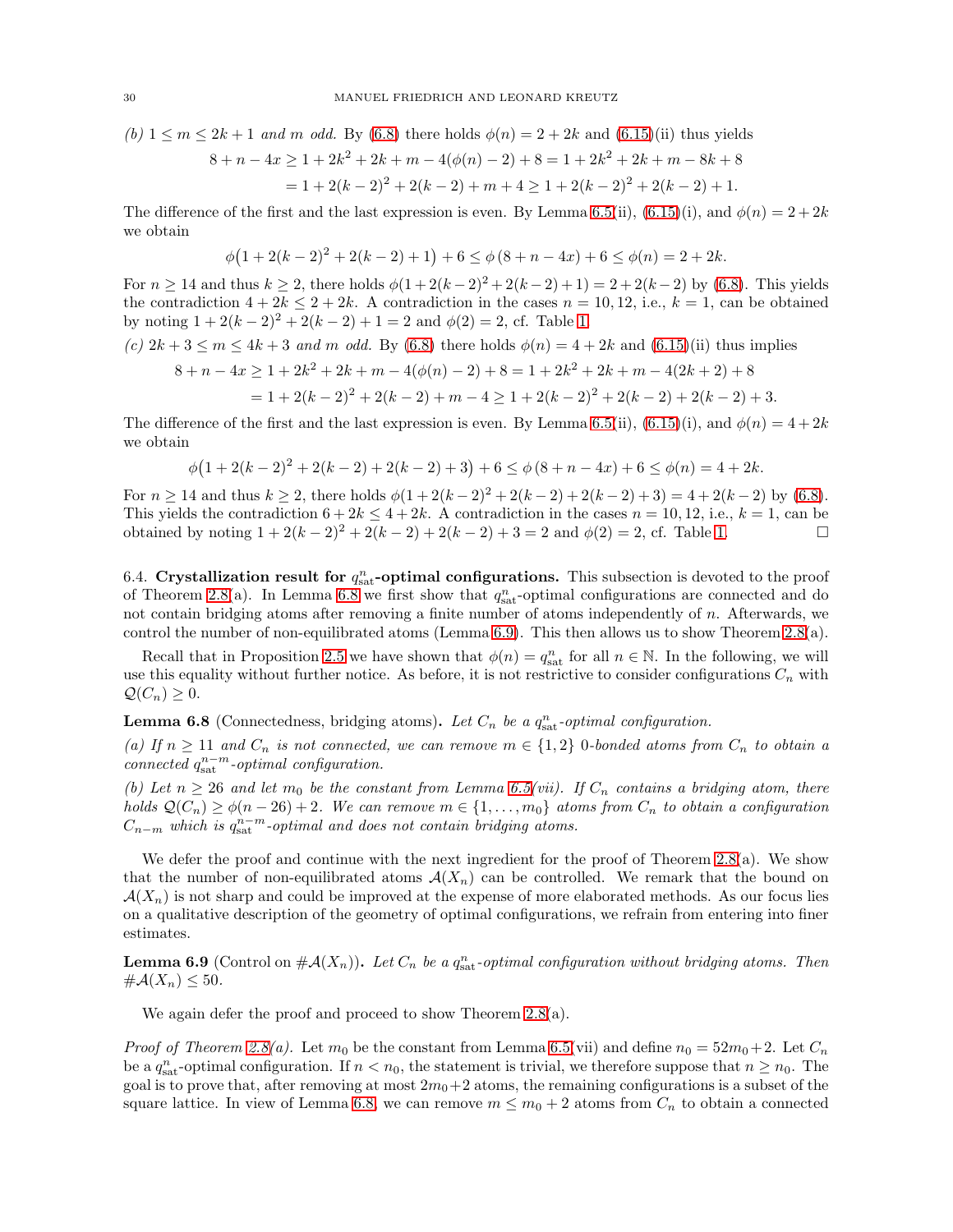configuration  $C_{n-m}$  without bridging atoms which is a  $q_{\text{sat}}^{n-m}$ -optimal configuration. Consequently, it suffices to consider a  $q_{\text{sat}}^n$ -configuration  $C_n$ ,  $n \geq 51m_0$ , which is connected without bridging atoms and to show that, after removing at most  $m_0$  atoms, it is a subset of the square lattice.

Step 1: Proof for connected configurations without bridging atoms. We introduce

$$
\mathcal{X}(X_n) := \{ X_m \subset X_n : X_m \text{ connected and } \mathcal{A}(X_m) = \emptyset \}.
$$

Note that, if  $X_m \in \mathcal{X}(X_n)$ , then up to isometry  $X_m \subset \mathbb{Z}^2$ . Choose  $X_n^{\max} \in \mathcal{X}(X_n)$  as a maximal element, that is  $\#X_m \leq \#X_n^{\max}$  for all  $X_m \in \mathcal{X}(X_n)$ . Denote its cardinality by  $n_{\max} \leq n$ . As  $C_n$  is connected and  $\#\mathcal{A}(C_n) \leq 50$ , it is elementary to see that  $C_n$  consists of at most 51 sub-configuration each of which subset of a (different) square lattice. Since  $n \geq 51m_0$ , this implies  $n_{\text{max}} \geq m_0$ . Additionally, we set  $C_n^{\max} = \{(x_i, q_i) : x_i \in X_n^{\max}\}\.$  Our goal is now to prove that

<span id="page-30-1"></span><span id="page-30-0"></span>
$$
\# \left( X_n \setminus X_n^{\max} \right) = n - n_{\max} \le m_0. \tag{6.16}
$$

The main ingredient for the proof is the estimate

(i) 
$$
Q(C_n^{\max}) \ge \phi(n_{\max}),
$$
 (ii)  $Q(C_n \setminus C_n^{\max}) \ge \phi(n - n_{\max} + 50) - 50.$  (6.17)

We defer the proof of  $(6.17)$  to Step 2 below and first show  $(6.16)$ . Assume by contradiction that  $(6.16)$ does not hold true, i.e.,  $n - n_{\text{max}} > m_0$ . By [\(6.17\)](#page-30-0) we obtain

$$
Q(C_n) = Q(C_n^{\max}) + Q(C_n \setminus C_n^{\max}) \ge \phi(n_{\max}) + \phi(n - n_{\max} + 50) - 50.
$$

Since also  $n_{\text{max}} \geq m_0$ , we then derive by Lemma [6.5\(](#page-25-4)ii),(vii)

$$
Q(C_n) \ge \phi(n_{\max}) + \phi(n - n_{\max} + 50) - 50 \ge \phi(n + 50) + 2 \ge \phi(n) + 2.
$$

This yields  $\mathcal{Q}(C_n) \geq q_{\text{sat}}^n + 2$  and contradicts  $\mathcal{Q}(C_n) = q_{\text{sat}}^n$ .

Step 2: Proof of  $(6.17)$ . To conclude the proof, it remains to confirm  $(6.17)$ . As a preparation, we introduce

$$
\mathrm{d}X_n^{\max}:=\{x_i\in X_n^{\max}:\mathcal{N}(x_i)\setminus X_n^{\max}\neq\emptyset\},
$$

where  $\mathcal{N}(x_i)$  (see [\(2.2\)](#page-4-2)) is defined with respect to  $X_n$ . First, we prove that

<span id="page-30-2"></span>
$$
dX_n^{\max} \subset X_n^+ \cap \mathcal{A}(X_n). \tag{6.18}
$$

To see this, let  $x_i \in dX_n^{\max}$  and choose  $x_j \in \mathcal{N}(x_i) \setminus X_n^{\max}$ . Suppose by contradiction that  $x_i \notin \mathcal{A}(X_n)$ or  $x_i \in X_n^-$ . In both cases, this implies  $x_i \notin \mathcal{A}(X_n)$  by Lemma [4.3\(](#page-14-0)a)(i),(iv). Then all bond angles at  $x_i$  are integer multiples of  $\frac{\pi}{2}$ , and thus the configuration  $X_n^{\max} \cup \{x_j\}$  is such that  $\mathcal{A}(X_n^{\max} \cup \{x_j\}) = \emptyset$ . This implies  $X_n^{\max} \cup \{x_j\} \in \mathcal{X}(X_n)$  and contradicts the maximality of  $\#X_n^{\max}$ .

We now show [\(6.17\)](#page-30-0) and begin with (i). By [\(6.18\)](#page-30-2) and Lemma [4.3\(](#page-14-0)a)(i) there holds  $\#(\mathcal{N}(x_i) \cap$  $X_n^{\max}$  =  $\#\mathcal{N}(x_i) = 4$  for all  $x_i \in X_n^{\max}$  with  $q_i = -1$ , i.e., all negatively charged atoms of  $X_n^{\max}$  are 4-bonded. Moreover, since  $X_n^{\max} \subset X_n$ ,  $X_n^{\max}$  is repulsion-free and all bonds have unit length by Lemma [4.3\(](#page-14-0)a)(i),(ii). By Lemma [4.3\(](#page-14-0)b) this implies the equality  $\mathcal{E}(C_n^{\max}) = -2n_{\max} + 2\mathcal{Q}(C_n^{\max})$ . Then Lemma  $4.3(a)(iii)$  $4.3(a)(iii)$  yields  $\mathcal{Q}(C_n^{\max}) \ge \phi(n_{\max})$ , as desired.

We now prove [\(6.17\)](#page-30-0)(ii). We set  $\tilde{X}_n := (X_n \setminus X_n^{\max}) \cup dX_n^{\max}$  and

$$
\tilde{C}_n := \{ (x_i, q_i) : x_i \in (X_n \setminus X_n^{\max}) \cup dX_n^{\max} \}.
$$

Since  $dX_n^{\max} \subset X_n^+$  by [\(6.18\)](#page-30-2), we obtain

<span id="page-30-3"></span>
$$
\mathcal{Q}(\tilde{C}_n) = \mathcal{Q}(C_n \setminus C_n^{\max}) + \# dX_n^{\max}.
$$
\n(6.19)

We now proceed as in the proof of  $(6.17)(i)$ : let  $x_i \in \tilde{X}_n^-$ . By  $(6.18)$  and Lemma [4.3\(](#page-14-0)a)(i) there holds  $\#(\mathcal{N}(x_i) \cap \tilde{X}_n) = \# \mathcal{N}(x_i) = 4.$  Since  $\tilde{X}_n \subset X_n$ ,  $\tilde{X}_n$  is repulsion-free and all bonds are of unit length by Lemma [4.3\(](#page-14-0)a)(i),(ii). By Lemma 4.3(b) this implies the equality  $\mathcal{E}(\tilde{C}_n) = -2 \# \tilde{X}_n + 2\mathcal{Q}(\tilde{C}_n)$ . Then Lemma [4.3\(](#page-14-0)a)(iii) implies  $\mathcal{Q}(\tilde{C}_n) \ge \phi(\#\tilde{X}_n)$ .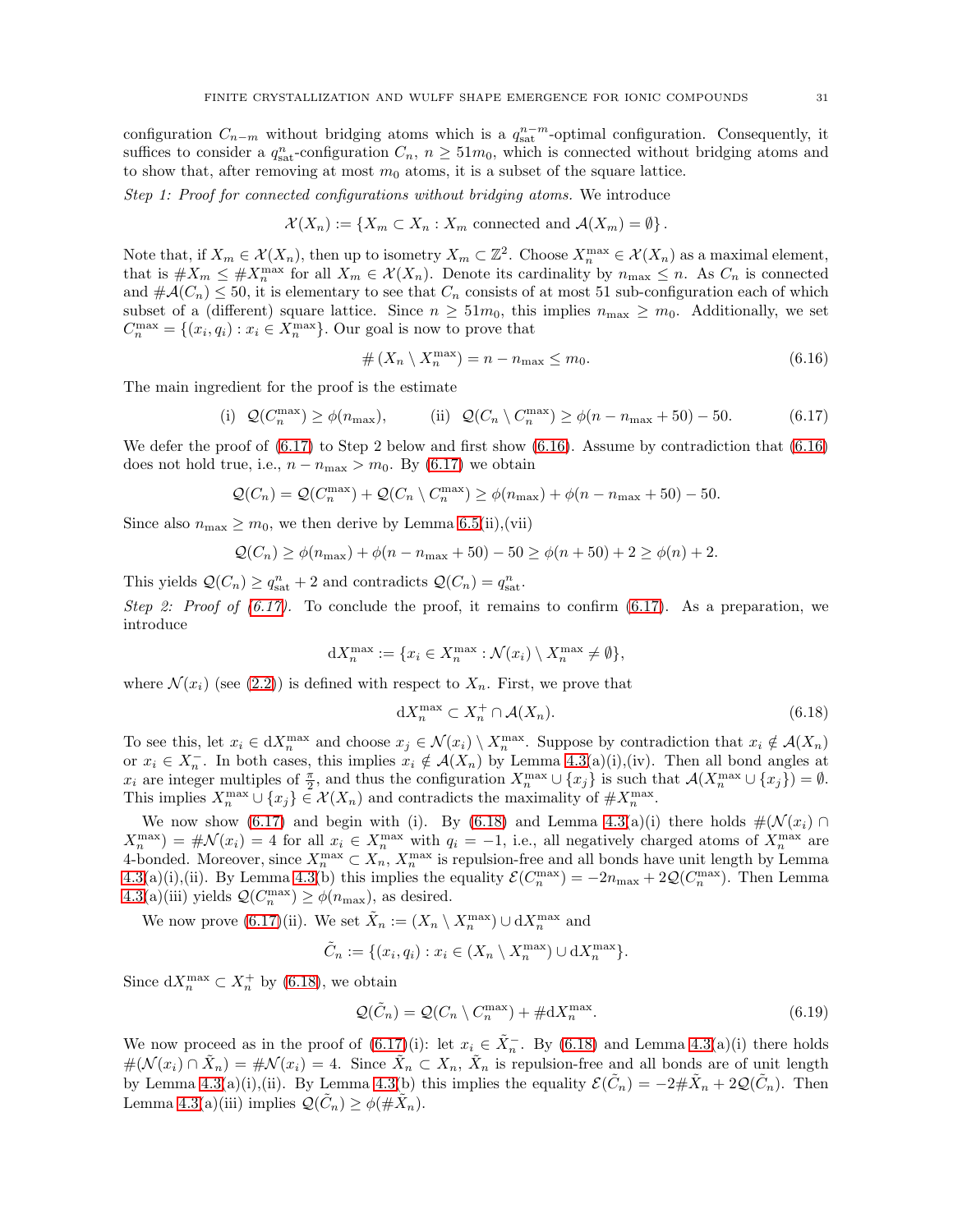By [\(6.18\)](#page-30-2) and Lemma [6.9](#page-29-1) we obtain  $\#\mathrm{d}X_n^{\max} \leq \#\mathcal{A}(X_n) \leq 50$ . By using [\(6.19\)](#page-30-3),  $\#\tilde{X}_n = n - n_{\max} +$  $\#\mathrm{d}X_n^{\max}$ , and applying Lemma [6.5\(](#page-25-4)i) (50 –  $\#\mathrm{d}X_n^{\max}$ )-times, we obtain

$$
\mathcal{Q}(C_n \setminus C_n^{\max}) = \mathcal{Q}(\tilde{C}_n) - \#dX_n^{\max} \ge \phi(\#\tilde{X}_n) - \#dX_n^{\max}
$$
  
=  $\phi(n - n_{\max} + \#dX_n^{\max}) - \#dX_n^{\max} \ge \phi(n - n_{\max} + 50) - 50.$ 

This concludes the proof of  $(6.17)(ii)$ .

<span id="page-31-0"></span>**Remark 6.10** (Maximal component). For later purposes, we observe that the configuration  $C_n^{\max}$  identified in the proof is a connected subset of the square lattice and that it is saturated, i.e., the atoms with charge  $-1$  are 4-bonded. We also note that  $\mathcal{Q}(C_n^{\max}) \leq \phi(n_{\max}) + 49$ . In fact, otherwise by  $(6.17)(ii)$  and Lemma [6.5\(](#page-25-4)ii),(vi) we would get the contradiction  $\mathcal{Q}(C_n) \ge \phi(n_{\max})+50+\phi(n-n_{\max}+50)-50 \ge \phi(n)+2$ .

We proceed with the proofs of Lemma [6.8](#page-29-0) and Lemma [6.9.](#page-29-1)

*Proof of Lemma [6.8.](#page-29-0)* (a) Let  $n \geq 11$  and assume by contradiction that  $C_n$  is not connected with two connected components of at least three atoms. Denote by  $C_m$  and  $C_{n-m}$ ,  $3 \le m, n-m \le n$ , two subconfigurations consisting of m and  $n - m$  atoms, respectively, with no bonds between them. By Lemma [4.3\(](#page-14-0)a)(vi) we get  $\mathcal{Q}(C_m) \ge \phi(m)$  and  $\mathcal{Q}(C_{n-m}) \ge \phi(n-m)$ . By Lemma [6.5\(](#page-25-4)vi) we obtain

$$
\mathcal{Q}(C_n) = \mathcal{Q}(C_m) + \mathcal{Q}(C_{n-m}) \ge \phi(m) + \phi(n-m) \ge 2 + \phi(n) = 2 + q_{\text{sat}}^n.
$$

This contradicts  $\mathcal{Q}(C_n) = q_{\text{sat}}^n$ . Observe that two single atoms may indeed exist, see Fig. [9.](#page-11-0) We also note that these (at most two) atoms are 0-bonded since they have the same charge  $+1$  and  $C_n$  has alternating charge distribution.

Thus, we can remove  $m \in \{1,2\}$  atoms of charge +1 to obtain a connected configuration  $C_{n-m}$  with  $\mathcal{Q}(C_{n-m}) = \mathcal{Q}(C_n) - m = q_{\text{sat}}^n - m$ . By Lemma [6.5\(](#page-25-4)i) this implies  $\mathcal{Q}(C_{n-m}) \leq q_{\text{sat}}^{n-m}$ . On the other hand, by construction,  $C_{n-m}$  satisfies

<span id="page-31-1"></span>
$$
\mathcal{E}(C_{n-m}) = \mathcal{E}(C_n) = -2n + 2\mathcal{Q}(C_n) = -2(n-m) + 2\mathcal{Q}(C_{n-m}).
$$

Therefore, we get  $\mathcal{Q}(C_{n-m}) \ge q_{\text{sat}}^{n-m}$ , see Lemma [4.3\(](#page-14-0)a)(iii). Thus,  $C_{n-m}$  is  $q_{\text{sat}}^{n-m}$ -optimal.

(b) Step 1: There exists at most one bridging atom. Assume by contradiction that there exist two bridging atoms. Denote the two components connected through the first bridging atom by  $C_{m_1}, C_{n-m_1}$ , and denote the two components of  $C_{n-m_1}$  connected through the second bridging atom by  $C_{m_2}$  and  $C_{n-m_1-m_2}$ , see [\(6.3\)](#page-23-3). By Lemma [6.1\(](#page-23-2)a) we get  $n \ge n - m_1 - m_2, m_1, m_2 \ge 4$  and

$$
Q(C_{m_1}) \ge \phi(m_1 + 1) - 1
$$
,  $Q(C_{m_2}) \ge \phi(m_2 + 1) - 1$ ,  $Q(C_{n-m_1-m_2}) \ge \phi(n-m_1-m_2)$ .

By using Lemma  $6.5(ii)$  and Lemma  $6.5(vi)$  twice we derive

$$
\mathcal{Q}(C_n) \ge \phi(m_1 + 1) + \phi(m_2 + 1) + \phi(n - m_1 - m_2) - 2 \ge \phi(m_1 + m_2 + 2) + \phi(n - m_1 - m_2)
$$
  
 
$$
\ge \phi(n + 2) + 2 \ge \phi(n) + 2 = 2 + q_{\text{sat}}^n. \quad (6.20)
$$

This contradicts  $Q(C_n) = q_{\text{sat}}^n$ .

Step 2: If there exists a bridging atom, then one of the components contains at most  $m_0$  atoms. Assume by contradiction that  $C_n$  consists of two components  $C_m$ ,  $C_{n-m}$  connected through a bridging atom with  $m, n - m \ge m_0 + 1$ . By Lemma [6.1\(](#page-23-2)a) we get  $\mathcal{Q}(C_m) \ge \phi(m+1) - 1$  and  $\mathcal{Q}(C_{n-m}) \ge \phi(n-m)$ . Then Lemma [6.5\(](#page-25-4)i),(vii) yield

<span id="page-31-2"></span>
$$
Q(C_n) = Q(C_m) + Q(C_{n-m}) \ge \phi(m+1) - 1 + \phi(n-m) \ge \phi(n+1) + 51 \ge \phi(n) + 50. \tag{6.21}
$$

Thus,  $\mathcal{Q}(C_n) > q_{\text{sat}}^n$ . This contradicts  $\mathcal{Q}(C_n) = q_{\text{sat}}^n$ .

Step 3: Conclusion. In view of Step 1 and Step 2, we can remove  $m \in \{4, \ldots, m_0\}, n - m \ge 4$ , atoms to obtain a configuration  $C_{n-m}$  without bridging atoms. We denote the sub-configuration consisting of the removed atoms by  $C_m$ . By Lemma [6.1\(](#page-23-2)a) we get that  $C_{n-m}$  is an optimal configuration and  $\mathcal{Q}(C_{n-m}) \geq q_{\text{sat}}^{n-m}$ . Now suppose by contradiction that  $\mathcal{Q}(C_{n-m}) > q_{\text{sat}}^{n-m}$ , i.e.,  $\mathcal{Q}(C_{n-m}) \geq q_{\text{sat}}^{n-m} + 2$ .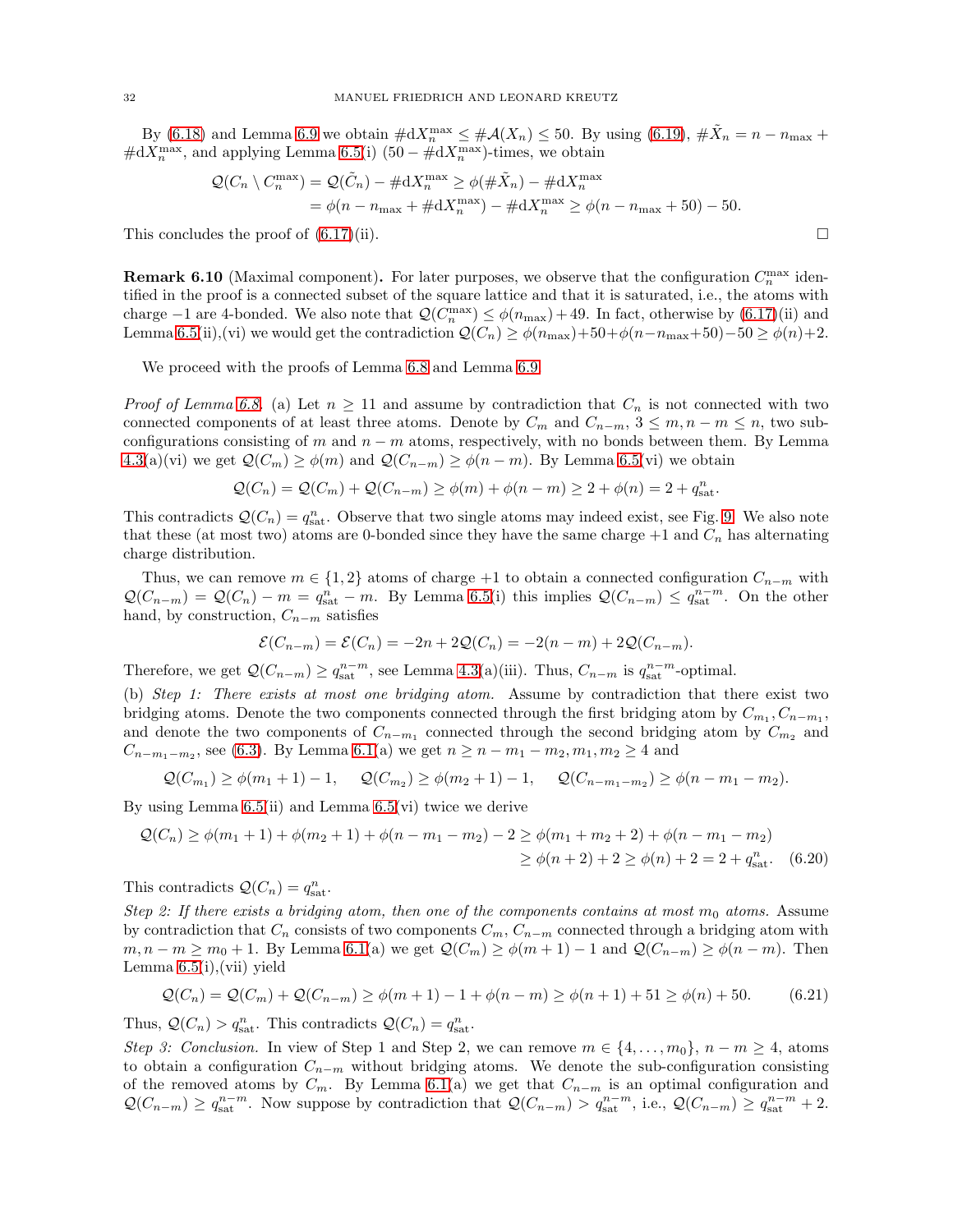Recall by Lemma [6.1\(](#page-23-2)a) that  $\mathcal{Q}(C_m) \geq \phi(m+1) - 1$ . Therefore, since  $n \geq m, n - m \geq 4$ , by Lemma  $6.5(i),$  $6.5(i),$ (vi) we derive

$$
Q(C_n) = Q(C_m) + Q(C_{n-m}) \ge \phi(m+1) - 1 + \phi(n-m) + 2 \ge \phi(n+1) + 3 \ge \phi(n) + 2.
$$

This contradicts  $\mathcal{Q}(C_n) = q_{\text{sat}}^n$  and shows  $\mathcal{Q}(C_{n-m}) = q_{\text{sat}}^{n-m}$ . It remains to prove  $\mathcal{Q}(C_n) \ge \phi(n-26) + 2$ . To see this, we recall by Lemma [6.1\(](#page-23-2)a) that

<span id="page-32-0"></span>
$$
Q(C_n) \ge \phi(m+1) - 1 + \phi(n-m). \tag{6.22}
$$

In view of Lemma [6.5\(](#page-25-4)i),(ii), for  $4 \leq m \leq 26$  we derive  $\mathcal{Q}(C_n) \geq \phi(m+1)-1+\phi(n-26)-m \mod 2$ . Then the result follows by checking Table [1.](#page-27-0) If  $m \geq 27$ , we suppose without restriction that  $m + 1 \leq n - m$ , and we use Lemma [6.5\(](#page-25-4)v) for  $n_1 = m + 1$ ,  $n_2 = n - m$ ,  $t = n_1 - 27$  to get

$$
\phi(m+1)-1+\phi(n-m) \ge \phi(m+1-t)+\phi(n-m+t)-7 = \phi(27)+\phi(n-26)-7 = \phi(n-26)+2,
$$

where the last step follows from  $\phi(27) = 9$ , see Table [1.](#page-27-0) In view of [\(6.22\)](#page-32-0), this concludes the proof.  $\Box$ 

*Proof of Lemma [6.9.](#page-29-1)* We prove the statement by induction. For  $n \leq 50$  the statement is clearly true. Now let  $n \geq 51$ . We assume that the statement holds for all  $m < n$  and we proceed to prove the statement for *n*. Let  $C_n$  be a  $q_{\text{sat}}^n$ -optimal configuration without bridging atoms. If  $C_n$  is not connected, we can apply Lemma [6.8\(](#page-29-0)a) to remove  $k \in \{1,2\}$  0-bonded atoms to obtain a  $q_{\text{sat}}^{n-k}$ -optimal configuration. By the induction hypothesis, this new configuration contains at most 50 non-equilibrated atoms and therefore also  $\#\mathcal{A}(X_n) \leq 50$ . Therefore, it is not restrictive to assume that  $C_n$  is connected. We divide the proof into several steps. Recall the definition of  $I_{ac}$  below [\(6.3\)](#page-23-3).

Step 1:  $\mathcal{A}(X_n) \cap I_{ac} = \emptyset$  and  $\#\mathcal{A}(X_n) \leq 3\eta/2$ . We first prove that  $\mathcal{A}(X_n) \cap I_{ac} = \emptyset$ . By Lemma [6.1\(](#page-23-2)b) there holds  $I_{ac} \cap X_{n}^{-} = \emptyset$  and  $I_{ac} \cap X_{n}^{+}$  consists of 1-bonded atoms only. Since 1-bonded atoms do not have bond angles, this implies  $I_{ac} \cap A(X_n) = \emptyset$ .

Next, we prove  $\#\mathcal{A}(X_n) \leq 3\eta/2$ . By Theorem [2.6,](#page-7-5) Remark [2.2,](#page-6-6) Lemma [4.2\(](#page-13-0)b), and Lemma [4.3\(](#page-14-0)a)(i),(ii) all squares are regular. Thus, if  $x \in \mathcal{A}(X_n)$  is contained in a polygon, this polygon cannot be a square. Moreover,  $x \in X_n^+$  by Lemma [4.3\(](#page-14-0)a)(i),(iv). Denote now by  $f_j$  the number of elementary j-gons in the bond graph and recall that  $f_j = \emptyset$  for j odd or  $j \leq 3$ , see Lemma [4.2\(](#page-13-0)a). As  $\mathcal{A}(X_n) \cap I_{ac} = \emptyset$ , each  $x \in \mathcal{A}(X_n)$  is contained in at least one j-gon,  $j \geq 6$ . We also observe that, due to alternating charge distribution, there can be at most  $j/2$  atoms of positive charge in each j-gon. This implies by  $(2.3)$ 

$$
\#\mathcal{A}(X_n) \le \frac{1}{2} \sum_{j \ge 6} j f_j \le \frac{3}{2} \sum_{j \ge 6} (j-4) f_j = \frac{3}{2} \sum_{j \ge 4} (j-4) f_j = \frac{3}{2} \eta.
$$

Step 2: Preliminaries. From now on, we suppose by contradiction that  $\#\mathcal{A}(X_n) \geq 51$ . This implies  $\eta \geq 34$  by Step 1. Note by Lemma [6.3](#page-24-1) that  $\#I_2 + 2\#I_3 + 3\#I_4 = 2d - m$  and  $\#I_{ac}^{\text{ext}} \geq m$  for some  $m \geq 4$ . We will use the following fact several times: the estimate

<span id="page-32-2"></span>
$$
Q(C_n) \ge \phi(n - d - 26 - m) + 6
$$
\n(6.23)

along with  $\eta \geq 34$  leads to a contradiction: in fact, by Lemma [6.2](#page-24-2) and Lemma [6.3](#page-24-1) there holds  $n - d \in$  $n+4-4\mathcal{Q}(C_n)+\eta+2\#I_{ac}^{\text{ext}}+2\mathbb{N}_0$  with  $\eta\geq 34$  and  $\#I_{ac}^{\text{ext}}\geq m\geq 4$ . Using Lemma [6.5\(](#page-25-4)ii) we obtain

<span id="page-32-1"></span>
$$
Q(C_n) \ge \phi(n + 8 - 4(Q(C_n) - 2)) + 6.
$$

In view of Lemma [6.7](#page-28-1) applied for  $x = \mathcal{Q}(C_n) - 2$ , we get the contradiction  $\phi(n) - 2 = \mathcal{Q}(C_n) - 2 \ge \phi(n)$ , see [\(6.12\)](#page-28-0) for a similar argument.

We denote by  $C_{n-d-m}$  the optimal configuration obtained from Lemma [6.3\(](#page-24-1)b) satisfying  $\mathcal{A}(X_{n-d-m})$  $\mathcal{A}(X_n^{\text{a,bulk}}), X_{n-d-m} \subset X_n$  up to 0-bonded atoms, and

$$
\mathcal{Q}(C_n) = \mathcal{Q}(C_{n-d-m}) + m \ge \phi(n-d-m) + m. \tag{6.24}
$$

Note by  $n - 4\phi(n) \ge -16$  for  $n \ge 51$ , [\(2.13\)](#page-7-2), Lemma [6.2,](#page-24-2) and Lemma [6.3](#page-24-1) that  $n - d - m \ge n - 4\phi(n) +$  $4 + \eta + m \geq 26.$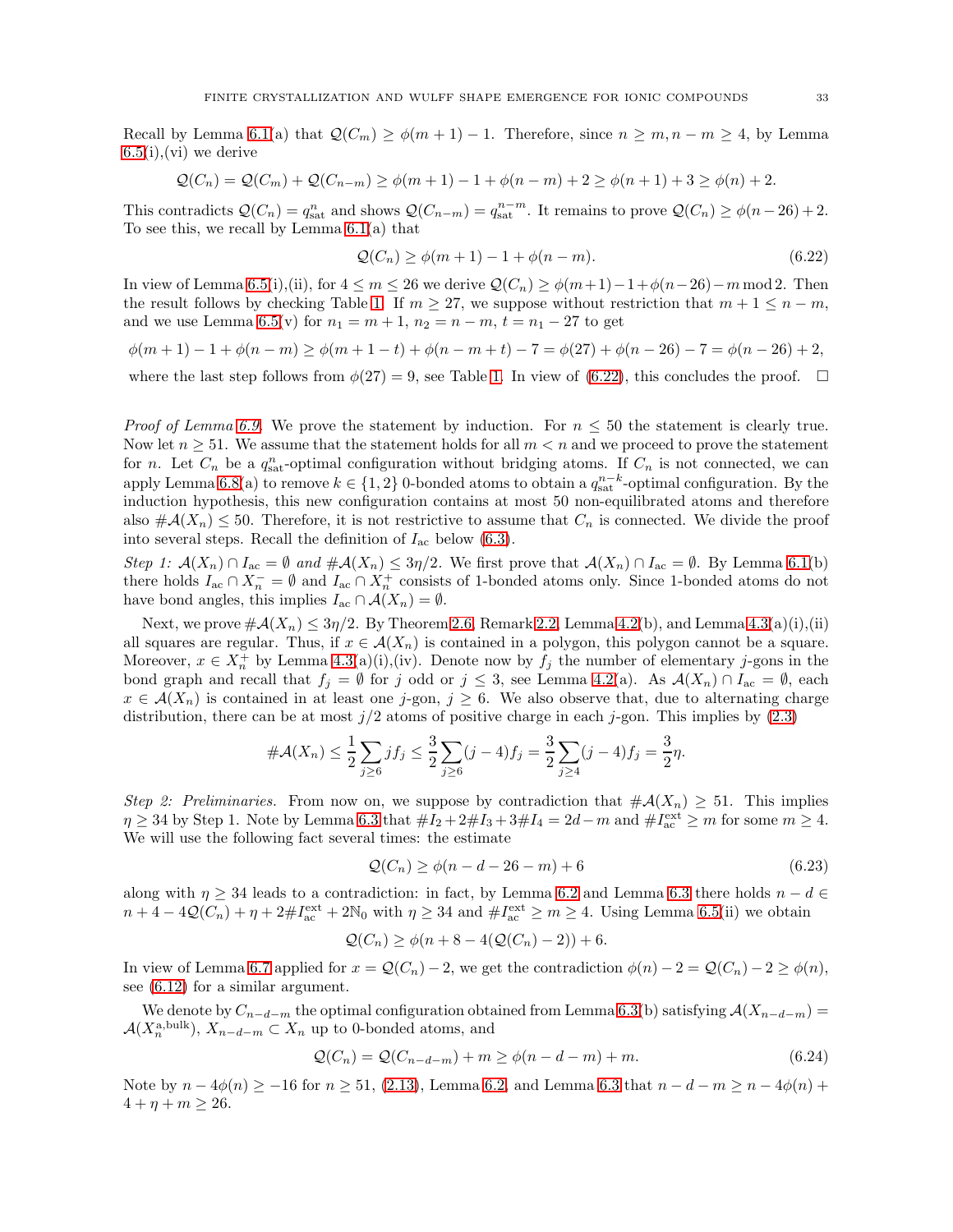Step 3:  $C_{n-d-m}$  satisfies  $\mathcal{Q}(C_{n-d-m}) = \phi(n-d-m)$ . Assume by contradiction that  $\mathcal{Q}(C_{n-d-m}) \geq$  $\phi(n-d-m)+2$ . This together with [\(6.24\)](#page-32-1),  $m \geq 4$ , and Lemma [6.5\(](#page-25-4)ii) leads to  $\mathcal{Q}(C_n) \geq \phi(n-d-m)+6 \geq 4$  $\phi(n-d-26-m)+6$  which yields a contradiction by [\(6.23\)](#page-32-2). In view of Lemma [6.8\(](#page-29-0)a), up to removing at most two 0-bonded atoms, we can thus assume that  $C_{n-d-m}$  is also connected, and that  $X_{n-d-m} \subset X_n$ . Step 4:  $\#\mathcal{A}(X_n) \leq \#\mathcal{A}(X_n^{\text{a,bulk}}) + 1$ , in particular  $\mathcal{A}(X_n) \cap \partial X_n^{\text{a}} = \emptyset$ . Recall the definition of  $\partial X_n^{\text{a}}$  and  $X_n^{a, \text{bulk}}$  below [\(6.5\)](#page-24-3). Suppose by contradiction  $\#\mathcal{A}(X_n) \geq \#\mathcal{A}(X_n^{\text{a,bulk}}) + 2$ . By Lemma [6.3\(](#page-24-1)a) we have  $m \geq 6$ . Thus, by [\(6.24\)](#page-32-1) and Lemma [6.5\(](#page-25-4)ii) we get  $\mathcal{Q}(C_n) \geq \phi(n-d-m)+6 \geq \phi(n-d-26-m)+6$  which yields a contradiction by [\(6.23\)](#page-32-2). In particular, this also shows  $\mathcal{A}(X_n) \cap \partial X_n^{\mathbf{a}} = \emptyset$ . Indeed, otherwise we would get  $\#(\mathcal{A}(X_n) \cap \partial X_n^{\mathbf{a}}) \ge 2$  by Lemma [4.2](#page-13-0) which contradicts  $\#\mathcal{A}(X_n) \le \#\mathcal{A}(X_n^{\mathbf{a}, \text{bulk}}) + 1$ .

Step 5:  $C_{n-d-m}$  contains a bridging atom. Suppose by contradiction that  $C_{n-d-m}$  does not contain a bridging atom. By Step 3 and Step 4 we get that

<span id="page-33-0"></span>
$$
51 \leq #\mathcal{A}(X_n) \leq #\mathcal{A}(X_n^{\text{a,bulk}}) + 1 = #\mathcal{A}(X_{n-d-m}) + 1
$$
\n(6.25)

and  $\mathcal{Q}(C_{n-d-m}) = \phi(n-d-m)$ . (The equality in [\(6.25\)](#page-33-0) follows from Lemma [6.3\(](#page-24-1)b).) By the induction hypothesis applied on  $C_{n-d-m}$ , we get  $\#\mathcal{A}(X_{n-d-m}) \leq 50$ . This implies equality in [\(6.25\)](#page-33-0), i.e., 50 =  $\#\mathcal{A}(X_n) - 1 = \#\mathcal{A}(X_{n-d-m})$ . Note that this together with Step 1 yields  $\eta(C_{n-d-m}) \geq 34$ . By Step 4 (applied for  $X_{n-d-m}$  in place of  $X_n$ ; note that  $C_{n-d-m}$  is connected,  $q_{\text{sat}}^{n-d-m}$ -optimal, without bridging atoms, and  $\eta(C_{n-d-m}) \geq 34$ ) we also get  $\mathcal{A}(X_{n-d-m}) \cap \partial X_{n-d-m}^{\mathbf{a}} = \emptyset$ .

Consider the unique  $x \in \mathcal{A}(X_n) \setminus \mathcal{A}(X_n^{\text{a,bulk}})$ . Since  $X_n$  does not contain bridging atoms and all elements in  $\mathcal{A}(X_n)$  are at least 2-bonded, x is contained in an elementary polygon P. By Lemma [4.2](#page-13-0) we find some  $y \in \mathcal{A}(X_n) \cap (P \setminus \{x\})$ . We now show that y is a bridging atom in  $X_{n-d-m}$ . Note first that  $y \in \mathcal{A}(X_{n-d-m})$  since otherwise there would hold strict inequality in [\(6.25\)](#page-33-0). Observe by Lemma  $4.3(a)(iv),(v)$  $4.3(a)(iv),(v)$  that x is 2-bonded. Then, it is also clear that  $P \cap X_{n-d-m}$  is contained in the boundary of the exterior face of  $X_{n-d-m}$ . Therefore, y has to be an acyclic atom since otherwise we obtain the contradiction  $\mathcal{A}(X_{n-d-m}) \cap \partial X_{n-d-m}^a \neq \emptyset$ . As also y is is 2-bonded, see Lemma [4.3\(](#page-14-0)a)(iv),(v), this shows that the configuration  $C_{n-d-m}$  contains the bridging atom y. This contradicts our assumption that  $C_{n-d-m}$  does not contain bridging atoms. Summarizing,  $C_{n-d-m}$  needs to contain a bridging atom.

Step 6:  $\#\mathcal{A}(X_n) \leq 50$ . Recall that we have supposed by contradiction that  $\#\mathcal{A}(X_n) \geq 51$  which implies  $\eta \geq 34$  by Step 1. By Lemma [6.8\(](#page-29-0)b) we obtain  $\mathcal{Q}(C_{n-d-m}) \geq \phi(n-d-m-26)+2$ . This along with  $(6.24)$  and  $m \geq 4$  gives

$$
Q(C_n) \ge \phi(n - d - 26 - m) + m + 2 \ge \phi(n - d - 26 - m) + 6,
$$

which leads to a contradiction by  $(6.23)$ .

<span id="page-33-2"></span>**Remark 6.11** (Theorem [2.8\(](#page-8-3)a) without bridging atoms). By increasing  $n_0$  independently of n, the configuration in Theorem  $2.8(a)$  can be constructed in such a way that it is a connected, saturated subset of the square lattice without bridging atoms: the configuration  $C_n^{\max}$  in Remark [6.10](#page-31-0) may contain at most 49 bridging atoms. In fact, otherwise one could apply Lemma [6.1\(](#page-23-2)a) and Lemma [6.5\(](#page-25-4)vi) 50 times to obtain an estimate of the form (see [\(6.20\)](#page-31-1) for a similar argument)

<span id="page-33-1"></span>
$$
\mathcal{Q}(C_n^{\max}) \ge \phi(n_{\max} + 50) + 50 \ge \phi(n_{\max}) + 50, \tag{6.26}
$$

which contradicts  $\mathcal{Q}(C_n^{\max}) \leq \phi(n_{\max}) + 49$ . In a similar fashion, repeating the arguments in [\(6.21\)](#page-31-2), one of the components connected through a bridging atom has at most  $m_0$  atoms as otherwise [\(6.26\)](#page-33-1) holds. Thus, it suffices to remove at most  $49m_0$  atoms to get the desired configuration without bridging atoms.

6.5. Wulff-shape emergence for  $q_{\text{sat}}^n$ -optimal configurations. This subsection is devoted to the proof of Theorem [2.8\(](#page-8-3)b). Our strategy is to apply an anisotropic quantitative isoperimetric inequality on suitable interpolations of the configurations. (A similar idea can be found in [\[8\]](#page-44-28).) We first state two lemmas which relate the  $\infty$ -perimeter of the interpolation to the net charge and then prove the main result. Recall that configurations are called saturated if the atoms of the minority phase are 4-bonded. We also recall [\(2.3\)](#page-4-1).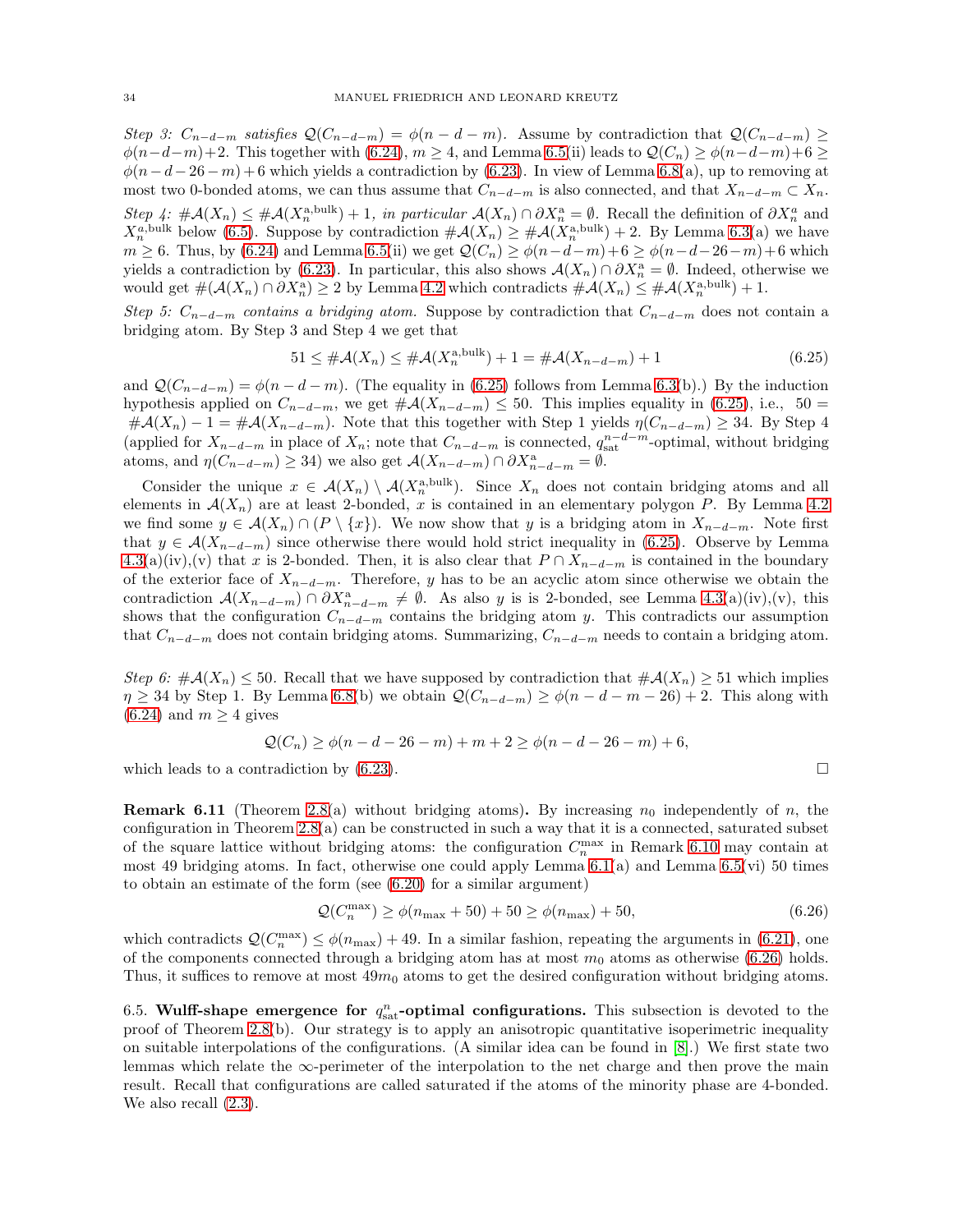<span id="page-34-3"></span>**Lemma 6.12** (Control on  $\eta$ ). Let  $N_1 \in \mathbb{N}$ . Let  $C_n$  be a connected and saturated sub-configuration of the square lattice without bridging atoms satisfying

<span id="page-34-7"></span>
$$
0 \le \mathcal{Q}(C_n) \le \phi(n) + N_1. \tag{6.27}
$$

Then there exists  $N_2 = N_2(N_1) > 0$  such that we can add  $k \leq N_2$  atoms to  $C_n$  to obtain a connected, saturated sub-configuration  $C_{n+k}$  of the square lattice without bridging atoms satisfying  $\mathcal{Q}(C_{n+k}) \geq 0$  and  $\eta(C_{n+k})=0.$ 

We defer the proof to the end of the subsection. A key ingredient for the proof of Theorem [2.8\(](#page-8-3)b) is that, for (special) saturated configurations, the net charge coincides with the  $\infty$ -perimeter of a suitable interpolation of the configuration. We define  $D(x) := \{|x - \cdot|_1 \leq 1\}$  for  $x \in \mathbb{Z}^2$ . For a saturated configuration  $C_n$  with  $\mathcal{Q}(C_n) \geq 0$  we introduce the interpolation

<span id="page-34-1"></span><span id="page-34-0"></span>
$$
A(C_n) := \bigcup_{q_i = -1} D(x_i)
$$
\n(6.28)

and define the  $\infty$ -perimeter by

$$
\operatorname{Per}_{\infty}(A(C_n)) := \int_{\partial A(C_n)} |\nu_{\partial A(C_n)}|_{\infty} d\mathcal{H}^1 = \frac{1}{\sqrt{2}} \mathcal{H}^1(\partial A(C_n)).
$$
\n(6.29)

Here,  $\nu_{\partial A(C_n)}$  is the outer unit normal to the set  $A(C_n)$ . The second identity in [\(6.29\)](#page-34-0) is elementary since by definition there holds  $|(\nu_{\partial A(C_n)})_1(x)| = |(\nu_{\partial A(C_n)})_2(x)| = 1/\sqrt{2}$  for  $\mathcal{H}^1$ -almost every point  $x \in \partial A(C_n)$ .

<span id="page-34-2"></span>**Lemma 6.13.** Let  $C_n$  be a saturated, connected sub-configuration of the square lattice which does not contain bridging atoms and satisfies  $\eta = 0$  as well as  $\mathcal{Q}(C_n) \geq 0$ . Then  $\text{Per}_{\infty}(A(C_n)) = 2\mathcal{Q}(C_n) - 2$ .

We again defer the proof and proceed to show Theorem [2.8\(](#page-8-3)b).

*Proof of Theorem [2.8\(](#page-8-3)b).* Our strategy is to apply an anisotropic quantitative isoperimetric inequality on  $A(C_n)$ , defined in [\(6.28\)](#page-34-1). To this end, we will modify a given  $q_{\text{sat}}^n$ -optimal configuration such that Lemma [6.13](#page-34-2) is applicable. We split the proof into three steps. In the following,  $c$  denotes a universal constant which may vary from line to line, but is independent of  $n$ .

Step 1: Some elementary facts. For  $n \in \mathbb{N}$  we set

<span id="page-34-4"></span>
$$
\underline{n} = \max\{N \le n : N = 1 + 2k^2 + 2k, k \in \mathbb{N}\}.
$$

A careful inspection of [\(6.8\)](#page-25-0) yields for all  $n \in \mathbb{N}$ 

(i) 
$$
\phi(\underline{n}) \le \phi(n) \le \phi(\underline{n}) + 3
$$
, (ii)  $\underline{n} - \phi(\underline{n}) \le n - \phi(n) \le \underline{n} - \phi(\underline{n}) + c\sqrt{n}$ . (6.30)

Let  $C'_n$  be a saturated configuration with  $\mathcal{Q}(C'_n) \geq 0$ . We find  $\mathcal{L}^2(A(C'_n)) = 2 \# \{q_i = -1\}$  since  $\mathcal{L}^2(D(x)) = 2$  for all  $x \in \mathbb{Z}^2$ . Thus,  $\mathcal{L}^2(A(C'_n)) = n - \mathcal{Q}(C'_n)$ . We let  $W_r := \{|\cdot|_1 \leq r\}$  and note that

$$
\mathcal{L}^2\big(W_{r(C'_n)}\big) = 2r(C'_n)^2 = \mathcal{L}^2(A(C'_n)), \quad \text{where } r(C'_n) := \sqrt{\frac{1}{2}(n - \mathcal{Q}(C'_n))}. \tag{6.31}
$$

Step 2: Modification of  $q_{\text{sat}}^n$ -optimal configurations. Let  $C_n$  be a  $q_{\text{sat}}^n$ -optimal configuration. By Remark [6.11,](#page-33-2) after removing at most  $n_0$  atoms, we get a saturated, connected sub-configuration of the square lattice  $C_{n-m}$ ,  $0 \le m \le n_0$ , whose bond graph does not contain any bridging atoms. By Lemma [6.5\(](#page-25-4)i) there holds

$$
0 \le Q(C_{n-m}) \le \phi(n) + m \le \phi(n-m) + 2m \le \phi(n-m) + 2n_0.
$$

By Lemma [6.12](#page-34-3) we can add at most  $N_2(2n_0)$  atoms to obtain a saturated, connected sub-configuration of the square lattice without bridging atoms satisfying  $\eta = 0$ . For simplicity, we denote the configuration again by  $C_n$  and observe that

<span id="page-34-6"></span><span id="page-34-5"></span>
$$
|\mathcal{Q}(C_n) - \phi(n)| \le c. \tag{6.32}
$$

In Step 3 below we will apply Lemma [6.13](#page-34-2) on  $C_n$ . The newly constructed configuration and the original configuration differ in cardinality and net charge by a finite constant independent of  $n$ , i.e., it suffices to prove the statement for this new configuration.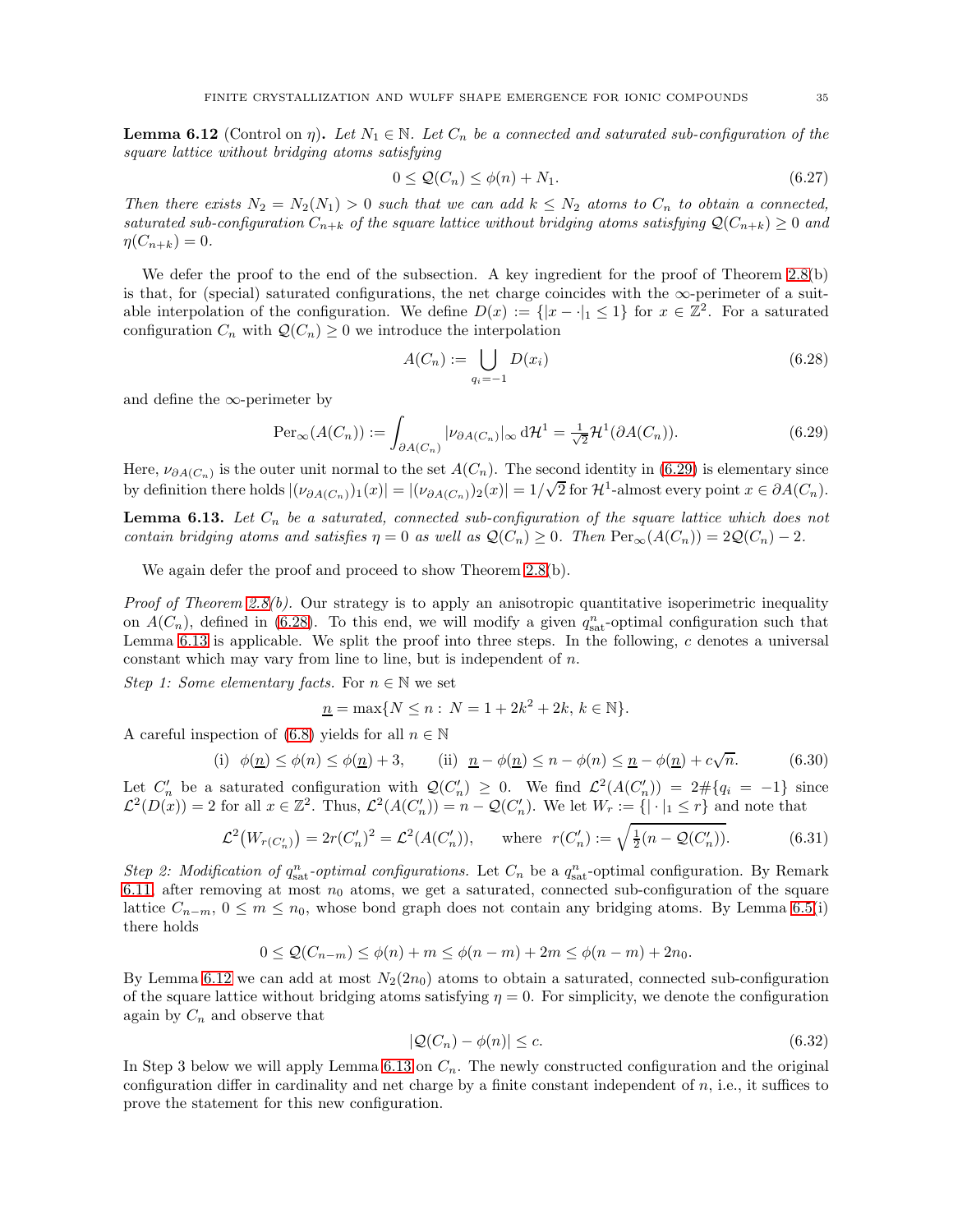Step 3: Application of the quantitative isoperimetric inequality. Recall that the diamond  $D_n$  with alternating charge distribution is a  $q_{\text{sat}}^n$ -optimal configuration, see [\(2.9\)](#page-5-4) and Subsection [3.3.](#page-11-1) By [\(6.30\)](#page-34-4)(ii), [\(6.31\)](#page-34-5), and [\(6.32\)](#page-34-6) this implies  $r(D_n)^2 - c \le r(C_n)^2 \le r(D_n)^2 + c\sqrt{n}$ . Therefore, we get

(i) 
$$
\operatorname{Per}_{\infty}(A(D_{\underline{n}})) \le \operatorname{Per}_{\infty}(W_{r_n}) + c,
$$
 (ii)  $\mathcal{L}^2(W_{r_n} \triangle A(D_{\underline{n}})) \le c\sqrt{n},$  (6.33)

where for brevity we have set  $r_n = r(C_n)$ . Using the definition  $r_n = \sqrt{\frac{1}{2}(n - \mathcal{Q}(C_n))}$ , [\(2.13\)](#page-7-2), and [\(6.32\)](#page-34-6) one can also check that for  $n$  sufficiently large there holds

<span id="page-35-3"></span><span id="page-35-2"></span><span id="page-35-1"></span><span id="page-35-0"></span>
$$
r_n \in (\frac{1}{2}\sqrt{n/2}, \sqrt{n/2}).
$$
\n(6.34)

By the quantitative anisotropic isoperimetric inequality [\[14,](#page-44-34) Theorem 1.1] (applied for the convex set  $K = W_1$ ) there exists a translation  $\tau \in \mathbb{R}^2$  such that

$$
(\mathcal{L}^2(W_{r_n}))^{-2} \mathcal{L}^2(W_{r_n} \triangle (A(C_n) + \tau))^2 \le c \operatorname{Per}_{\infty}(W_{r_n})^{-1} \bigl( \operatorname{Per}_{\infty}(A(C_n)) - \operatorname{Per}_{\infty}(W_{r_n}) \bigr).
$$

As by [\(6.29\)](#page-34-0), [\(6.31\)](#page-34-5), and [\(6.34\)](#page-35-0) there holds  $\mathcal{L}^2(W_{r_n}) = 2r_n^2 \le n$  and  $\text{Per}_{\infty}(W_{r_n}) = 4r_n \ge 2\sqrt{n/2}$ , we get

$$
\mathcal{L}^2(W_{r_n}\triangle(A(C_n)+\tau))^2 \le cn^{3/2} \left( \text{Per}_{\infty}(A(C_n)) - \text{Per}_{\infty}(W_{r_n}) \right). \tag{6.35}
$$

To estimate the right hand side, we apply Lemma [6.13](#page-34-2) (on both  $C_n$  and  $D_n$ ), [\(6.30\)](#page-34-4)(i), [\(6.32\)](#page-34-6), [\(6.33\)](#page-35-1)(i), and  $\phi(\underline{n}) = \mathcal{Q}(D_{\underline{n}})$  to get

$$
\operatorname{Per}_{\infty}(A(C_n)) - \operatorname{Per}_{\infty}(W_{r_n}) \le \operatorname{Per}_{\infty}(A(C_n)) - \operatorname{Per}_{\infty}(A(D_n)) + c = 2\mathcal{Q}(C_n) - 2\mathcal{Q}(D_n) + c
$$
  

$$
\le 2(\phi(n) - \phi(\underline{n})) + c \le c.
$$
 (6.36)

After translation we may suppose that  $X_n + \tau$  and  $D_n$  are both contained in  $\mathbb{Z}^2$ . By the fact that  $\mathcal{L}^2(D(x)) = 2$  for all  $x \in \mathbb{Z}^2$ , [\(6.28\)](#page-34-1), [\(6.33\)](#page-35-1)(ii), [\(6.35\)](#page-35-2), and [\(6.36\)](#page-35-3) we get

$$
2\#(D_{\underline{n}}^-\triangle(X_n^- + \tau)) = \mathcal{L}^2(A(D_{\underline{n}})\triangle(A(C_n) + \tau)) \le \mathcal{L}^2(W_{r_n}\triangle(A(C_n) + \tau)) + \mathcal{L}^2(W_{r_n}\triangle A(D_{\underline{n}})) \le Cn^{3/4}.
$$
  
It remains to note that  $\#(D_{\underline{n}}\triangle(X_n + \tau)) \le 5\#(D_{\underline{n}}^-\triangle(X_n^- + \tau))$  since  $C_n$  is saturated.

It remains to prove Lemma [6.12](#page-34-3) and Lemma [6.13.](#page-34-2)

*Proof of Lemma [6.12.](#page-34-3)* We first construct the configuration  $C_{n+k}$ . By  $X_n^{\text{int}}$  we denote the union of the points  $\mathbb{Z}^2 \setminus X_n$  which are contained in the interior of a simple cycle of the bond graph of  $X_n$ . Let  $C_n^{\text{int}} = (X_n^{\text{int}}, Q^{\text{int}})$ , where  $Q^{\text{int}}$  is chosen such that  $C_n \cup C_n^{\text{int}}$  has alternating charge distribution. This is possible since  $X_n \cup X_n^{\text{int}} \subset \mathbb{Z}^2$ . Define  $k := #X_n^{\text{int}}$  and  $C_{n+k} := C_n \cup C_n^{\text{int}}$ . Note that  $C_{n+k}$  is still connected, saturated and does not contain bridging atoms. Moreover,  $C_{n+k}$  has alternating charge distribution, is subset of the square lattice, and  $\eta(C_{n+k}) = 0$ . Therefore, the configuration satisfies Lemma  $4.3(a)(i),(ii)$ . Hence, Lemma  $4.3(b),(a)(iii)$  implies

<span id="page-35-4"></span>
$$
\mathcal{Q}(C_{n+k}) \ge \phi(n+k). \tag{6.37}
$$

It remains to control k. Choose  $N_2 \in \mathbb{N}$  depending only on  $N_1$  such that

$$
\phi(N_2 + 1) \ge N_1 + 3. \tag{6.38}
$$

We now show  $k \leq N_2$ . Assume by contradiction that  $k \geq N_2 + 1$ . We claim that

<span id="page-35-7"></span><span id="page-35-6"></span><span id="page-35-5"></span>
$$
\mathcal{Q}(C_n^{\text{int}}) \le -\phi(k). \tag{6.39}
$$

We postpone the proof of this estimate to the end and proceed to establish a contradiction. Using  $(6.27)$ and [\(6.37\)](#page-35-4)-[\(6.39\)](#page-35-5) we obtain

$$
\phi(n+k) \le Q(C_{n+k}) = Q(C_n) + Q(C_n^{\text{int}}) \le \phi(n) + N_1 - \phi(k). \tag{6.40}
$$

Now by  $k \ge N_2 + 1$ , Lemma [6.5\(](#page-25-4)i),(ii), and [\(6.38\)](#page-35-6) there holds  $\phi(k) \ge \phi(N_2 + 1) - 1 \ge N_1 + 2$ . This together with [\(6.40\)](#page-35-7) leads to  $\phi(n+k) \leq \phi(n) - 2$  which contradicts Lemma [6.5\(](#page-25-4)i),(ii).

It remains to prove [\(6.39\)](#page-35-5). By construction there holds  $X_n^{\text{int}} \subset \mathbb{Z}^2$ . In particular, the configuration is repulsion-free and all bonds have unit length. In view of Lemma [4.3\(](#page-14-0)b),(a)(iii) (note that it is applicable even though the configuration has negative net charge: consider  $(X_n^{\text{int}}, -Q^{\text{int}})$ ), it remains to show that each  $x \in (X_n^{\text{int}})^+$  has four neighbors in  $X_n^{\text{int}}$ . If there existed some  $x \in (X_n^{\text{int}})^+$  which is at most 3-bonded,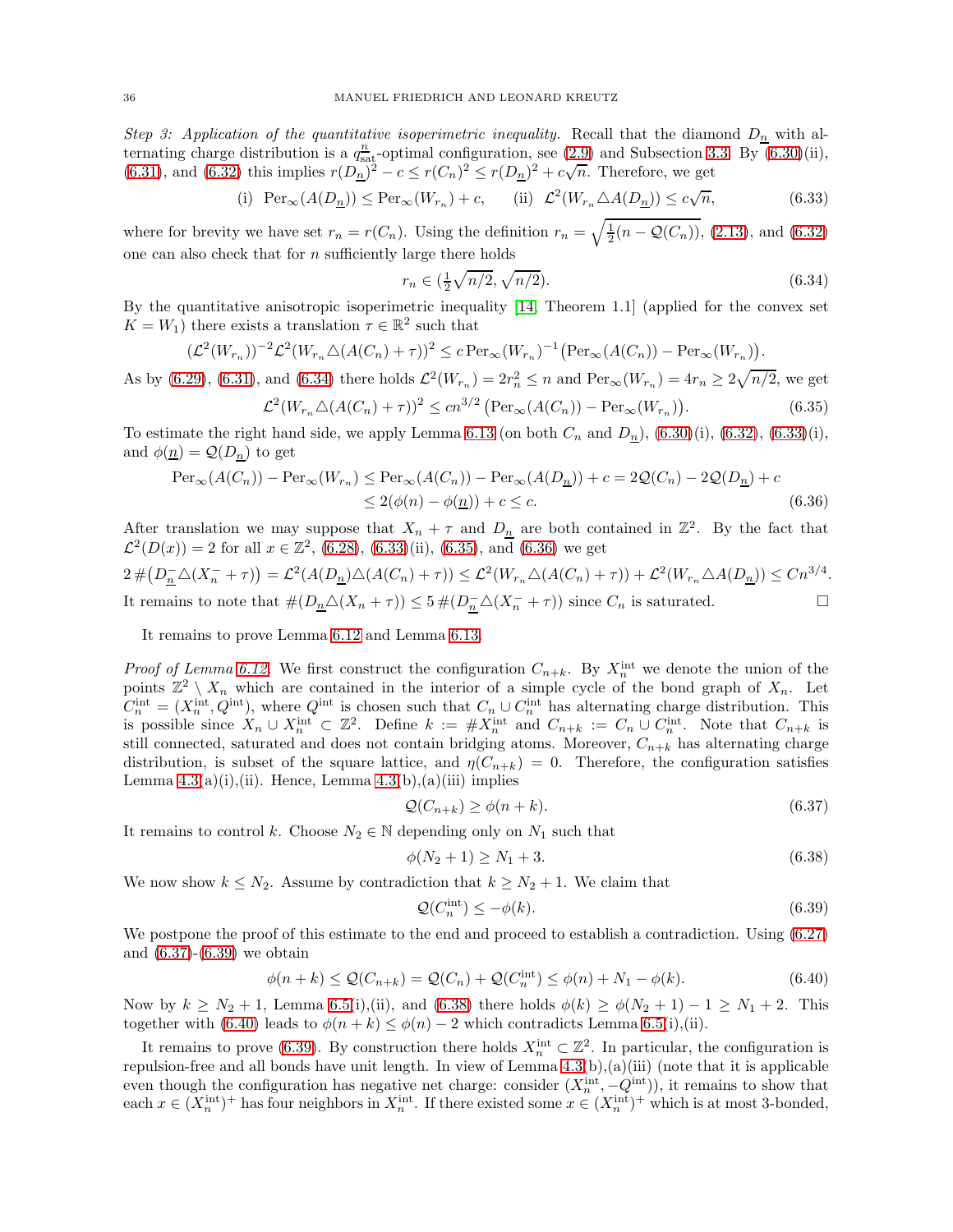then there would exist  $y \in X_n^-$  such that  $|x - y| = 1$ . Since every point on the square lattices has at most four neighboring points on the square lattice, this would imply that  $y$  is not 4-bonded in  $X_n$  and thus  $X_n$  would not have been a saturated configuration: a contradiction.

*Proof of Lemma [6.13.](#page-34-2)* We prove the claim by induction over  $k = #X_n^-$ . Let  $k = 1$ . As  $C_n$  is connected, this implies  $n = 5$  and therefore  $\mathcal{Q}(C_n) = 3$  as well as  $\text{Per}_{\infty}(A(C_n)) = 4$ . Thus, the claim is true for  $k = 1$ . Now assume that we have proved the statement for all  $l < k$ . We proceed to prove the claim for k. Consider the leftmost of the uppermost negatively charged atoms and denote it by  $x_0$ . There are three cases to consider (see Fig. [12\)](#page-36-0):

- (a)  $D(x_0)$  shares exactly one side with another square  $D(x_1)$ ,  $x_1 \in X_n^-$ .
- (b)  $D(x_0)$  shares exactly two adjacent sides with two other squares  $D(x_1), D(x_2), x_1, x_2 \in X_n^-$ . The atom which is contained in both of these sides is contained in four squares.
- (c)  $D(x_0)$  shares exactly two adjacent sides with two other squares  $D(x_1)$ ,  $D(x_2)$ ,  $x_1, x_2 \in X_n^-$ . The atom which is contained in both of these sides is contained in only three squares.

This is a consequence of the choice of  $x_0$ , the absence of bridging atoms, the connectedness of  $C_n$ , and  $\eta = 0$ . In fact, by the choice of the point  $x_0$ , the top corner cannot be contained in another square. Next, at least one side of  $D(x_0)$  has to be shared with another square since otherwise the configuration would not be connected or there would be a 2-bonded atom. The latter in turn would be a bridging atom or would lead to  $\eta \geq 2$ . Finally, if  $D(x_0)$  shares exactly two sides with other squares, the bottom corner is either contained in three or four squares.



<span id="page-36-0"></span>FIGURE 12. The three cases (a)-(c). Case (a) holds up to reflection.

*Proof of (a):* We remove the two corners of positive charge not contained in any other square as well as  $x_0$  to obtain a configuration  $C_{n-3}$  such that  $\#X_{n-3}^- = k - 1$ . Note that

<span id="page-36-2"></span><span id="page-36-1"></span>
$$
Q(C_{n-3}) = Q(C_n) - 1.
$$
\n(6.41)

Since we have removed three sides of the square  $D(x_0)$  but count a side of the square  $D(x_1)$  to the perimeter, we obtain

$$
\operatorname{Per}_{\infty}(A(C_{n-3})) = \operatorname{Per}_{\infty}(A(C_n)) - 2. \tag{6.42}
$$

It is elementary to check that the new configuration is still saturated, connected, satisfies  $\eta(C_{n-3}) = 0$ , and does not contain any bridging atom. Therefore, we can apply the induction hypothesis together with  $(6.41)$  and  $(6.42)$  to obtain

$$
\text{Per}_{\infty}(A(C_n)) = \text{Per}_{\infty}(A(C_{n-3})) + 2 = 2\mathcal{Q}(C_{n-3}) = 2\mathcal{Q}(C_n) - 2.
$$

Proof of (b): We remove the top corner of positive charge as well as  $x_0$  to obtain a configuration  $C_{n-2}$  such that  $#X_{n-2}^- = k - 1$ . Again, the new configuration is still saturated, connected, satisfies  $\eta(C_{n-2}) = 0$ , and does not contain any bridging atom. We get  $\mathcal{Q}(C_{n-2}) = \mathcal{Q}(C_n)$  and, since we have removed two sides of the square  $D(x_0)$  but count one side of each square  $D(x_1)$ ,  $D(x_2)$  to the perimeter, we obtain  $\text{Per}_{\infty}(A(C_{n-2})) = \text{Per}_{\infty}(A(C_n)).$  This along with the induction hypothesis yields

$$
Per_{\infty}(A(C_n)) = Per_{\infty}(A(C_{n-2})) = 2Q(C_{n-2}) - 2 = 2Q(C_n) - 2.
$$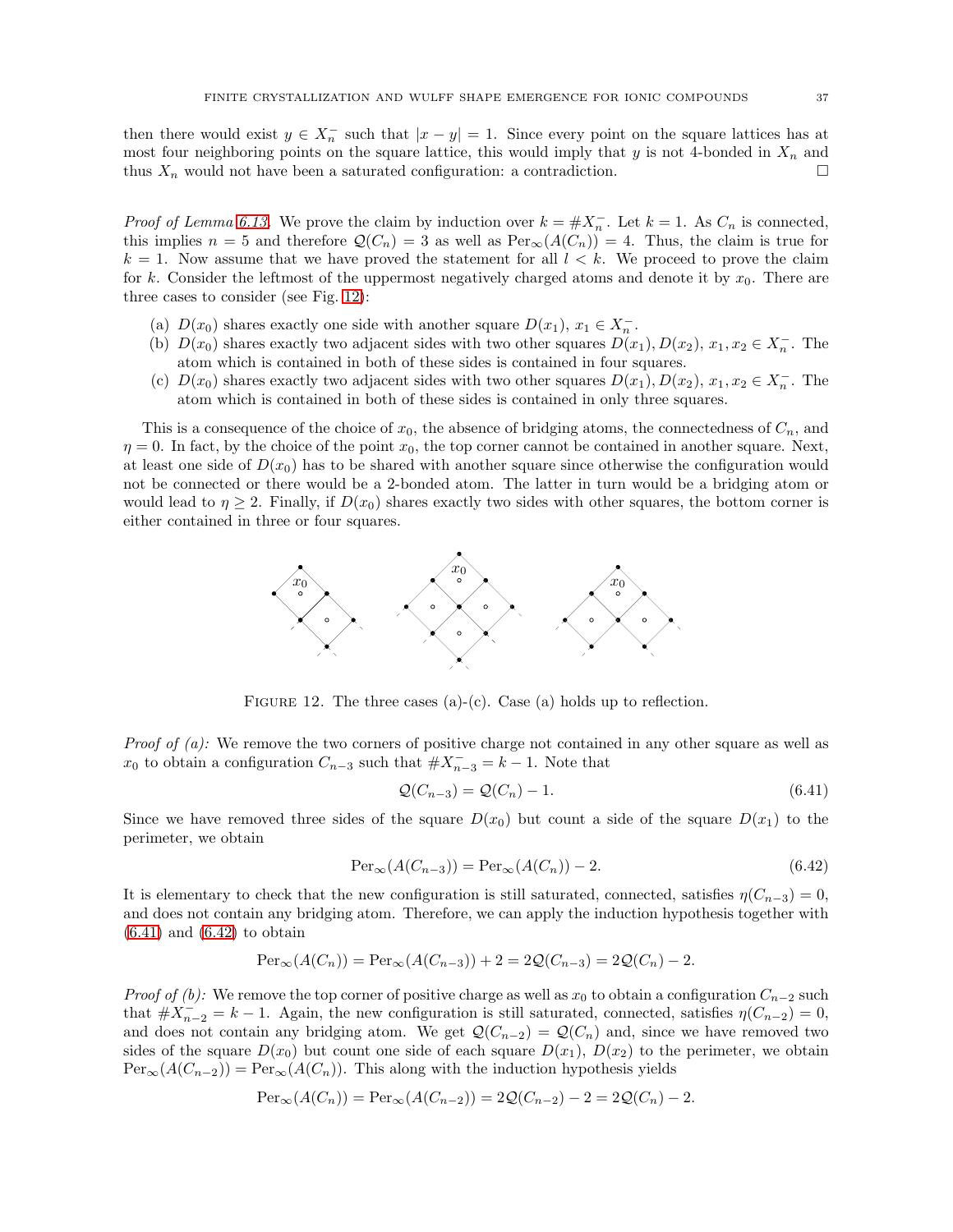*Proof of (c):* We remove the top corner of positive charge as well as  $x_0$  to obtain two sub-configurations  $C_{m_1}, C_{m_2}$  which share only the bottom atom of  $D(x_0)$ . This implies  $m_1 + m_2 = n - 1$  and

<span id="page-37-2"></span><span id="page-37-1"></span>
$$
\mathcal{Q}(C_{m_1}) + \mathcal{Q}(C_{m_2}) = \mathcal{Q}(C_n) + 1.
$$
\n(6.43)

We again observe that the new configurations are saturated, connected, satisfy  $\eta(C_{m_1}) = \eta(C_{m_2}) = 0$ , and do not contain any bridging atom. (Note that the configuration obtained by removing the top corner and  $x_0$  would contain one bridging atom.) We have removed two sides of the square  $D(x_0)$ , but count one side of  $D(x_1)$  to the perimeter of  $C_{m_1}$  and count one side of  $D(x_2)$  to the perimeter of  $C_{m_2}$ . This implies

$$
\operatorname{Per}_{\infty}(A(C_{m_1})) + \operatorname{Per}_{\infty}(A(C_{m_2})) = \operatorname{Per}_{\infty}(A(C_n)).
$$
\n(6.44)

Note that  $\#X_{m_1}^-$ ,  $\#X_{m_2}^-$  < k. Thus, we can use the induction hypothesis along with [\(6.43\)](#page-37-1)-[\(6.44\)](#page-37-2) to obtain

<span id="page-37-0"></span>
$$
\operatorname{Per}_{\infty}(A(C_n)) = \operatorname{Per}_{\infty}(A(C_{m_1})) + \operatorname{Per}_{\infty}(A(C_{m_2})) = 2\mathcal{Q}(C_{m_1}) - 2 + 2\mathcal{Q}(C_{m_2}) - 2 = 2\mathcal{Q}(C_n) - 2.
$$
  
This concludes the proof.

### Appendix A. Proof of the boundary energy and net charge estimates

This section is devoted to the proofs of Lemma [5.3](#page-16-0) and Lemma [6.3.](#page-24-1)

## Proof of Lemma [5.3.](#page-16-0) For convenience, we decompose the proof into three steps.

Step 1: Preliminary estimate. Assume that  $C_n$  is a connected ground state with no acyclic bonds. Suppose that  $\{x_1, \ldots, x_d\}$  are ordered such that  $x_i \in \mathcal{N}(x_{i+1}), i = 1, \ldots, d$ . Here and in the following, we use the identification  $x_{d+1} = x_1$  and  $x_0 = x_d$ . For a 3-bonded atom  $x_i$ , denote by  $x_i^b \in X_n \setminus \{x_{i-1}, x_{i+1}\}\)$  the atom that is connected to  $x_i$  with the third bond. In a similar fashion, for a 4-bonded atom  $x_i$ , denote by  $x_i^{b,1}, x_i^{b,2} \in X_n \setminus \{x_{i-1}, x_{i+1}\}\$  the two atoms which are bonded to  $x_i$ . Recall [\(5.1\)](#page-15-6)-[\(5.3\)](#page-15-3) and Remark [5.2.](#page-15-0) We first observe that the boundary energy can be estimated by

<span id="page-37-4"></span>
$$
\mathcal{R}^{\text{bnd}}(C_n) \geq \sum_{i=1}^d \left( \frac{1}{2} \left( V_a(|x_i - x_{i+1}|) + V_a(|x_i - x_{i-1}|) \right) + \frac{1}{4} V_r(|x_{i+1} - x_{i-1}|) \right) \n+ \sum_{x_i \in I_3} \left( V_a(|x_i - x_i^b|) + \frac{1}{4} \left( V_r(|x_{i-1} - x_i^b|) + V_r(|x_{i+1} - x_i^b|) \right) \right) \n+ \sum_{x_i \in I_4} \left( V_a(|x_i - x_i^{b,1}|) + V_a(|x_i - x_i^{b,2}|) \n+ \frac{1}{4} \left( V_r(|x_{i-1} - x_i^{b,1}|) + V_r(|x_i^b - x_i^{b,2}|) + V_r(|x_{i+1} - x_i^{b,2}|) \right) \right).
$$
\n(A.1)

For a 3-bonded atom  $x_i$ , denote by  $\theta_i^1, \theta_i^2 \in [0, 2\pi]$  the angle between  $x_{i-1}, x_i, x_i^b$  and the angle between  $x_i^b, x_i, x_{i+1}$  respectively. For a 4-bonded atom  $x_i$ , denote by  $\theta_i^1, \theta_i^2, \theta_i^3 \in [0, 2\pi]$  the angle between  $x_{i-1}, x_i, x_i^{b,1}$ , the angle between  $x_i^{b,1}, x_i, x_i^{b,2}$  and the angle between  $x_i^{b,2}, x_i, x_{i+1}$ , respectively. Finally, we define  $\delta := (\#I_2 + 2\#I_3 + 3\#I_4)/d$  and note that  $\delta \in [1,3]$  since  $\#I_2 + \#I_3 + \#I_4 = d$ . We will prove that

<span id="page-37-3"></span>
$$
\mathcal{R}^{\text{bnd}}(C_n) \ge -\delta d + \frac{1}{4} \Big( \sum_{x_i \in I_2} V_r \Big( 2 \sin \Big( \frac{\theta_i}{2} \Big) \Big) + \sum_{x_i \in I_3} \sum_{j=1}^2 V_r \Big( 2 \sin \Big( \frac{\theta_i^j}{2} \Big) \Big) + \sum_{x_i \in I_4} \sum_{j=1}^3 V_r \Big( 2 \sin \Big( \frac{\theta_i^j}{2} \Big) \Big) \Big) \ge -\delta d + \frac{1}{4} \delta d V_r \Big( 2 \sin \Big( \frac{\pi (d-2)}{2 \delta d} \Big) \Big),
$$
\n(A.2)

where the first inequality is strict if not all lengths of boundary bonds are equal to 1. We defer the proof of [\(A.2\)](#page-37-3) to Step 3. At this stage, let us only point out that the specific definition of the boundary energy including also bulk bonds, see Remark [5.2](#page-15-0) and Fig. [10,](#page-16-1) ensures that also  $\theta_i^2$ ,  $x_i \in I_4$ , gives a contribution.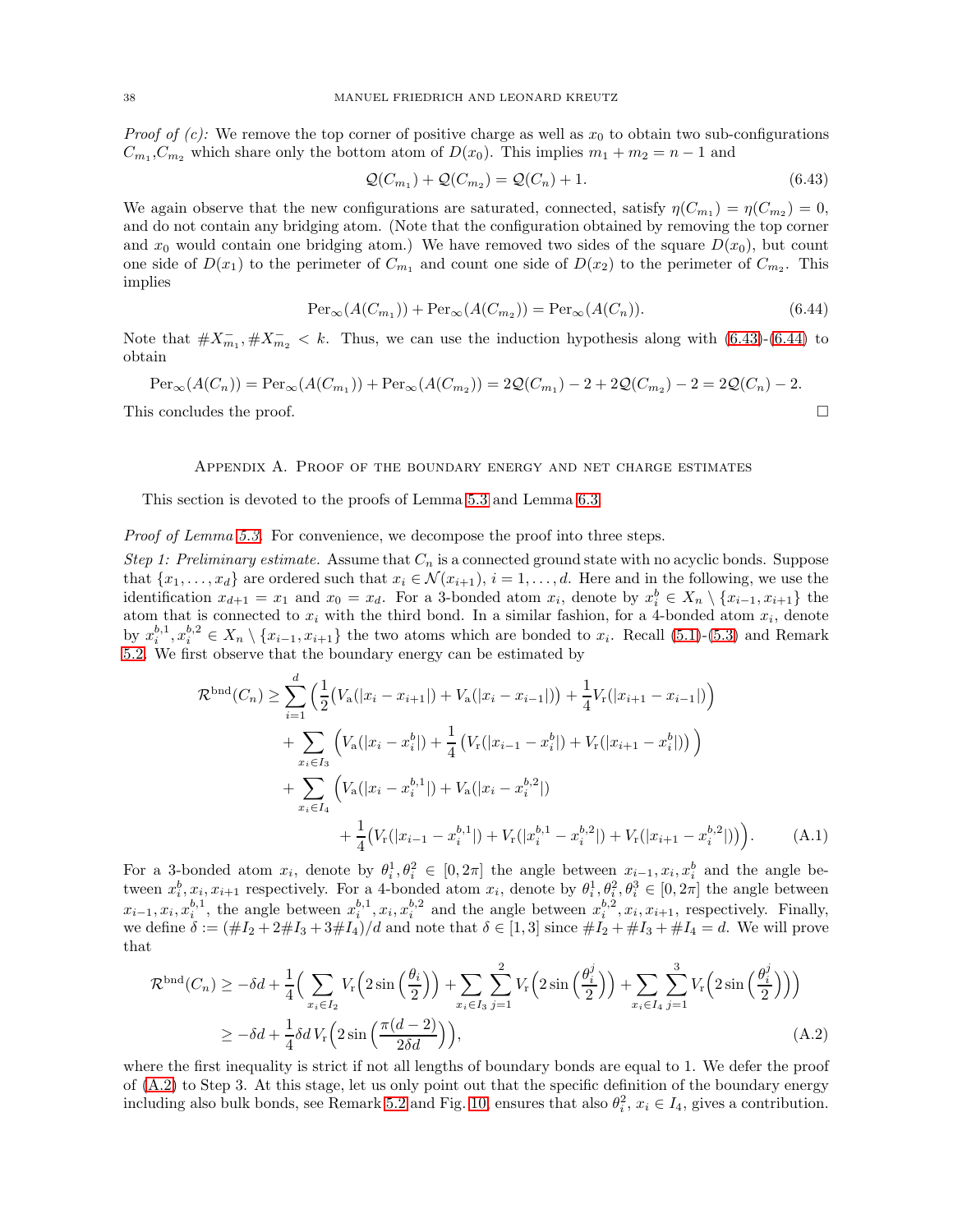Step 2: Proof of the statement. We now show that  $(A.2)$  implies the statement of the lemma. First, we introduce

<span id="page-38-2"></span><span id="page-38-1"></span><span id="page-38-0"></span>
$$
\alpha(\delta):=\frac{\pi(d-2)}{2\delta d},
$$

and observe that estimate [\(A.2\)](#page-37-3) can be written as

$$
\mathcal{R}^{\text{bnd}}(C_n) \ge -\delta d + \frac{1}{4}\delta d V_{\text{r}}\left(2\sin\left(\frac{\pi(d-2)}{2\delta d}\right)\right) = \delta d\left(\frac{1}{4}V_{\text{r}}(2\sin(\alpha(\delta))) - 1\right). \tag{A.3}
$$

We obtain [\(5.4\)](#page-16-2) by minimizing the right hand side of [\(A.3\)](#page-38-0) with respect to  $\delta$ . To see this, set  $\delta_0 = 2 - \frac{4}{d}$ . For  $1 \leq \delta \leq \delta_0$ , we have  $\alpha(\delta_0) = \frac{\pi}{4} \leq \alpha(\delta) \leq \frac{\pi}{2}$ . By [vii] we get  $V_r(2\sin(\alpha(\delta))) = 0$  for all  $1 \leq \delta \leq \delta_0$ . Therefore, we find

$$
\delta d\left(\frac{1}{4}V_{r}(2\sin(\alpha(\delta)))-1\right) = -\delta d \ge -\delta_0 d = -(2d-4)
$$
\n(A.4)

and we obtain [\(5.4\)](#page-16-2) for  $1 \le \delta \le \delta_0$ . Now for  $\delta_0 < \delta \le 3$ , we have  $\alpha(\delta) < \alpha(\delta_0)$ . By [v] we get

$$
V_{\rm r}(2\sin(\alpha(\delta))) \geq V_{\rm r}(2\sin(\alpha(\delta_0))) + 2V_{\rm r,-}'(2\sin(\alpha(\delta_0))(\sin(\alpha(\delta)) - \sin(\alpha(\delta_0))).
$$

Then by the fact that  $\sin(\theta)$  is concave for  $\theta \in [0, \pi]$ ,  $V_r(\sqrt{2}) = 0$  by [vii],  $V'_{r,-}(\sqrt{2}) < -16/(\sqrt{2}\pi) < 0$  by [viii],  $\alpha(\delta_0) = \frac{\pi}{4}$ ,  $\sin(\alpha(\delta_0)) = \cos(\alpha(\delta_0)) = \frac{1}{2}\sqrt{2}$ , and  $\alpha(\delta) - \alpha(\delta_0) < 0$  we derive

$$
V_{\rm r}(2\sin(\alpha(\delta))) \ge V_{\rm r}(\sqrt{2}) + 2V'_{\rm r,-}(\sqrt{2})\cos(\alpha(\delta_0))(\alpha(\delta) - \alpha(\delta_0))
$$
  
=  $V_{\rm r}(\sqrt{2}) + \sqrt{2}V'_{\rm r,-}(\sqrt{2})\left(\frac{\pi(d-2)}{2\delta d} - \frac{\pi}{4}\right) > -\frac{16}{\pi}\left(\frac{\pi(d-2)}{2\delta d} - \frac{\pi}{4}\right)$  (A.5)  
=  $\frac{4}{\delta d}(\delta d - 2d + 4).$ 

From the previous calculation and [\(A.3\)](#page-38-0), estimate [\(5.4\)](#page-16-2) follows also for  $\delta_0 < \delta \leq 3$ .

We now show that we have strict inequality in  $(5.4)$  if one of the conditions  $(5.5)-(5.7)$  $(5.5)-(5.7)$  is violated. First, if a boundary bond is not of unit length, we have strict inequality in [\(A.2\)](#page-37-3) and thus also in [\(A.3\)](#page-38-0). If [\(5.6\)](#page-16-3) is violated, we find  $\delta \neq \delta_0$  after a short computation. Then we get strict inequalities from [\(A.4\)](#page-38-1) or [\(A.5\)](#page-38-2), respectively. Finally, let use assume that [\(5.7\)](#page-16-4) is violated. We can suppose that  $\delta = \delta_0$  and  $(5.5)-(5.6)$  $(5.5)-(5.6)$  $(5.5)-(5.6)$  hold as otherwise the inequality in  $(5.4)$  is strict. If equality holds in  $(5.4)$ , then equality also holds in [\(A.2\)](#page-37-3). As  $V_r(2\sin(\alpha(\delta_0))) = 0$ , this implies

$$
\sum_{z_i \in I_2} V_{\rm r}\left(2\sin\left(\frac{\theta_i}{2}\right)\right) + \sum_{x_i \in I_3} \sum_{j=1}^2 \left(V_{\rm r}\left(2\sin\left(\frac{\theta_i^j}{2}\right)\right) + \sum_{x_i \in I_4} \sum_{j=1}^3 V_{\rm r}\left(2\sin\left(\frac{\theta_i^j}{2}\right)\right)\right) = 0.
$$

 $\overline{x}$ In view of [vii], this gives

$$
\theta_i \in [\frac{\pi}{2}, \frac{3\pi}{2}] \text{ for } x_i \in I_2, \quad \theta_i^1, \theta_i^2 \in [\frac{\pi}{2}, \frac{3\pi}{2}] \text{ for } x_i \in I_3, \quad \theta_i^1, \theta_i^2, \theta_i^3 \in [\frac{\pi}{2}, \frac{3\pi}{2}] \text{ for } x_i \in I_4.
$$
 (A.6)

Under the assumption that [\(5.7\)](#page-16-4) is violated, in view of [\(A.6\)](#page-38-3),  $\theta_i = \theta_i^1 + \theta_i^2$  for  $x_i \in I_3$  and  $\theta_i = \theta_i^1 + \theta_i^2 + \theta_i^3$ for  $x_i \in I_4$ , we obtain

<span id="page-38-3"></span>
$$
\pi(d-2) = \sum_{i=1}^{d} \theta_i = \sum_{x_i \in I_2} \theta_i + \sum_{x_i \in I_3} (\theta_i^1 + \theta_i^2) + \sum_{x_i \in I_4} (\theta_i^1 + \theta_i^2 + \theta_i^3)
$$
  
> 
$$
\frac{\pi}{2} \# I_2 + \pi \# I_3 + \frac{3\pi}{2} \# I_4 = \pi(d-2),
$$

where the first equality follows from the fact that the maximal polygon has  $d$  vertices, and the last equality holds by [\(5.6\)](#page-16-3). This is a contradiction and shows that strict inequality in [\(5.4\)](#page-16-2) holds if [\(5.7\)](#page-16-4) is violated.

Step 3: Proof of  $(A.2)$ . To complete the proof, it remains to show  $(A.2)$  and its strict version. We follow the lines of the proof of [\[17,](#page-44-25) Lemma 5.1]. In the case of a 2-bonded  $x_i$ , define  $r_i^1 = |x_i - x_{i-1}|$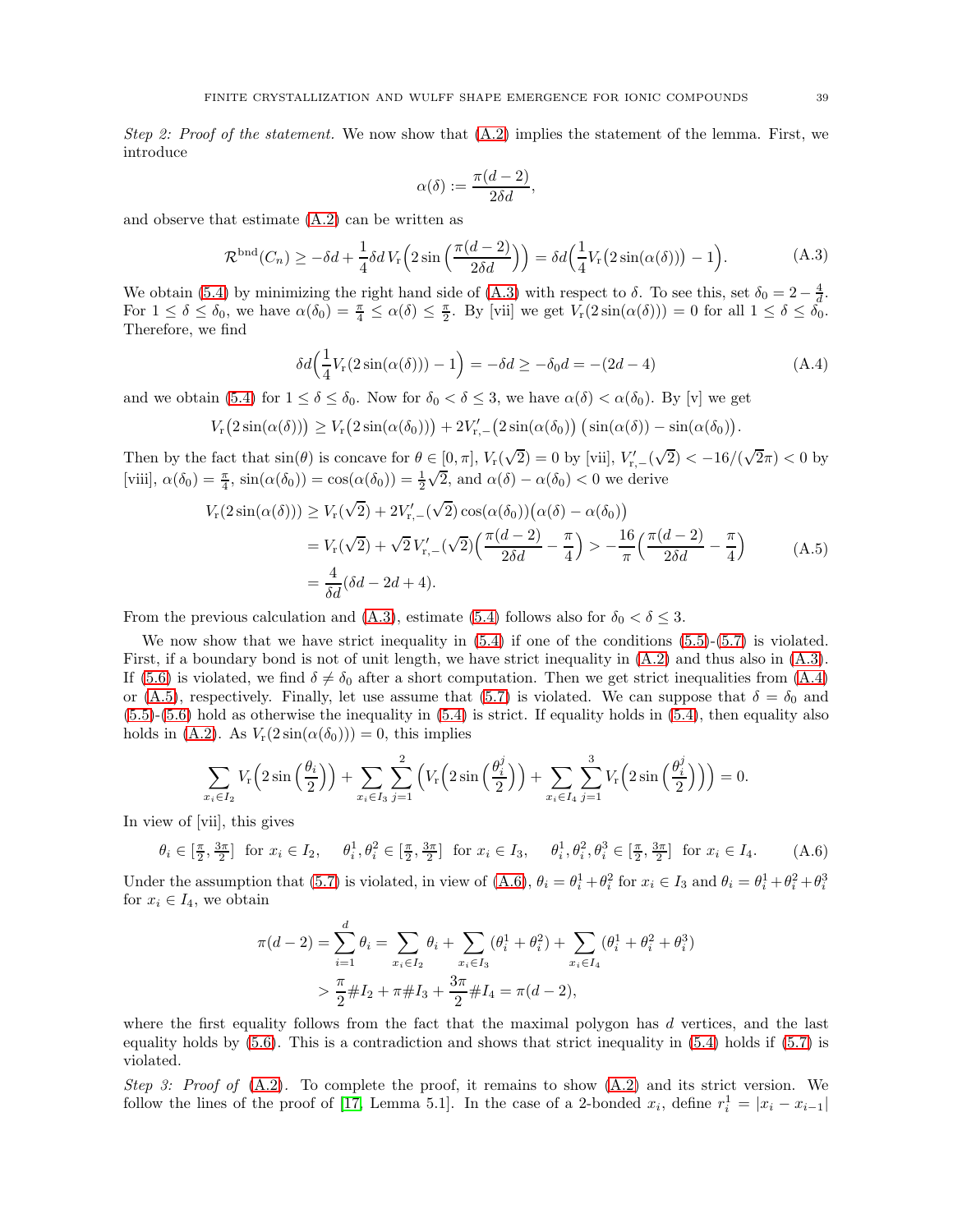and  $r_i^2 = |x_i - x_{i+1}|$ . In the case of a 3-bonded  $x_i$ , define additionally  $r_i^3 = |x_i^b - x_i|$ . In the case of a 4-bonded  $x_i$ , define  $r_i^3 = |x_i^{b,1} - x_i|$  and  $r_i^4 = |x_i^{b,2} - x_i|$ . By the cosine rule we obtain

$$
|x_{i+1} - x_{i-1}| = \ell(\theta_i, r_i^1, r_i^2), \text{ for } x_i \in \partial X_n,
$$
  
\n
$$
|x_i^b - x_{i-1}| = \ell(\theta_i^1, r_i^1, r_i^3), |x_i^b - x_{i+1}| = \ell(\theta_i^2, r_i^2, r_i^3) \text{ for } x_i \in I_3,
$$
  
\n
$$
|x_i^{b,1} - x_{i-1}| = \ell(\theta_i^1, r_i^1, r_i^3), |x_i^{b,1} - x_i^{b,2}| = \ell(\theta_i^2, r_i^3, r_i^4), |x_i^{b,2} - x_{i+1}| = \ell(\theta_i^3, r_i^2, r_i^4) \text{ for } x_i \in I_4,
$$
\n(A.7)

where we have used the shorthand

<span id="page-39-0"></span>
$$
\ell(\theta, r_1, r_2) = \sqrt{r_1^2 + r_2^2 - 2r_1r_2\cos(\theta)}.
$$
\n(A.8)

We want to prove that for every boundary atom  $x_i$  its contribution to the energy can be controlled by the energy contribution in a modified configuration which has the same angles but unit bond lengths instead of  $r_i^1, r_i^2$ . Recall that by [viii] we have for all  $r \in (1, r_0]$ 

<span id="page-39-5"></span><span id="page-39-4"></span><span id="page-39-1"></span>
$$
\frac{2}{r-1}(V_{\rm a}(1) - V_{\rm a}(r)) < V'_{\rm r,+}(1). \tag{A.9}
$$

Let  $\theta \in [2\pi/5, 8\pi/5], r_1, r_2 \in [1, r_0]$ . Then  $\ell(\theta, r_1, r_2) \geq 1$ . Note that  $V'_{r,+}(r) \leq 0$  for  $r \geq 1$  and  $V'_{r,+}$  is monotone increasing due to the convexity assumption in (v) on  $V_r$ . Moreover, we have  $\partial_{r_1} \ell(\theta, r_1, r_2) \leq 1$ by an elementary computation. We therefore obtain

$$
\frac{2}{r-1}(V_a(1) - V_a(r)) \leq V'_{r,+}(1) \leq V'_{r,+}(\ell(\theta, s, r_2)) \leq V'_{r,+}(\ell(\theta, s, r_2))\partial_{r_1}\ell(\theta, s, r_2).
$$

By integration from 1 to  $r$  in the variable  $s$  we get

$$
\frac{1}{2}\left(V_a(1) - V_a(r)\right) \le \frac{1}{4} \int_1^r V'_{r,+}(\ell(\theta, s, r_2)) \partial_{r_1} \ell(\theta, s, r_2) ds = \frac{1}{4} V_r(\ell(\theta, r, r_2)) - \frac{1}{4} V_r(\ell(\theta, 1, r_2)).
$$

By applying this estimate in the second as well as in the third component of  $\ell(\theta, r_1, r_2)$  with 1 and  $r_2$ respectively, we derive

$$
V_{\mathbf{a}}(1) + \frac{1}{4} V_{\mathbf{r}}(\ell(\theta, 1, 1)) \le \frac{1}{2} \left( V_{\mathbf{a}}(r_1) + V_{\mathbf{a}}(r_2) \right) + \frac{1}{4} V_{\mathbf{r}}(\ell(\theta, r_1, r_2)).
$$
\n(A.10)

Due to [\(4.1\)](#page-12-3), we have that all angles in [\(A.7\)](#page-39-0) lie in  $[2\pi/5, 8\pi/5]$  and all bond lengths lie in  $[1, r_0]$ . Now for all 2-bonded  $x_i$ , using [\(A.10\)](#page-39-1) with  $r_i^1$ ,  $r_i^2$ , and  $\theta_i$ , we have

<span id="page-39-2"></span>
$$
\frac{1}{2}\big(V_a(r_i^1) + V_a(r_i^2)\big) + \frac{1}{4}V_r(\ell(\theta_i, r_i^1, r_i^2)) \ge V_a(1) + \frac{1}{4}V_r(\ell(\theta_i, 1, 1)).\tag{A.11}
$$

For all 3-bonded  $x_i$ , using  $(A.10)$  twice, we get

$$
\frac{1}{2} \left( V_{\mathbf{a}}(r_i^1) + V_{\mathbf{a}}(r_i^3) \right) + \frac{1}{4} V_{\mathbf{r}}(\ell(\theta_i^1, r_i^1, r_i^3)) \ge V_{\mathbf{a}}(1) + \frac{1}{4} V_{\mathbf{r}}(\ell(\theta_i^1, 1, 1)),
$$
\n
$$
\frac{1}{2} \left( V_{\mathbf{a}}(r_i^2) + V_{\mathbf{a}}(r_i^3) \right) + \frac{1}{4} V_{\mathbf{r}}(\ell(\theta_i^2, r_i^2, r_i^3)) \ge V_{\mathbf{a}}(1) + \frac{1}{4} V_{\mathbf{r}}(\ell(\theta_i^2, 1, 1)).
$$
\n(A.12)

Finally, for all 4-bonded  $x_i$ , using  $(A.10)$  three times, we have

<span id="page-39-3"></span>
$$
\frac{1}{2} \left( V_{\mathbf{a}}(r_{i}^{1}) + V_{\mathbf{a}}(r_{i}^{3}) \right) + \frac{1}{4} V_{\mathbf{r}}(\ell(\theta_{i}^{1}, r_{i}^{1}, r_{i}^{3})) \geq V_{\mathbf{a}}(1) + \frac{1}{4} V_{\mathbf{r}}(\ell(\theta_{i}^{1}, 1, 1)),
$$
\n
$$
\frac{1}{2} \left( V_{\mathbf{a}}(r_{i}^{3}) + V_{\mathbf{a}}(r_{i}^{4}) \right) + \frac{1}{4} V_{\mathbf{r}}(\ell(\theta_{i}^{2}, r_{i}^{3}, r_{i}^{4})) \geq V_{\mathbf{a}}(1) + \frac{1}{4} V_{\mathbf{r}}(\ell(\theta_{i}^{2}, 1, 1)),
$$
\n
$$
\frac{1}{2} \left( V_{\mathbf{a}}(r_{i}^{2}) + V_{\mathbf{a}}(r_{i}^{4}) \right) + \frac{1}{4} V_{\mathbf{r}}(\ell(\theta_{i}^{3}, r_{i}^{2}, r_{i}^{4})) \geq V_{\mathbf{a}}(1) + \frac{1}{4} V_{\mathbf{r}}(\ell(\theta_{i}^{3}, 1, 1)).
$$
\n(A.13)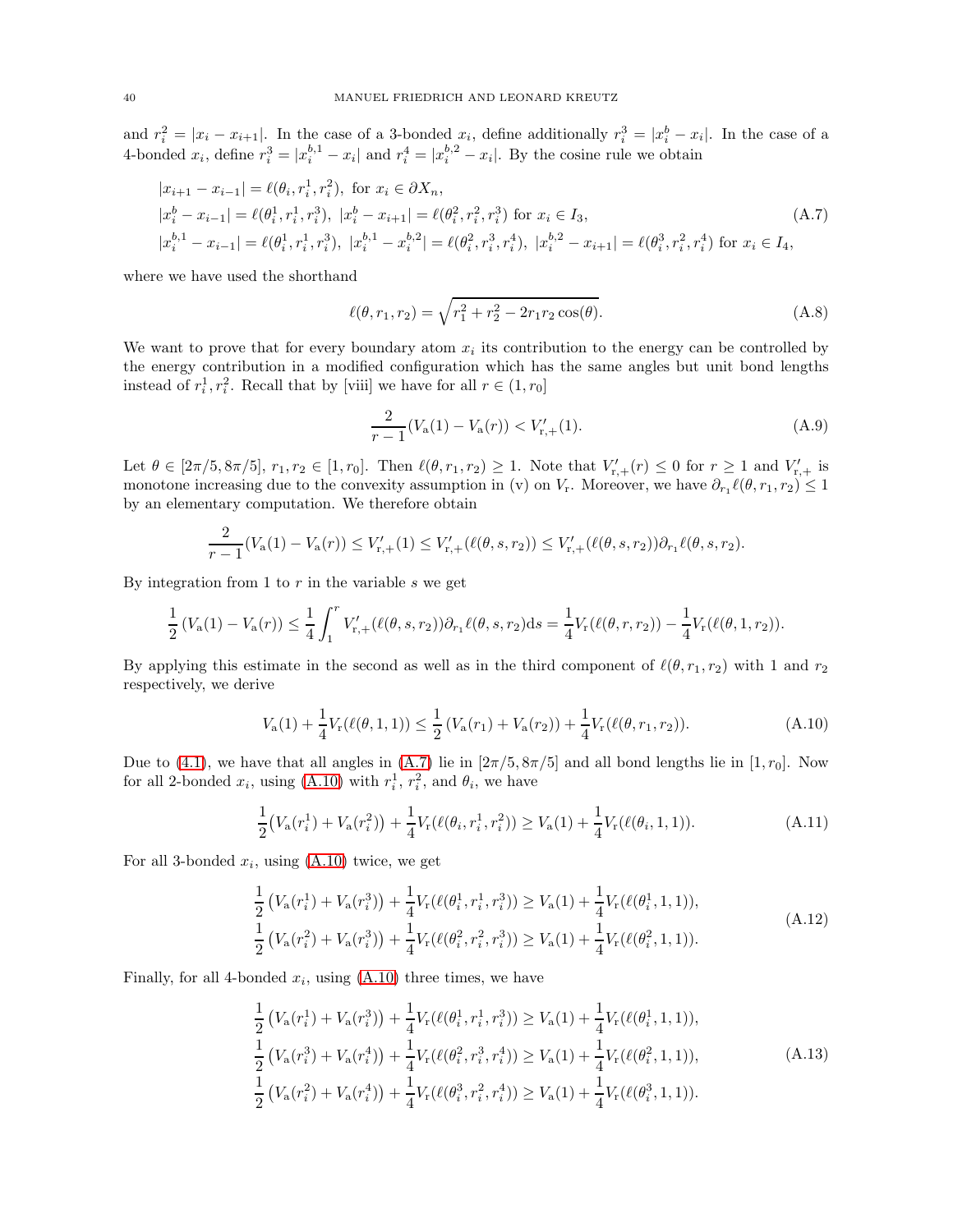By applying [\(A.1\)](#page-37-4), [\(A.7\)](#page-39-0), [\(A.11\)](#page-39-2)-[\(A.13\)](#page-39-3),  $V_a(1) = -1$ , and  $V_r \ge 0$  we obtain

$$
\mathcal{R}^{\text{bnd}}(C_{n}) \geq \sum_{x_{i} \in I_{2}} \left( \frac{1}{2} \left( V_{\mathbf{a}}(r_{i}^{1}) + V_{\mathbf{a}}(r_{i}^{2}) \right) + \frac{1}{4} V_{\mathbf{r}}(\ell(\theta_{i}, r_{i}^{1}, r_{i}^{2})) \right) \n+ \sum_{x_{i} \in I_{3}} \left( \frac{1}{2} \left( V_{\mathbf{a}}(r_{i}^{1}) + V_{\mathbf{a}}(r_{i}^{2}) + 2V_{\mathbf{a}}(r_{i}^{3}) \right) + \frac{1}{4} \left( V_{\mathbf{r}}(\ell(\theta_{i}^{1}, r_{i}^{1}, r_{i}^{3})) + V_{\mathbf{r}}(\ell(\theta_{i}^{2}, r_{i}^{2}, r_{i}^{3})) \right) \right) \n+ \sum_{x_{i} \in I_{4}} \left( \frac{1}{2} \left( V_{\mathbf{a}}(r_{i}^{1}) + V_{\mathbf{a}}(r_{i}^{2}) + 2V_{\mathbf{a}}(r_{i}^{3}) + 2V_{\mathbf{a}}(r_{i}^{4}) \right) \n+ \frac{1}{4} \left( V_{\mathbf{r}}(\ell(\theta_{i}^{1}, r_{i}^{1}, r_{i}^{3})) + V_{\mathbf{r}}(\ell(\theta_{i}^{2}, r_{i}^{3}, r_{i}^{4})) + V_{\mathbf{r}}(\ell(\theta_{i}^{3}, r_{i}^{2}, r_{i}^{4})) \right) \right) \n\geq -(\#I_{2} + 2 \#I_{3} + 3 \#I_{4}) \n+ \frac{1}{4} \left( \sum_{x_{i} \in I_{2}} V_{\mathbf{r}}(\ell(\theta_{i}, 1, 1)) + \sum_{x_{i} \in I_{3}} \sum_{j=1}^{2} V_{\mathbf{r}}(\ell(\theta_{i}^{j}, 1, 1)) + \sum_{x_{i} \in I_{4}} \sum_{j=1}^{3} V_{\mathbf{r}}(\ell(\theta_{i}^{j}, 1, 1)) \right).
$$
\n(A.14)

For later purposes, we remark that this inequality is strict if one bond does not have unit length. This follows from the strict inequality in [\(A.9\)](#page-39-4).

Recall  $\delta = (\#I_2 + 2\#I_3 + 3\#I_4)/d$  and note that  $\ell(\theta, 1, 1) = 2\sin(\theta/2)$  by [\(A.8\)](#page-39-5). By using  $\theta_i = \theta_i^1 + \theta_i^2$ for  $x_i \in I_3$ ,  $\theta_i = \theta_i^1 + \theta_i^2 + \theta_i^3$  for  $x_i \in I_4$ , and  $(A.14)$  we obtain

$$
\mathcal{R}^{\text{bnd}}(C_n) \ge -\delta d + \frac{1}{4} \Big( \sum_{x_i \in I_2} V_r(\ell(\theta_i, 1, 1)) + \sum_{x_i \in I_3} \sum_{j=1,2} V_r(\ell(\theta_i^j, 1, 1)) + \sum_{x_i \in I_4} \sum_{j=1}^3 V_r(\ell(\theta_i^j, 1, 1)) \Big)
$$
  
=  $-\delta d + \frac{1}{4} \Big( \sum_{x_i \in I_2} V_r\Big(2 \sin\left(\frac{\theta_i}{2}\right)\Big) + \sum_{x_i \in I_3} \sum_{j=1}^2 V_r\Big(2 \sin\left(\frac{\theta_i^j}{2}\right)\Big) + \sum_{x_i \in I_4} \sum_{j=1}^3 V_r\Big(2 \sin\left(\frac{\theta_i^j}{2}\right)\Big) \Big).$ 

This yields the first inequality in  $(A.2)$ . We note that this inequality is strict if one of the bonds does not have unit length since then [\(A.14\)](#page-40-0) is strict. The second inequality in [\(A.2\)](#page-37-3) follows by a convexity argument: since  $V_r$  is convex and non-increasing by [v], and  $sin(\theta/2)$  is concave for  $\theta \in [0, 2\pi]$ , we observe that  $\theta \mapsto V_r(2\sin(\frac{\theta}{2}))$  is a convex function for  $\theta \in [0, 2\pi]$ , see [\[17,](#page-44-25) Proof of Lemma 5.1] for details. This along with the fact that  $#I_2 + 2\#I_3 + 3\#I_4 = \delta d$  and

<span id="page-40-0"></span>
$$
\pi(d-2) = \sum_{i=1}^d \theta_i = \sum_{x_i \in I_2} \theta_i + \sum_{x_i \in I_3} (\theta_i^1 + \theta_i^2) + \sum_{x_i \in I_4} (\theta_i^1 + \theta_i^2 + \theta_i^4)
$$

yields the second inequality in  $(A.2)$ . This concludes the proof.

We now proceed with the proof of Lemma [6.3.](#page-24-1) Let  $C_n$  be a connected  $q_{\text{sat}}^n$ -optimal configuration without bridging atoms. Recall the decomposition  $X_n = X_n^{a,\text{bulk}} \cup \partial X_n^a \cup I_{\text{ac}}^{\text{ext}}$  introduced in Subsection [6.2.](#page-23-4) For  $2 \leq k \leq 4$  we define

$$
I_k^{\pm} = \{ x_i \in \partial X_n^a : q_i = \pm 1, \ \#(\mathcal{N}(x_i) \cap X_n^a) = k \}.
$$

Moreover, we set  $I^{\pm} = \bigcup_{k=2}^{4} I_k^{\pm}$ . Note that  $I_k = I_k^+ \cup I_k^-$ , where  $I_k$  is given by [\(6.5\)](#page-24-3). By Lemma [4.1,](#page-12-5)  $C_n$ has alternating charge distribution. Thus,  $\partial C_n^a$  is a cycle of even length  $d \in 2\mathbb{N}$  and, by [\(4.2\)](#page-12-4) there holds  $\#I^- = \#I^+ = d/2$ . We denote the interior angle of the polygon  $\partial X_n^a$  at  $x_i$  by  $\theta_i$ . We start with some preliminary properties.

<span id="page-40-1"></span>**Lemma A.1.** Let  $n \geq 6$  and let  $C_n$  be a connected  $q_{\text{sat}}^n$ -optimal configuration. Then

- (i)  $\#I_4^+=0.$
- (ii) Let  $m \geq 4$  be such that  $\#I_2 + 2\#I_3 + 3\#I_4 \leq 2d m$ . Then  $2\#I_2^- + \#I_3^- \geq m + \#I_3^+$ .

*Proof. Proof of (i).* Assume by contradiction that there exists  $x_i \in I_4^+$ . Since  $C_n$  is a  $q_{\text{sat}}^n$ -optimal configuration, all atoms of charge  $-1$  are 4-bonded with bond angles  $\frac{\pi}{2}$ , see Lemma [4.3\(](#page-14-0)a)(i),(iv). Hence,  $x_i$  is contained in four squares and thus not part of  $\partial X_n^a$ .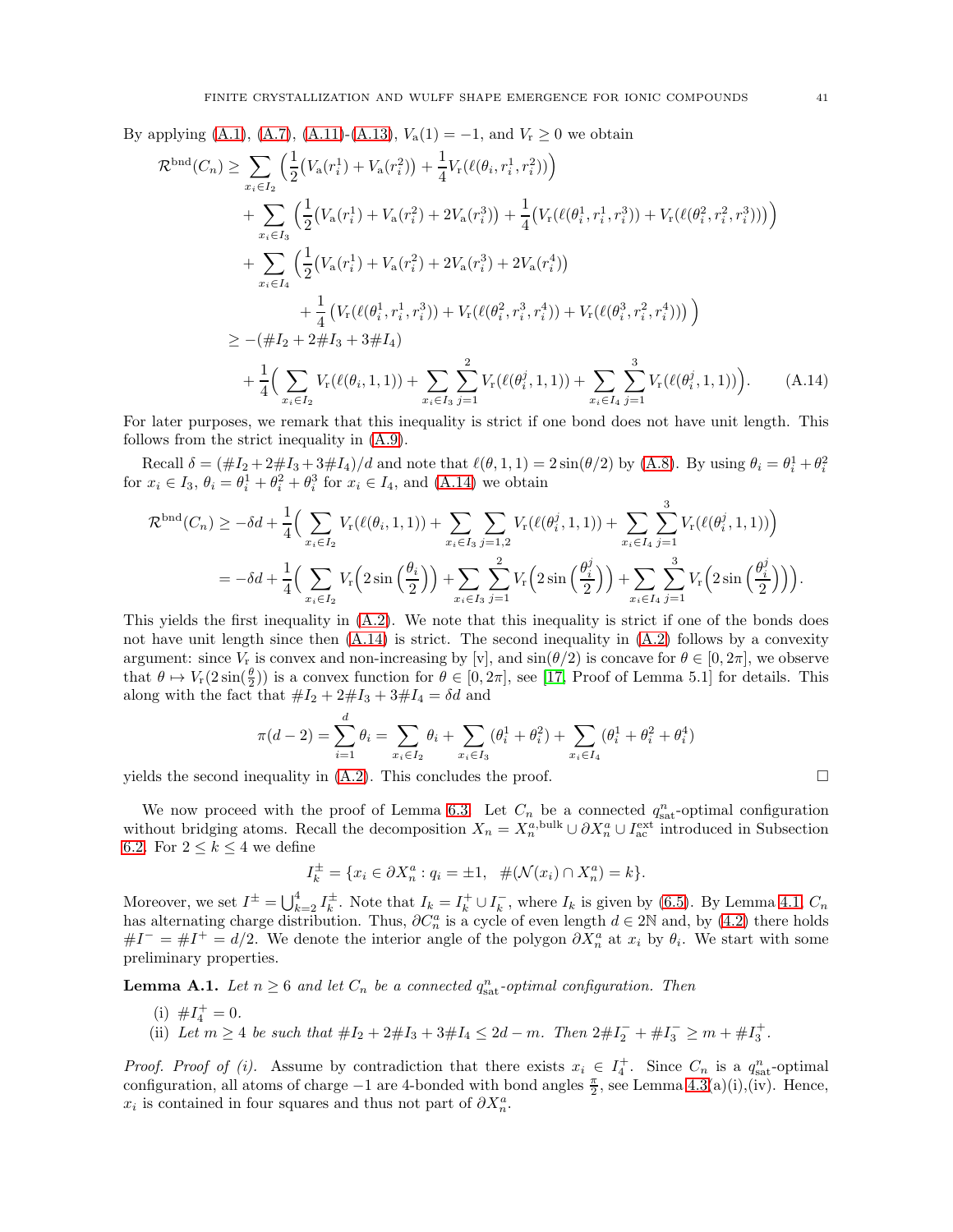*Proof of (ii).* As each atom is at most 4-bonded, see [\(4.2\)](#page-12-4), we have  $\#I_2 + \#I_3 + \#I_4 = d$ . This along with (i) and the assumption of (ii) shows

$$
#I_4^- + m = #I_4 + m \le #I_2 = #I_2^+ + #I_2^-.
$$

This implies

$$
2 \# I_2^- + \# I_3^- = (\# I_2^- + \# I_3^- - \# I_2^+) + (\# I_2^+ + \# I_2^-) \ge \# I_2^- + \# I_3^- - \# I_2^+ + \# I_4^- + m
$$
  
=  $\# I^- + m - \# I_2^+ = \# I^- + m - \# I^+ + \# I_3^+ + \# I_4^+.$ 

Since there holds  $\#I^{-} = \#I^{+}$  due to alternating charge distribution and  $\#I_{4}^{+} = 0$  by property (i), property (ii) follows.  $\Box$ 

*Proof of Lemma [6.3\(](#page-24-1)a).* By Theorem [2.6,](#page-7-5) Lemma [4.3\(](#page-14-0)a)(i),(ii), and Remark [2.2](#page-6-6) there holds  $\mathcal{E}(C_n) = -b$ . Therefore,  $\theta_i \ge (k-1)\frac{\pi}{2}$  if  $x_i \in I_k$  by Lemma [4.2\(](#page-13-0)b). This implies

$$
\#I_2 + 2\#I_3 + 3\#I_4 \le \frac{2}{\pi} \sum_{i=1}^d \theta_i = 2d - 4,
$$

where in the last step we used that the sum of the interior angles equals  $\pi(d-2)$ . This shows [\(6.6\)](#page-24-0).

We now show the additional statement. To this end, suppose that  $\#\mathcal{A}(X_n) \geq \#\mathcal{A}(X_n^{\text{abulk}}) + 2$ . We claim that

<span id="page-41-2"></span><span id="page-41-1"></span><span id="page-41-0"></span>
$$
\#\{x_i \in I_2 : \theta_i \ge 5\pi/6\} \ge 2. \tag{A.15}
$$

We defer the proof of [\(A.15\)](#page-41-0) and first conclude the proof of the statement. The fact that the sum of the interior angles equals  $\pi(d-2)$ , [\(A.15\)](#page-41-0), and  $\theta_i \ge (k-1)\frac{\pi}{2}$  for  $x_i \in I_k$  imply

$$
1 + \#I_2 + 2 \#I_3 + 3 \#I_4 < \frac{2}{\pi} \frac{5}{6} \pi \cdot 2 + (\#I_2 - 2) + 2 \#I_3 + 3 \#I_4 \leq \frac{2}{\pi} \sum_{i=1}^d \theta_i = 2d - 4.
$$

Since the left and the right hand side are integers, we find  $2 + #I_2 + 2#I_3 + 3#I_4 \leq 2d - 4$ . This shows that  $m \geq 6$  in [\(6.6\)](#page-24-0). It remains to prove [\(A.15\)](#page-41-0). As a preparation, we first show that

$$
x \in \mathcal{A}(X_n)
$$
  $\Rightarrow$   $x \in X_n^+$ , x is 2-bonded and bond-angles at x lie in  $[5\pi/6, 7\pi/6]$ . (A.16)

By Lemma  $4.3(a)(i),(iv),(v)$  we observe that x is 2-bonded and has charge  $+1$ . Denote the two neighbors of  $x \in A(X_n)$  by  $z_1$  and  $z_2$ . Since  $z_1$  and  $z_2$  have charge -1, they are 4-bonded. Also note that  $(\mathcal{N}(z_1)\cap \mathcal{N}(z_2))\setminus \{x\} = \emptyset$ . In fact, if there was an atom  $y \in (\mathcal{N}(z_1)\cap \mathcal{N}(z_2))\setminus \{x\}$ , the four atoms  $z_1, x$ ,  $z_2$ , and y would form a square. Due to Lemma [4.2\(](#page-13-0)b), this square is regular which contradicts the fact that  $x \in \mathcal{A}(X_n)$ . Now, if we had that a bond-angle at x does not lie in  $[\frac{5\pi}{6}, \frac{7\pi}{6}]$ , it is elementary to see that dist $(\mathcal{N}(z_1) \setminus \{x\}, \mathcal{N}(z_2) \setminus \{x\}) < \sqrt{2}$ . This would contradict the fact that  $C_n$  is repulsion-free.

We now show that [\(A.15\)](#page-41-0) holds. Recall the assumption  $\#\mathcal{A}(X_n) \geq \#\mathcal{A}(X_n^{\text{a,bulk}}) + 2$ . We consider the two cases (a)  $\mathcal{A}(X_n) \cap \partial X_n^{\mathcal{A}} \neq \emptyset$  and (b)  $\mathcal{A}(X_n) \cap \partial X_n^{\mathcal{A}} = \emptyset$ .

*Proof of Case* (a). Observe that  $\#(\partial X_n^a \cap \mathcal{A}(X_n)) \geq 2$  by Lemma [4.2\(](#page-13-0)a). Additionally, by [\(A.16\)](#page-41-1) we get  $\partial X_n^a \cap \mathcal{A}(X_n) \subset I_2^+$  and  $\theta_i \geq 5\pi/6$  for  $x_i \in \partial X_n^a \cap \mathcal{A}(X_n)$ . Hence, [\(A.15\)](#page-41-0) holds.

*Proof of Case* (b). We first show that for each  $x \in \mathcal{A}(X_n) \setminus \mathcal{A}(X_n^{\text{a,bulk}})$  we can find

 $z_x \in X_n$  such that  $z_x \in I_2^+$ ,  $|x - z_x| = \sqrt{2}$ , and the two bond-angles at  $z_x$  equal  $\pi$ . (A.17)

By [\(A.16\)](#page-41-1) we get that  $x \in X_n^+$ , that it is 2-bonded in  $X_n$  and, since  $x \in \mathcal{A}(X_n) \setminus \mathcal{A}(X_n^{\text{a,bulk}})$ , it is 1-bonded in  $X_n^{\text{a,bulk}}$ . Thus, there exists exactly one atom in  $\mathcal{N}(x) \cap \partial X_n^{\text{a}}$ , denoted by  $x_i$ . By  $x_{i-1}, x_{i+1}$ we denote the two neighbors of  $x_i$  in  $\partial X_n^{\mathbf{a}}$ . At least one of these two atoms, say without restriction  $x_{i-1}$ , satisfies  $|x_{i-1} - x| = \sqrt{2}$ , see Fig. [13.](#page-42-0) We will identify  $x_{i-1}$  as the atom  $z_x$  in [\(A.17\)](#page-41-2). Recall the assumption  $\partial X_n^a \cap \mathcal{A}(X_n) = \emptyset$ , which implies that the bond-angles at  $x_{i-1}$  lie in  $\{\pi/2, \pi, 3\pi/2\}$ . Let  $y \in \mathcal{N}(x_{i-1}) \setminus \{x_i\}$ . Suppose y,  $x_i$ , and  $x_{i-1}$  would form an angle in  $\{\pi/2, 3\pi/2\}$ , i.e.,  $|y - x_i| = \sqrt{2}$ . Then either (i)  $x_{i-1}, y, x, x_i$  or (ii)  $x_{i-1}, y, z, x_i$  form a square, where  $z \in \mathcal{N}(x_i) \setminus \{x, x_{i-1}\}$ , see Fig. [13.](#page-42-0)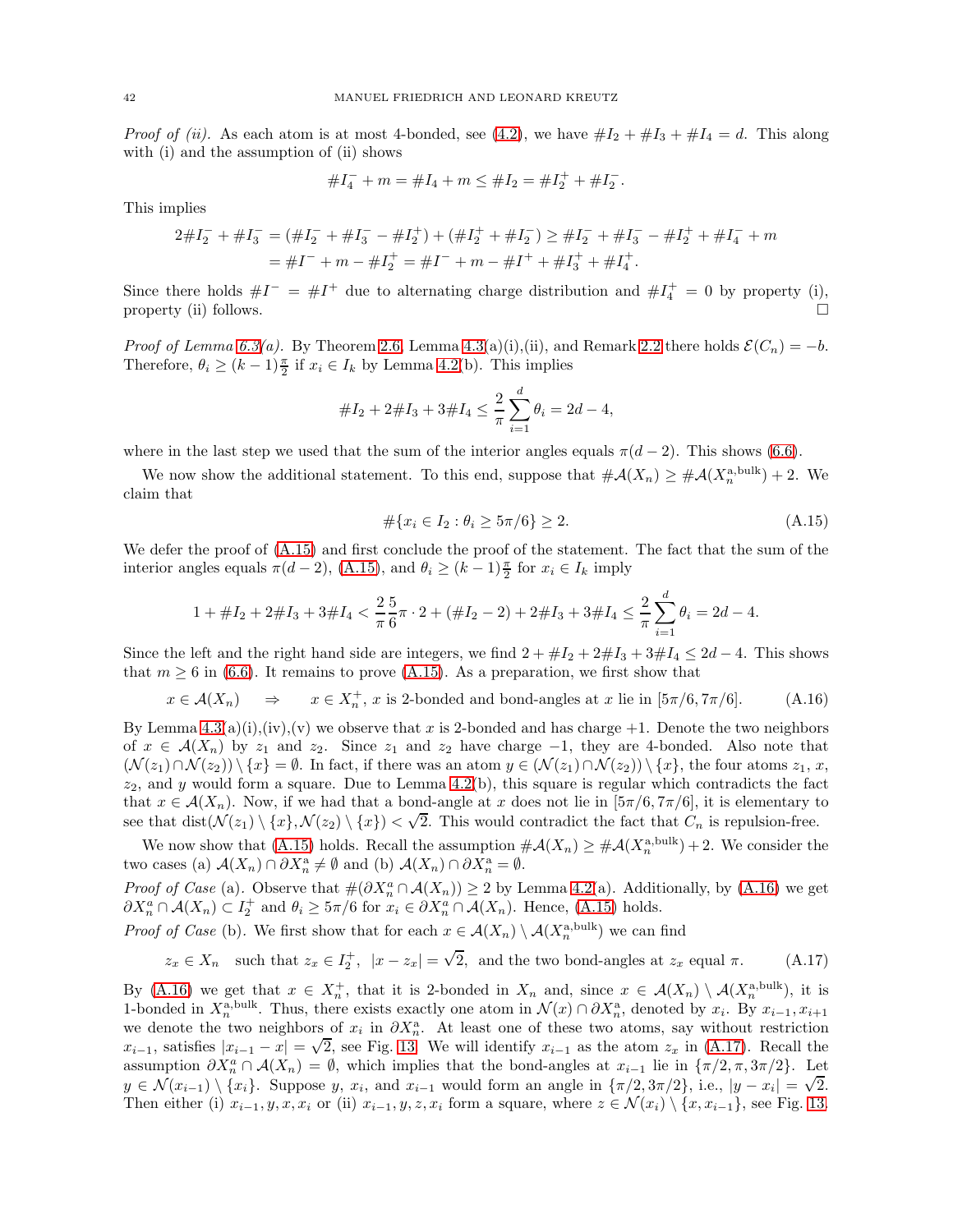In view of [\(A.16\)](#page-41-1), case (i) contradicts  $x \in \mathcal{A}(X_n)$ , and case (ii) contradicts  $x_{i-1} \in \partial X_n^{\mathbf{a}}$ . This shows that  $y, x_{i-1}, x_i$  form an angle  $\pi$ , and this also yields that  $x_{i-1} \in I_2^+$ . We denote  $x_{i-1}$  by  $z_x$ .

Since  $\#\mathcal{A}(X_n) \geq \#\mathcal{A}(X_n^{\text{a,bulk}}) + 2$  by assumption, we find  $x \neq y \in \mathcal{A}(X_n) \setminus \mathcal{A}(X_n^{\text{a,bulk}})$ . We now show that  $z_x \neq z_y$ , where  $z_x$  and  $z_y$  are the atoms identified in [\(A.17\)](#page-41-2). This will imply [\(A.15\)](#page-41-0). Assume by contradiction that  $z_x = z_y$ . Denote  $z_x = z_y$  by  $x_i \in I_2^+$  and recall  $\theta_i = \pi$ . Denote its two neighbors by  $x_{i-1}, x_{i+1}$ , and recall that they are 4-bonded, in particular bonded to x or y, respectively. Consider the unique atoms  $w_x \in \mathcal{N}(x) \setminus \partial X_n^{\mathsf{a}}$  and  $w_y \in \mathcal{N}(y) \setminus \partial X_n^{\mathsf{a}}$ . Observe that they are 4-bonded. First, note that  $\mathcal{N}(w_x)\cap \mathcal{N}(w_y) = \emptyset$  since the contrary would imply that x, y would be contained in an octagon with bond angles  $\pi, \pi/2$  respectively, contradicting the fact that  $x, y \in \mathcal{A}(X_n)$ . Since by [\(A.16\)](#page-41-1) the bond angles at  $x, y \in \mathcal{A}(X_n)$  lie in  $[5\pi/6, 7\pi/6]$ , an elementary argument shows that  $dist(\mathcal{N}(w_x), \mathcal{N}(w_y)) < \sqrt{2}$ , see Fig. [13.](#page-42-0) This contradicts the fact that  $C_n$  is repulsion-free and concludes the proof of case (b).  $\Box$ 



<span id="page-42-0"></span>Figure 13. The relevant parts of the configurations considered in the proof of Case (b). Left: The two cases (i) and (ii) in the proof of [\(A.17\)](#page-41-2). Right: The situation  $z_x = z_y$ .

*Proof of Lemma [6.3\(](#page-24-1)b).* We proceed in several steps. We first introduce an auxiliary configuration  $C'_{n-d}$ which arises from  $C_n$  by removing the boundary and adding again the 3-bonded boundary atoms of charge +1 (Step 1). We collect some properties about the net charge of  $C'_{n-d}$  whose proofs are deferred to Steps 3 and 4. In Step 2 we define the configuration  $C_{n-d-m}$  by suitably adding atoms of charge +1 to  $C'_{n-d}$ , and we prove the statement of the lemma.

Step 1: An auxiliary configuration. We recall the decomposition  $X_n = X_n^{a,\text{bulk}} \cup \partial X_n^a \cup I_{\text{ac}}^{\text{ext}}$  introduced in Subsection [6.2.](#page-23-4) By Lemma [4.2\(](#page-13-0)a) and Lemma [4.1,](#page-12-5)  $\partial C_n^a$  is a cycle of even length d with alternating charge distribution, and therefore  $\mathcal{Q}(\partial C_n^a) = 0$ . Moreover, all exterior acyclic bonds have charge +1 by Lemma  $6.1(b)$ . This implies

$$
\mathcal{Q}(C_n) = \mathcal{Q}(C_n^{a,\text{bulk}}) + \mathcal{Q}(\partial C_n^a) + \mathcal{Q}(I_{\text{ac}}^{\text{ext}}) = \mathcal{Q}(C_n^{a,\text{bulk}}) + \#I_{\text{ac}}^{\text{ext}}.
$$
\n(A.18)

We introduce an auxiliary configuration  $C'_{n-d}$  by

<span id="page-42-5"></span><span id="page-42-1"></span>
$$
C'_{n-d} = C_n^{a, bulk} \cup \bigcup_{x_i \in I_3^+} (x_i, 1).
$$
\n(A.19)

In a similar fashion, we denote the atomic positions by  $X'_{n-d}$ . It is clear that  $\mathcal{Q}(C'_{n-d}) = \mathcal{Q}(C_n^{a,\text{bulk}})$  +  $#I_3^+$ . By construction there holds  $\mathcal{A}(X_n^{\text{a,bulk}}) = \mathcal{A}(X_{n-d}')$  since all the atoms added from  $I_3^+$  are 1-bonded in  $C'_{n-d}$ , more precisely, bonded to an atom which does not lie in  $\mathcal{A}(X_n)$ . By  $(A.18)$  we get

<span id="page-42-2"></span>
$$
Q(C_n) = Q(C'_{n-d}) + \#I_{ac}^{\text{ext}} - \#I_3^+.
$$
\n(A.20)

The goal is to estimate the contributions of the different terms in [\(A.20\)](#page-42-2) separately: we will show that

<span id="page-42-4"></span><span id="page-42-3"></span>
$$
\mathcal{Q}(C'_{n-d}) \ge \phi\big(n - d - (\#I_{ac}^{\text{ext}} - \#I_{3}^{+})\big),\tag{A.21}
$$

$$
\#I_{ac}^{\text{ext}} - \#I_3^+ \ge m,\tag{A.22}
$$

where  $m \geq 4$  is given in [\(6.6\)](#page-24-0). We defer the proof of  $(A.21)$ – $(A.22)$  to Steps 3 and 4 below and proceed to show the statement of the lemma.

Step 2: Proof of the statement: First, [\(A.22\)](#page-42-4) implies  $\#I_{ac}^{\text{ext}} \geq \#I_{3}^{+} + m \geq m$ . Next, we construct the configuration  $C_{n-d-m}$ . A difficulty arises from the fact that the auxiliary configuration  $C'_{n-d}$  possibly does not satisfy the net charge equality  $(6.7)$  and therefore we need to add atoms of charge  $+1$ .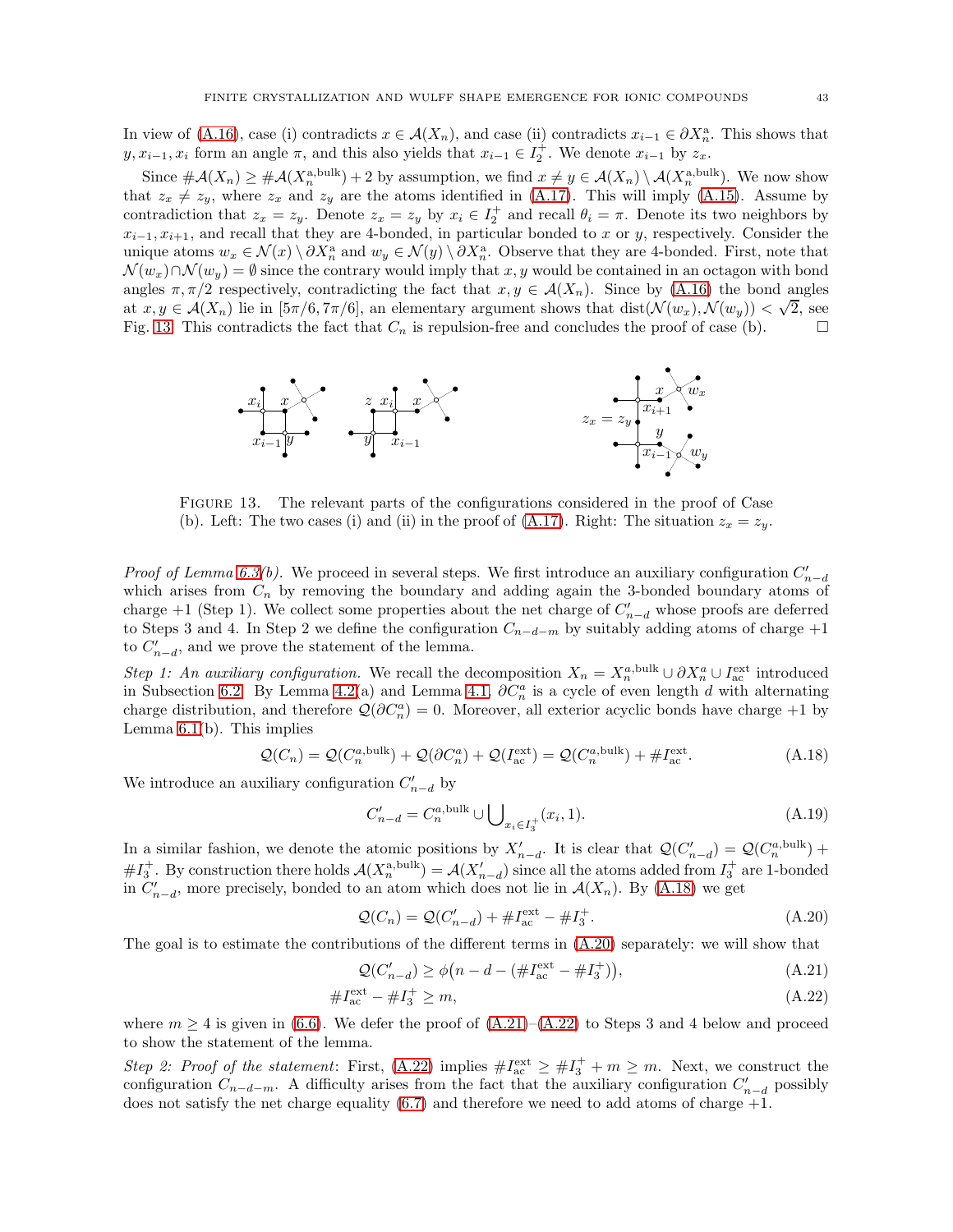We set  $k_m := \#I_{ac}^{\text{ext}} - \#I_3^+ - m$  and observe that  $k_m \ge 0$  by [\(A.22\)](#page-42-4). We define

$$
C_{n-d-m} := C'_{n-d} \cup \{(z_1,1),\ldots,(z_{k_m},1)\},\,
$$

where the positions are chosen such that  $\min\{\text{dist}(z_i, X_n), \text{dist}(z_i, z_j) : i \neq j\} \geq \sqrt{2}$ . In view of [\(A.19\)](#page-42-5), we observe that  $C_{n-d-m}$  indeed consists of

$$
n - d - \# I_{ac}^{\text{ext}} + \# I_{3}^{+} + k_{m} = n - d - \# I_{ac}^{\text{ext}} + \# I_{3}^{+} + \# I_{ac}^{\text{ext}} - \# I_{3}^{+} - m = n - d - m
$$

atoms. Since the added atoms are all 0-bonded, in view of  $(A.19)$ ,  $X_{n-d-m}$  is a subset of  $X_n$  up to 0bonded atoms. Moreover, we clearly have  $\mathcal{A}(X_{n-d-m}) = \mathcal{A}(X'_{n-d})$  and thus  $\mathcal{A}(X_{n-d-m}) = \mathcal{A}(X^{a, bulk}_{n})$ . As we have added  $k_m$  0-bonded atoms of charge +1 to  $C'_{n-d}$ ,  $C_{n-d-m}$  still satisfies Lemma [4.3\(](#page-14-0)a)(i),(ii), and thus by Lemma [4.3\(](#page-14-0)b) there holds equality in [\(4.6\)](#page-14-1). Therefore,  $C_{n-d-m}$  is optimal and satisfies  $\mathcal{Q}(C_{n-d-m}) \geq q_{\text{sat}}^{n-d-m}$  by Lemma [4.3\(](#page-14-0)a)(iii). Moreover, we clearly have  $\mathcal{Q}(C_{n-d-m}) = \mathcal{Q}(C'_{n-d}) + k_m$ . By [\(A.20\)](#page-42-2) and the definition  $k_m = \#I_{ac}^{\text{ext}} - \#I_{3}^{+} - m$  we observe

$$
Q(C_n) = Q(C'_{n-d}) + \#I_{ac}^{\text{ext}} - \#I_{3}^{+} = Q(C_{n-d-m}) + \#I_{ac}^{\text{ext}} - k_m - \#I_{3}^{+} = Q(C_{n-d-m}) + m.
$$

This shows [\(6.7\)](#page-25-5) and concludes the proof of the statement. To conclude the proof, it thus remains to show  $(A.21)$  and  $(A.22)$ .

Step 3: Proof of [\(A.21\)](#page-42-3). We first recall that  $C_n^{a, bulk}$  consists of  $n - d - \#I_{ac}^{\text{ext}}$  atoms and thus  $C'_{n-d}$ consists of  $\#X'_{n-d} := n-d - (\#I_{ac}^{\text{ext}} - \#I_{3}^{+})$  atoms. Thus, in view of Lemma [4.3\(](#page-14-0)a)(iii) it suffices to prove

$$
\mathcal{E}(C'_{n-d}) = -2 \# X'_{n-d} + 2 \mathcal{Q}(C'_{n-d}). \tag{A.23}
$$

By Lemma  $4.3(a)(i),(ii)$  we find that  $C_n$  is repulsion-free with unit bond lengths and all atoms of charge −1 are 4-bonded. Since  $C'_{n-d} \subset C_n$ , also  $C'_{n-d}$  is repulsion-free with unit bond lengths. We now show that each atom of  $C'_{n-d}$  with charge -1 is 4-bonded. Let  $x_i \in X'_{n-d}$  with  $q_i = -1$ . We show that  $\mathcal{N}(x_i) \cap (X_n \setminus X'_{n-d}) = \emptyset$ . In fact, in view of [\(A.19\)](#page-42-5) and  $q_i = -1$ , we have

$$
\mathcal{N}(x_i) \cap (X_n \setminus X'_{n-d}) \subset (\partial X_n^a \setminus I_3^+) \cap X_n^+ = I_2^+ \cup I_4^+.
$$
\n(A.24)

We first recall that  $\#I_4^+ = \emptyset$ , see Lemma [A.1\(](#page-40-1)i). Moreover, atoms in  $\mathcal{N}(x_i) \cap (X_n \setminus X'_{n-d})$  cannot lie in I<sub>2</sub> since atoms in I<sub>2</sub> are only bonded to other atoms in  $\partial X_n^a$  or to atoms in I<sub>ac</sub><sup>t</sup>, see [\(6.5\)](#page-24-3). Then [\(A.24\)](#page-43-0) shows  $\mathcal{N}(x_i) \cap (X_n \setminus X'_{n-d}) = \emptyset$ .

This implies that the neighborhood of  $x_i$  in  $X'_{n-d}$  coincides with the one in  $X_n$ , and thus  $x_i$  is still 4-bonded, cf. Lemma [4.3\(](#page-14-0)a)(i). Consequently, we have shown that  $C'_{n-d}$  satisfies Lemma 4.3(a)(i),(ii). Then [\(A.23\)](#page-43-1) follows from Lemma [4.3\(](#page-14-0)b).

Step 4: Proof of  $(A.22)$ . Since  $n \ge 6$  and  $C_n$  does not contain bridging atoms, we can apply Lemma [6.1\(](#page-23-2)b). We get that  $I_{ac}^{\text{ext}} = I_{ac}^{\text{ext}} \cap X_n^+$  and that each atom in  $I_{ac}^{\text{ext}}$  is 1-bonded. For all  $x_i \in I_3^-$  there exists exactly one  $x_j \in \mathcal{N}(x_i) \cap I_{ac}^{\text{ext}}$ , whereas for  $x_i \in I_2^-$  there exist exactly two  $x_j, x_k \in \mathcal{N}(x_i) \cap I_{ac}^{\text{ext}}$ . As atoms in  $I_{ac}^{\text{ext}}$  are 1-bonded, it is clear that no atom in  $I_{ac}^{\text{ext}}$  is bonded to two different atoms in  $I_2^- \cup I_3^-$ . This yields

$$
\#I_{\rm ac}^{\rm ext}\geq 2\#I_2^-+\#I_3^-.
$$

Then  $(A.22)$  follows from  $(6.6)$  and Lemma  $A.1(ii)$ .

<span id="page-43-1"></span><span id="page-43-0"></span>

#### Acknowledgements

This work was funded by the Deutsche Forschungsgemeinschaft (DFG, German Research Foundation) under Germany's Excellence Strategy EXC 2044 -390685587, Mathematics Münster: Dynamics– Geometry–Structure.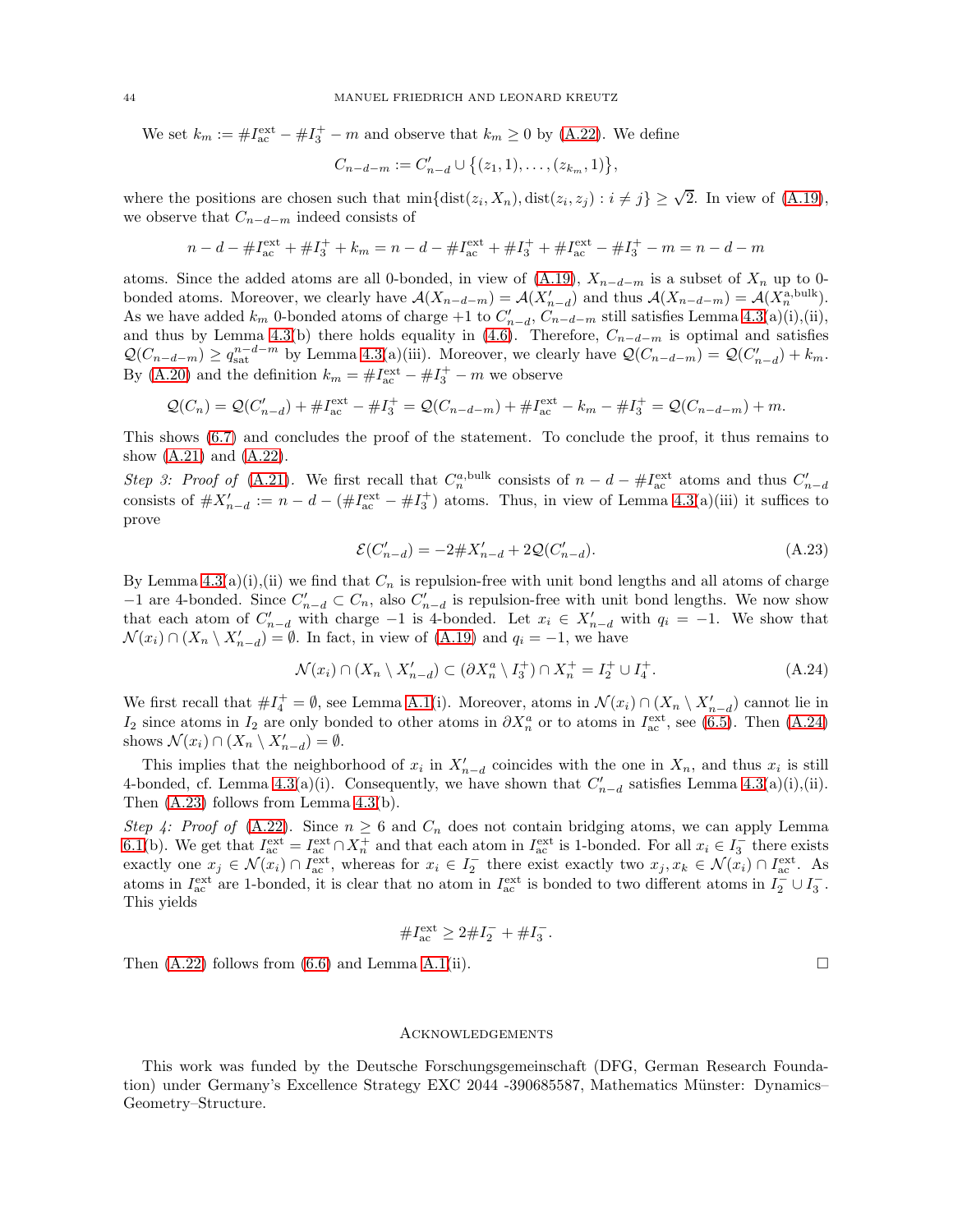#### **REFERENCES**

- <span id="page-44-29"></span><span id="page-44-11"></span>[1] N.L. Allinger. Molecular structure: understanding steric and electronic effects from molecular mechanics. John Wiley & Sons (2010).
- [2] Y. Au YEUNG, G. FRIESECKE, B. SCHMIDT. Minimizing atomic configurations of short range pair potentials in two dimensions: crystallization in the Wulff-shape. Calc. Var. Partial Differential Equations 44 (2012), 81–100.
- <span id="page-44-23"></span><span id="page-44-15"></span>[3] L. BÉTERMIN, L. DE LUCA, M. PETRACHE. Crystallization to the square lattice for a two-body potential. Preprint at [arXiv:1907.06105](https://arxiv.org/abs/1907.06105)
- <span id="page-44-27"></span>[4] L. BÉTERMIN, H. KNÜPFER, F. NOLTE. Crystallization of one-dimensional alternating two-component systems. Preprint at [arXiv:1804.05743](https://arxiv.org/abs/1804.05743)
- <span id="page-44-0"></span>[5] L. BÉTERMIN, H. KNÜPFER. On Born's conjecture about optimal distribution of charges for an infinite ionic crystal. J. Nonlinear Sci. 28 (2018), 1629-1656.
- <span id="page-44-24"></span>[6] X. Blanc, M. Lewin. The crystallization conjecture: a review. EMS Surv. Math. Sci. 2 (2015), 255–306.
- <span id="page-44-28"></span>[7] D. C. Brydges, P. A. Martin. Coulomb systems at low density: A review. J. Stat. Phys. 96 (1999), 1163–1330.
- [8] M. CICALESE, G. P. LEONARDI. Maximal fluctuations on periodic lattices: an approach via quantitative Wulff inequalities . Commun. Math. Phys., to appear. Preprint at <http://cvgmt.sns.it/paper/4195/>
- <span id="page-44-12"></span>[9] E. DAVOLI, P. PIOVANO, U. STEFANELLI. Wulff shape emergence in graphene. Math. Models Methods Appl. Sci. 26 (2016), 12:2277–2310.
- <span id="page-44-13"></span>[10] E. DAVOLI, P. PIOVANO, U. STEFANELLI. Sharp  $n^{3/4}$  law for the minimizers of the edge-isoperimetric problem in the triangular lattice. J. Nonlin. Sci. 27 (2017), 627–660.
- <span id="page-44-5"></span>[11] L. DE LUCA, G. FRIESECKE. Crystallization in two dimensions and a discrete GaussBonnet Theorem. J. Nonlinear Sci. 28 (2017), 69–90.
- <span id="page-44-17"></span><span id="page-44-16"></span>[12] W. E, D. Li. On the crystallization of 2D hexagonal lattices. Comm. Math. Phys. 286 (2009), 1099-1140.
- <span id="page-44-34"></span>[13] B. FARMER, S. ESEDOGLU, P. SMEREKA. Crystallization for a Brenner-like potential. Comm. Math. Phys. 349 (2017), 1029–1061.
- [14] A. FIGALLI, F. MAGGI, A. PRATELLI. A mass transportation approach to quantitative isoperimetric inequalities. Inventiones mathematicae  $182$  (2010), 167-211.
- <span id="page-44-19"></span>[15] L. FLATLEY, M. TAYLOR, A. TARASOV, F THEIL. Packing twelve spherical caps to maximize tangencies. J. Comput. Appl. Math. 254 (2013),220–225.
- <span id="page-44-20"></span>[16] L. FLATLEY, F. THEIL. Face-centered cubic crystallization of atomistic configurations. Arch. Ration. Mech. Anal. 218 (2015), 363–416.
- <span id="page-44-25"></span>[17] M. FRIEDRICH, L. KREUTZ. Crystallization in the hexagonal lattice for ionic dimers. Math. Models Methods Appl. Sci. 29 (2019), 1853–1900.
- <span id="page-44-30"></span>[18] G. FRIESECKE, F. THEIL. Molecular geometry optimization, models. In the Encyclopedia of Applied and Computational Mathematics, B. Engquist (Ed.), Springer, 2015.
- <span id="page-44-2"></span><span id="page-44-1"></span>[19] C. S. GARDNER, C. RADIN. The infinite-volume ground state of the Lennard-Jones potential. J. Stat. Phys. 20 (1979), 719–724.
- <span id="page-44-6"></span>[20] G. C. HAMRICK AND C. RADIN. The symmetry of ground states under perturbation. J. Stat. Phys. 21 (1979), 601–607.
- <span id="page-44-21"></span>[21] R. HEITMAN, C. RADIN. Ground states for sticky disks. J. Stat. Phys. 22 (1980), 3:281–287.
- [22] G. LAZZARONI, U. STEFANELLI. Chain-like minimizers in three dimensions. Transactions of Mathematics and Its Applications 2 (2018), tny003.
- <span id="page-44-31"></span><span id="page-44-7"></span>[23] E. G. LEWARS. Computational Chemistry. 2nd edition, Springer, 2011.
- <span id="page-44-14"></span>[24] E. MAININI, P. PIOVANO, U. STEFANELLI. Finite crystallization in the square lattice. Nonlinearity 27 (2014), 717–737.
- <span id="page-44-8"></span>[25] E. MAININI, P. PIOVANO, B. SCHMIDT, U. STEFANELLI.  $N^3/4$  law in the cubic lattice. Preprint at [arXiv:1807.00811](https://arxiv.org/abs/1807.00811).
- <span id="page-44-32"></span>[26] E. MAININI, U. STEFANELLI. Crystallization in carbon nanostructures. Comm. Math. Phys. 328 (2014), 545–571.
- [27] L. Pauling. The nature of the chemical bond and the structure of molecules and crystals: an introduction to modern structural chemistry. Ithaca, New York: Cornell University Press 1960.
- <span id="page-44-9"></span><span id="page-44-3"></span>[28] C. RADIN. The ground state for soft disks. J. Stat. Phys. 26 (1981), 2:365–373.
- <span id="page-44-26"></span>[29] C. RADIN. Classical ground states in one dimension. J. Stat. Phys. 35 (1983), 109–117.
- <span id="page-44-33"></span>[30] C. RADIN. Crystals and quasicrystals: a continuum model. Comm. Math. Phys. 105 (1986), 385-390.
- [31] B. SCHMIDT. Ground states of the 2D sticky disc model: fine properties and  $N^{3/4}$  law for the deviation from the asymptotic Wulff-shape. J. Stat. Phys. 153 (2013), 727–738.
- <span id="page-44-22"></span>[32] A. SÜTŐ. From bcc to fcc: Interplay between oscillation long-range and repulsive short range forces. Phys. Rev. B 74 (2006), 104117.
- <span id="page-44-18"></span><span id="page-44-4"></span>[33] F. THEIL. A proof of crystallization in two dimensions. Comm. Math. Phys. 262 (2006), 209-236.
- [34] W. J. VENTEVOGEL, B. R. A. NIJBOER. On the configuration of systems of interacting atom with minimum potential energy per atom. Phys. A 99 (1979), 565–580.
- <span id="page-44-10"></span>[35] H. J. WAGNER. Crystallinity in two dimensions: a note on a paper of C. Radin. J. Stat. Phys. 33, (1983), 523–526.